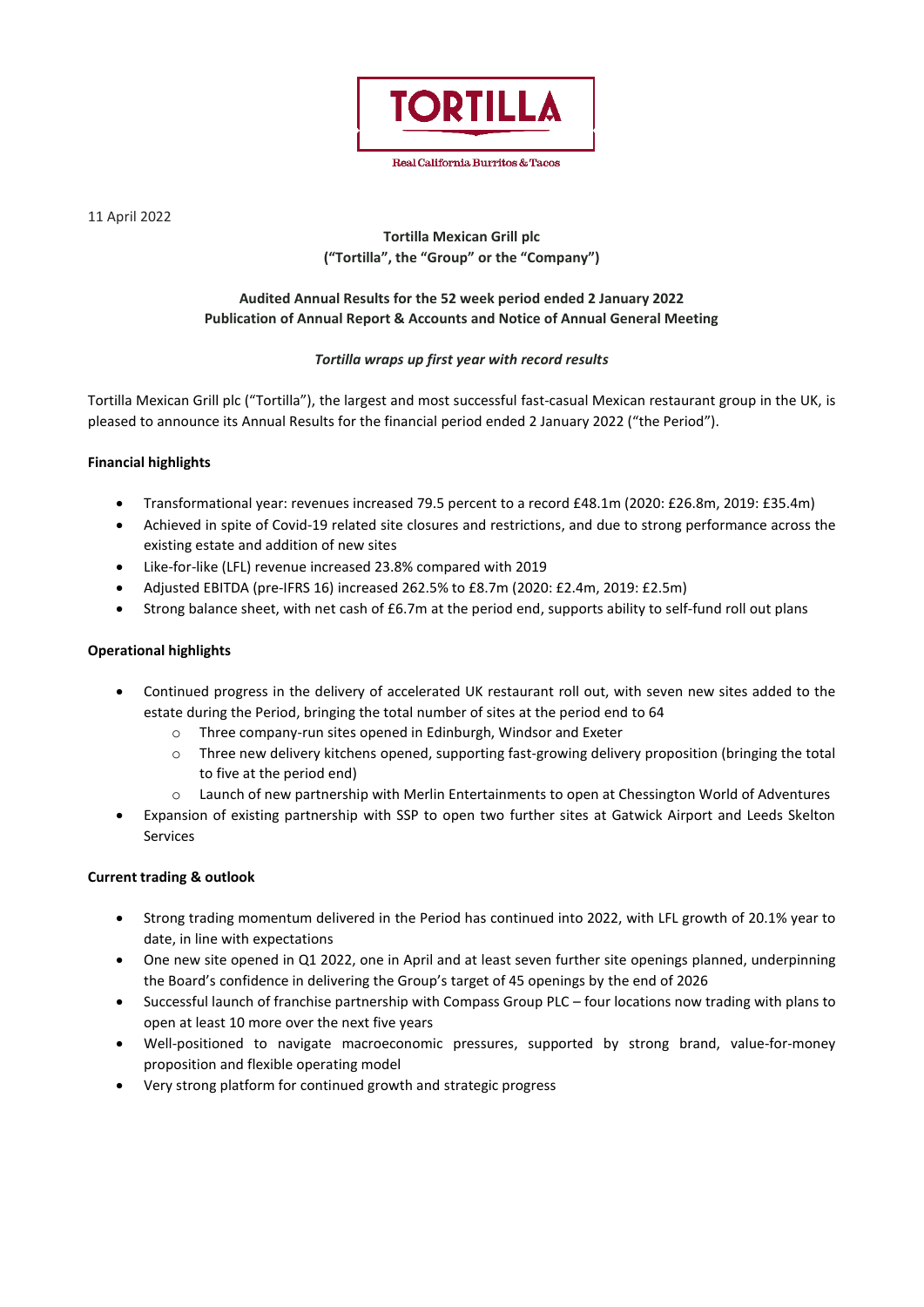### **Richard Morris, Chief Executive Officer of Tortilla, commented:**

*"Capping off a transformational year for Tortilla, we are very pleased to announce a record financial performance for the Group's maiden Annual Results following its successful IPO in October 2021.*

*"During the year we made excellent progress in delivery of our long-term growth strategy. We opened further sites in line with our UK roll out plans, expanded our delivery kitchen estate to fulfil growing customer demand, and both extended and launched franchise partnerships which introduced the Tortilla brand to even more customers across the*  UK. I would like to take this opportunity to thank our teams both in the UK and internationally for their commitment and *hard work during the year.*

*"This strong financial and operational momentum has continued into 2022 and underpinned by our flexible model, valuefor-money offer and clear long-term growth strategy, we are very excited to capitalise on the growth opportunities presented by the post-pandemic landscape. We remain confident of delivering our exciting plans for Tortilla to the benefit of all stakeholders."*

# **Publication of Annual Report & Accounts and Notice of Annual General Meeting**

Tortilla Mexican Grill plc will publish later today its annual report and accounts for the financial year ended 2 January 2022 (the "Annual Report"), including the Notice of Annual General Meeting. These documents shall be available today on the Company's website.

The Company's Annual General Meeting will be held on 15 June 2022 at 9:30am at the offices of Liberum Capital Limited, 25 Ropemaker Street, London, EC2Y 9LY.

### **ENQUIRIES**

Charlotte Cobb

| <b>Tortilla Mexican Grill PLC</b>                        | Via Hudson Sandler         |
|----------------------------------------------------------|----------------------------|
| Emma Woods, Non-Executive Chair                          |                            |
| Richard Morris, CEO                                      |                            |
| Andy Naylor, CFO                                         |                            |
| Liberum Capital Limited (Nominated Adviser, Sole Broker) | Tel: 020 3100 2222         |
| Andrew Godber                                            |                            |
| <b>Edward Thomas</b>                                     |                            |
| Christopher Whitaker                                     |                            |
| Nikhil Varghese                                          |                            |
| <b>Hudson Sandler (Public Relations)</b>                 | Tel: 020 7796 4133         |
| Alex Brennan                                             | tortilla@hudsonsandler.com |
| Wendy Baker                                              |                            |
| Lucy Wollam                                              |                            |

**For further information**, visi[t tortillagroup.co.uk](https://tortillagroup.co.uk/)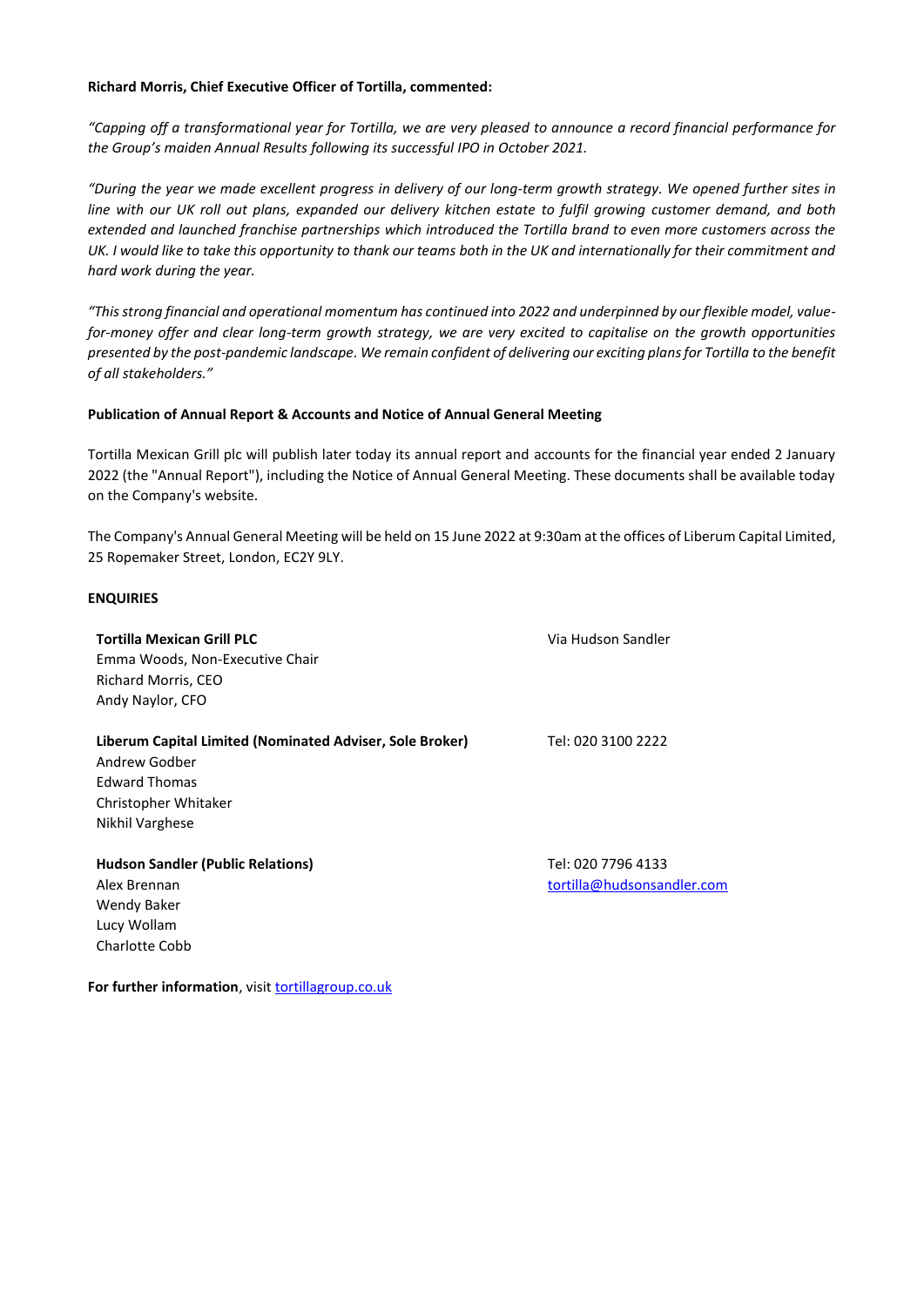# **NOTES TO EDITORS**

### **About Tortilla Mexican Grill plc**

Tortilla is the largest and most successful fast-casual Mexican restaurant group in the UK specialising in the sale of freshly made Californian-inspired Mexican cuisine. The Group had 68 sites worldwide as of 31 March 2022, comprising 52 sites in the UK operated by the Group, three sites franchised to SSP Group in the UK, four sites franchised to Compass Group UK & Ireland and nine franchised sites in the Middle East.

The Group was founded in 2007 by Brandon Stephens, originally from California who, upon his arrival in London in 2003, found it difficult to satisfy his desire for quality burritos and tacos. As a result, Brandon established Tortilla with a mission of offering customers freshly prepared, customisable, and authentic Californian-inspired Mexican food.

The brand is synonymous with an energetic, vibrant culture, and with providing a great value-for-money proposition. It embraces fast-growing sector trends (including eating out, healthy eating, provenance, ethnic cuisine, delivery) across a variety of locations, through a differentiated product offering which is popular with a broad customer base, and a clearly defined multi-channel marketing strategy. It benefits from flexible site locations and formats, and a scalable central infrastructure.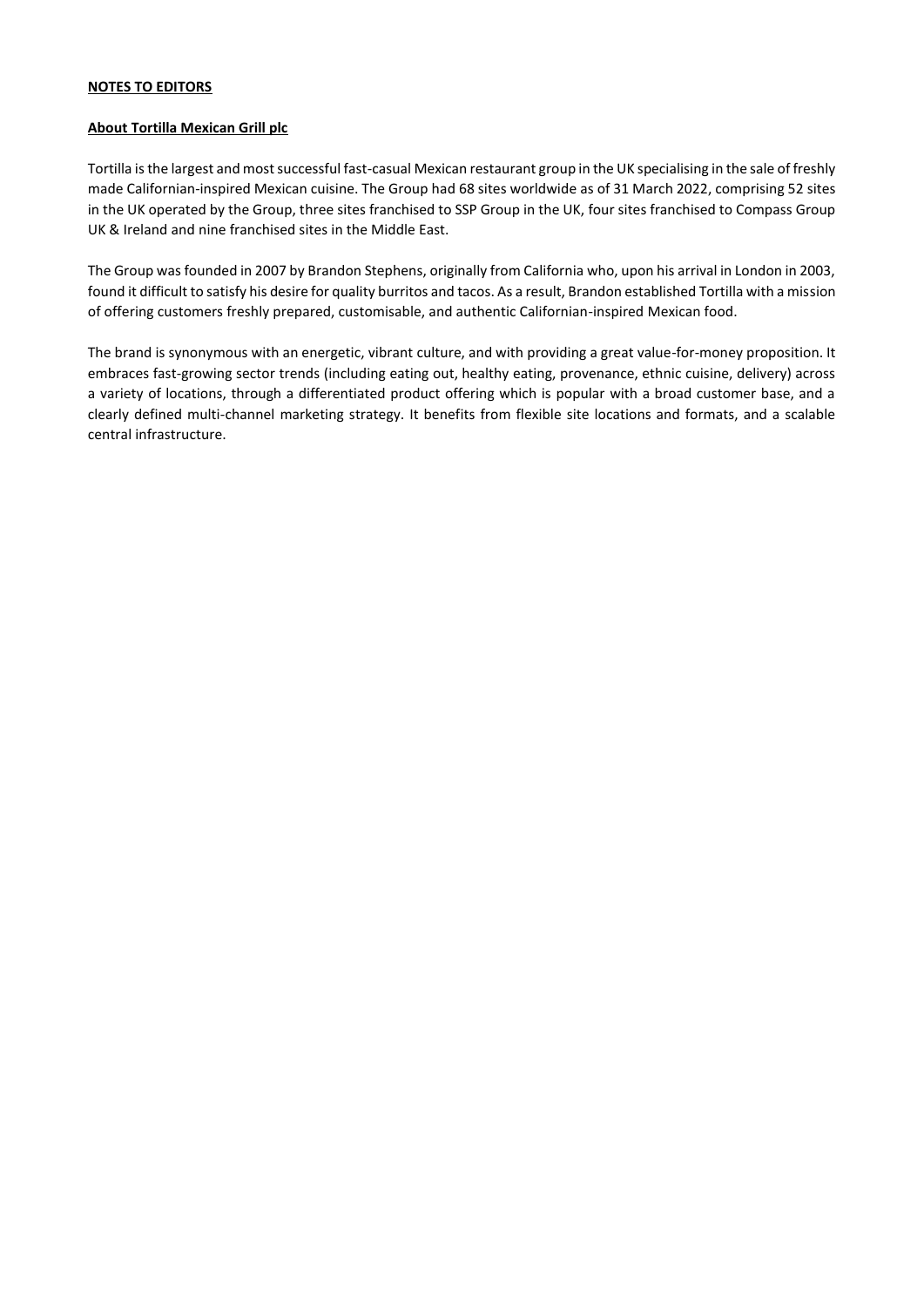#### **CHAIR'S STATEMENT**

I am delighted to be writing to you after six months of Tortilla being a public company, through which time we have continued to trade strongly.

Looking back at 2021, it was a year, like 2020, where the Group showed its versatility and ability to be flexible during the pandemic. It began with three months of national lockdown as the country dealt with the new Delta variant. It then ended with the arrival of yet another variant, Omicron, resulting in government instructions to work from home and to think strongly about socialising, which naturally suppressed eating out in the run up to Christmas.

Covid-19 paradoxically became an opportunity for Tortilla. We knew we had a strong delivery product and during the lockdown periods we introduced the brand to new customers via delivery, which in turn then saw them return to eat in our stores when we were allowed to open fully.

Managing the stop-start nature of last year was also a test for the ambition and resilience of the Tortilla Management team, a test they passed with flying colours. The fact that, on top of this, they also successfully managed the significant work of a listing process (arriving on the Alternative Investment Market ("AIM") in early October) is testament to the quality and ambition of the Executive Directors Richard Morris, our CEO, and Andy Naylor, our CFO. I have enjoyed getting to know them, and understanding this great business better, over the last six months.

### **The Tortilla investment case – from 50 to 200, and creating a national brand**

The Tortilla brand was conceived by Brandon Stephens in 2007 when he arrived in London to study and struggled to find anywhere to eat the freshly made burritos he ate when growing up in the Mission District in San Francisco. At the time that he founded the business, the UK consumer was a bit sceptical about the quality of Mexican food and needed educating.

Fifteen years later we have a proven model, operating across 64 sites, and customers are increasingly favouring our food-type and brand. We always have queues when opening new restaurants which highlights the wide appeal of our offer. The current property market is giving us access to a very strong pipeline of new sites and we are confident of opening at least 45 locations over the next five years.

The product is still made fresh and our central production kitchen allows us to ensure the quality and consistency of sauces and recipes. Given how well the product travels on delivery (not all restaurant food does) this is now a major and growing sales channel within the business. To date we have opened five delivery-only kitchens and plan to open circa three to four more per year going forward.

Finally, the business was early to test franchising, with ten sites established across the Middle East in the United Arab Emirates and Saudi Arabia, through a partnership with Eathos. Tortilla has gained confidence in its franchising systems and has extended its franchisee partners to SSP and then Compass, in the UK. This ability to franchise clearly gives us further growth opportunities in unchartered locations to supplement our own expansion.

For me, as chair, what excites me about Tortilla is the headroom for growth – with clear customer white space and the proven flexibility of how the Tortilla brand can present itself to customers.

# **Our new Board of Directors**

Prior to the IPO, the Board benefitted from the experience of Paul Campbell and Aarish Patel, both industry veterans and Tortilla fans. I would like to thank them for all the advice they have given me in taking the reins. However, I am very pleased to say that the Board retains the institutional memory of the past and has both Brandon Stephens, the founder, still playing an active role as Founder Director and Loeïz Lagadec, a Quilvest partner, as Board members. In terms of new experience, alongside myself (former CEO of Wagamama) we are delighted to have Laurence Keen, CFO of Hollywood Bowl plc; Laurence was part of the management team that floated Hollywood Bowl over five years ago and, along with his experience in the hospitality sector, has some invaluable insights as we mature as a public company.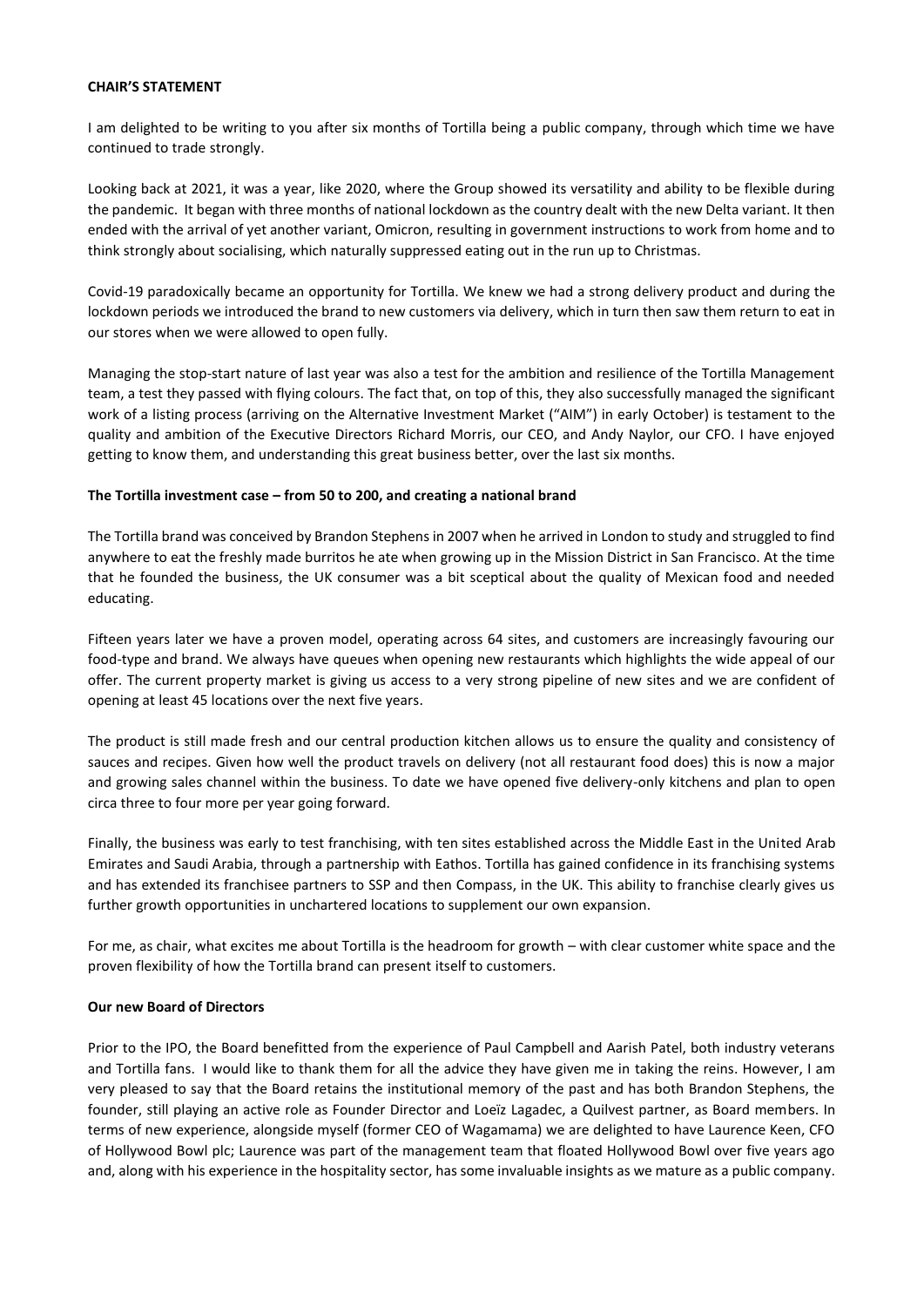#### **Challenges ahead**

I anticipate you will have read about the set of challenges facing our sector: from energy and cost of goods inflation to labour shortages. Tortilla will not be immune to these, no business will. However, I want to assure you that the calibre of the Management team as well as the operational simplicity and flexibility of the offer, mean that we are much better placed than many to navigate these. We also suspect the ongoing economic conditions will see customers turn to brands they trust which are also great value for money, which should play into our Tortilla sweet spot.

I expect 2022 to be an immensely exciting year in the evolution of the business and the brand, with opportunities outweighing the challenges. Expansion prospects arising from the favourable property market alongside our partnerships with SSP and Compass, provide a fantastic opportunity to take this business to the next level.

**Emma Woods** Chair 11 April 2022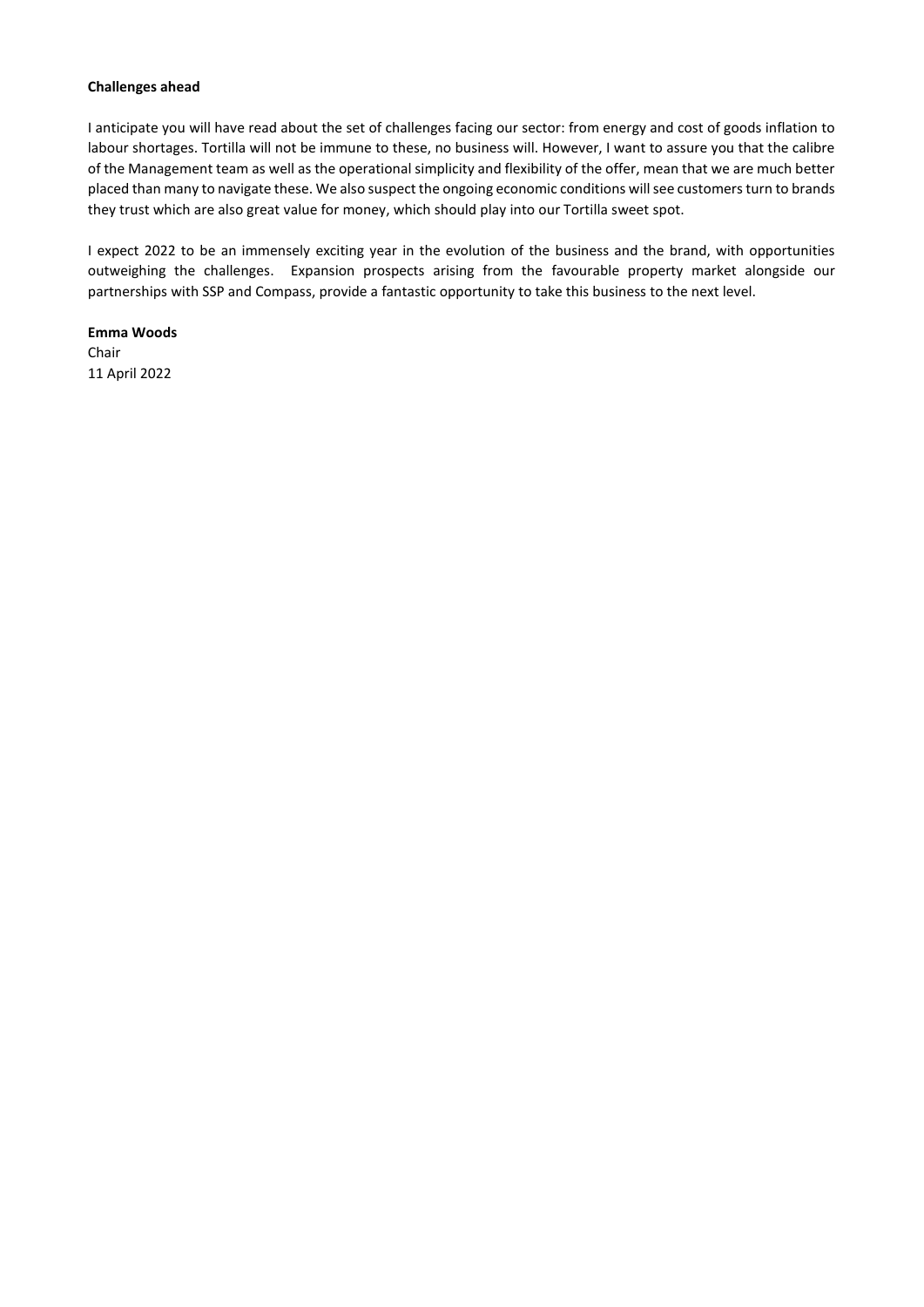### **CHIEF EXECUTIVE OFFICER'S STATEMENT**

2021 was a year of great achievements for Tortilla, during which we delivered record sales and profits, significant strategic progress and celebrated the exciting milestone of becoming a public company, which we believe will support our ability to further capitalise on significant long-term growth opportunities in the post-Covid-19 casual dining landscape.

The business has shown itself to be extraordinarily well positioned throughout the pandemic. The Tortilla product proposition is well-suited to the growing delivery market, and we have proven the brand's flexibility to operate across a range of locations and formats, including smaller sites and delivery-only kitchens. As we continue to navigate Covid-19 and the current inflationary context, I remain incredibly proud of the way Tortilla has risen to the challenge. Our strong performance during this time showcases the true value of the Group's flexibility, and our ability to adapt, and indeed thrive, in difficult circumstances.

In addition to delivering strong revenue growth of nearly 80%, we were pleased to achieve progress on several strategic objectives, including the launch and development of various partnerships, and growing our estate of delivery kitchens and traditional bricks and mortar locations.

# **Responding to Covid-19**

Tortilla's success over the pandemic has been rooted in our business model. By adjusting our operations several times during this period, we were able to maximise sales across eat-in, takeaway and delivery channels, resulting in only minimal temporary closures – in great contrast to the numerous permanent closures across the industry. Through our re-opening strategy, which optimised locations in residential areas, we were able to flex according to the changing trends, meeting new demand from those working from home and turning this circumstance to our benefit.

Aware of the importance of consistent engagement with our customers, we maintained our public presence through social media, mirroring our customers' increased online activity and ensuring our brand remained relevant and appealing. Equally critical was our relationship with our employees. To counteract the uncertain climate, we ensured regular communication and updates to support and retain our team – crucial during the current staff shortages in hospitality.

Alongside the wider hospitality industry and many other sectors, the Group received financial government support which enabled us to protect our financial position and avoid redundancies. However, while many businesses restructured using company voluntary arrangements ("CVAs") and other methods, Tortilla engaged in active negotiations with landlords, maintaining our positive relationships on a fair basis as the UK economy recovers.

# **Opportunities ahead**

As we move forward, we're excited to capitalise on growth opportunities the post-pandemic landscape presents. As rent levels rebalance, we are accelerating our UK strategy, building on the success of delivery-only kitchens and targeting further franchising and licencing opportunities across a variety of venues looking to add high street brands to their offer.

Our strategy comprises the following key growth pillars, against each of which I am delighted to report that we delivered strong progress during 2021:

# *UK roll-out*

The primary objective of the Group's growth strategy is to accelerate its UK presence, with 45 new sites targeted in the UK in the next five years. We continue to believe that, due to the Covid-19 pandemic and the consequent negative impact on the wider hospitality industry and commercial property market, an exceptional opportunity exists for the Group to secure favourable rental rates and incentive packages and that the Group is well positioned to capitalise on this.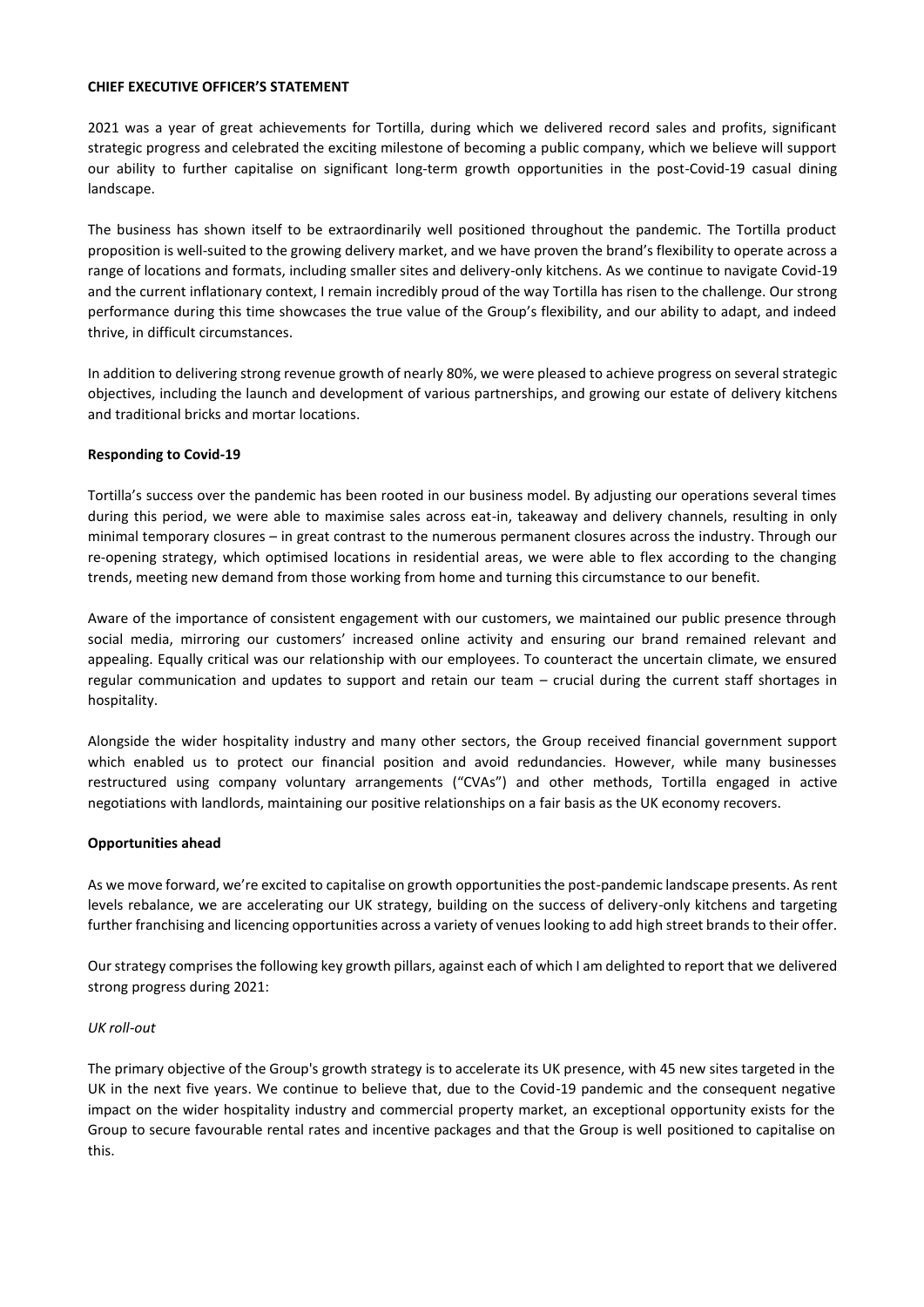In 2021, we opened three "bricks and mortar" stores (Edinburgh, Windsor and Exeter) and we remain confident of opening ten sites in 2022 given our openings so far this year and upcoming pipeline.

Over the coming years we intend to expand further, seeking opportunities of increased availability of former retail units and lower post-pandemic rents.

### *Franchising and partnerships*

To support our site expansion, we see exciting opportunities to enter into franchise agreements that offer capital-light growth opportunities into new areas for the brand. During 2021 we launched a partnership with Merlin Entertainments to open at Chessington World of Adventures, and we opened two further sites in partnership with SSP at Gatwick Airport and Leeds Skelton Lakes motorway services, taking our total number of sites with SSP to three.

We also commenced a trial with Compass to franchise the Tortilla brand in higher education UK campuses and, as of the end of February 2022, there are four locations trading (Brunel, Swansea, Middlesex and Sussex). This is part of a partnership expected to yield a further ten locations over a five-year period.

These additional partnerships, on top of our own store rollout, are possible due to our flexible business model. The simplicity of the fresh food and our simple kitchen setup enable the brand to explore alternative locations which are out of reach of many of our competitors.

#### *Delivery-only kitchens*

Tortilla's product proposition has been proven to be highly suitable for home delivery. As well as leveraging our growing site portfolio, we see an exciting opportunity to open selective delivery-only kitchens. These enable us to extend the reach of our delivery service, as well as enabling us to introduce the Tortilla brand to new customers ahead of potentially opening a restaurant in a new area.

During the year we opened three such kitchens (Balham, Manchester and Brent Cross), taking the total to five and see the opportunity to open a further three to four sites per year over the medium term.

# *International*

Tortilla is already the largest fast-casual Mexican chain in the UK and Europe. With the popularity of burritos and tacos growing worldwide with successful chains across Europe, Asia, the Middle East and Australia, there is an opportunity for the Group to establish a broader presence internationally. The Group is exploring the opportunity to expand into Europe in the mid-term. During the year, the Group successfully traded from 10 sites operated in the Middle East by Eathos Ltd, as franchisees.

#### **People, values, and culture**

Past, present and future – Tortilla's people, values and culture are the foundation of our success. By hiring the best people at all levels, we maintain an inclusive culture where values such as kindness, humility and integrity are of equal importance as education, experience and skills.

We continue to embrace and encourage diversity throughout our recruitment practice, and our workforce is now 48 percent non-British national, with more than half management roles carried out by women. With under 25-year-olds forming more than 50 percent of our workforce, we believe in nurturing young talent through training, career development and ongoing support of government initiatives to help young people into work. Indeed, all staff benefit from clear development plans including Manager in Training programmes, accredited qualifications, industry specific apprenticeships and online training, and we continue working to fill at least half of our management roles with internal candidates.

We understand that motivated and inspired staff do the best work and have continued innovating to ensure our workforce is supported and engaged. We encourage work-life balance for all our employees, pay competitive salaries with hourly rates above the national minimum and living wage thresholds, and promote health and wellbeing through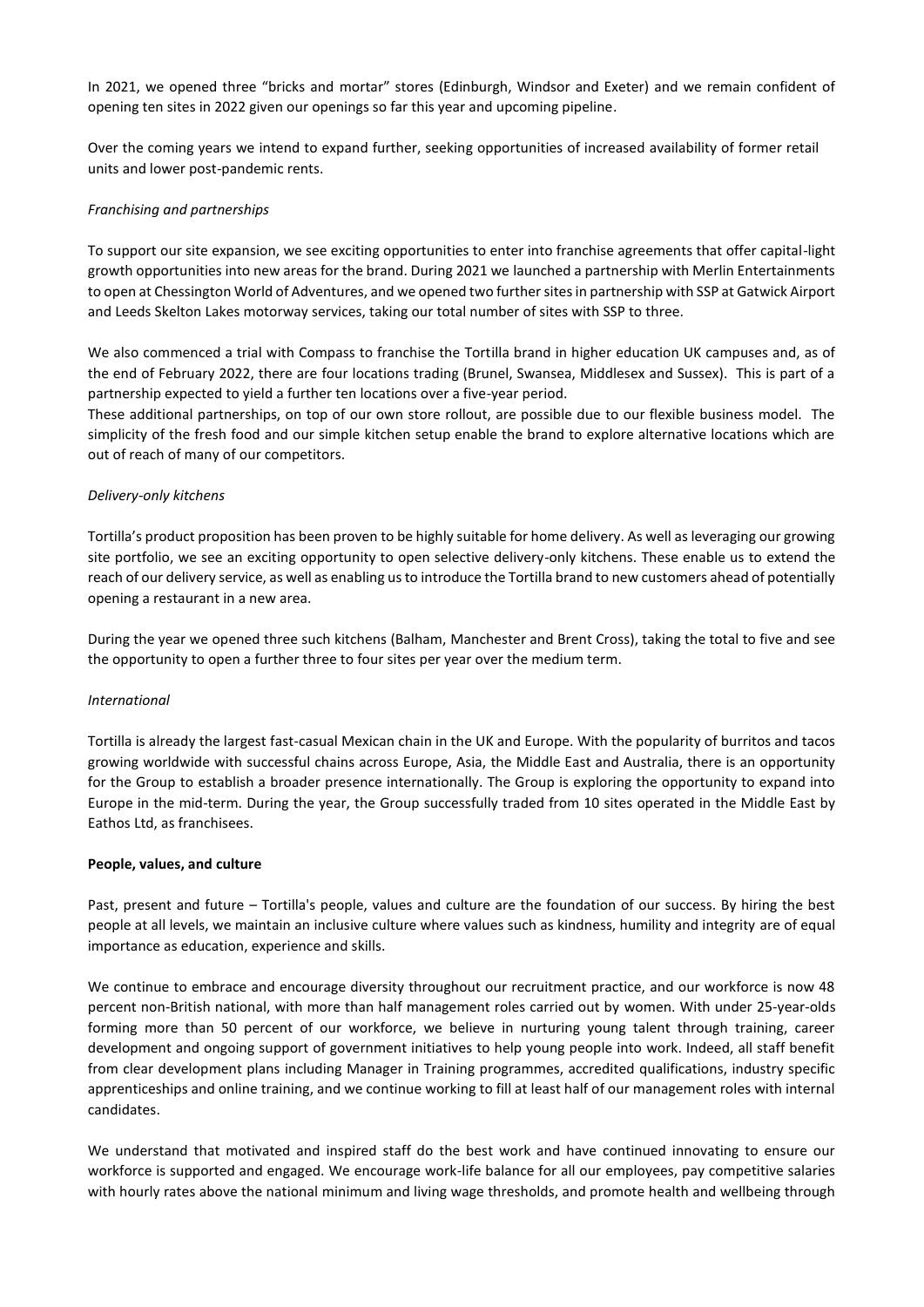our free employee assistance programme. As well as regular staff socials and recognition through awards, teams are incentivised for outstanding sales performance and service. One such incentive includes a team day out for the restaurant team with the best customer feedback, for which our Head Office run the restaurant for the day – quite a challenge for us…!

Our annual assessment of staff engagement gathers insight both in-store and at our head office, and this year suggested that our teams were happy with the way the company communicated and handled the pandemic, leading to an overall score of 90 percent satisfaction.

# **Moving forward**

As we write this, the global economic and political situation remains difficult, which will test us all, but we also know that Tortilla is a resilient, dynamic enterprise, and generally in a better place than most of our competitors to deal with economic downturns. This report details the strategy and results achieved against the odds and presents the Tortilla Group as a leading light in the future of the hospitality sector.

We're very excited to capitalise on growth opportunities the post-pandemic landscape presents. As rent levels rebalance, we are accelerating our UK strategy, building on the success of delivery-only kitchens and targeting further franchising and licencing opportunities across a variety of venues.

**Richard Morris** Chief Executive Officer 11 April 2022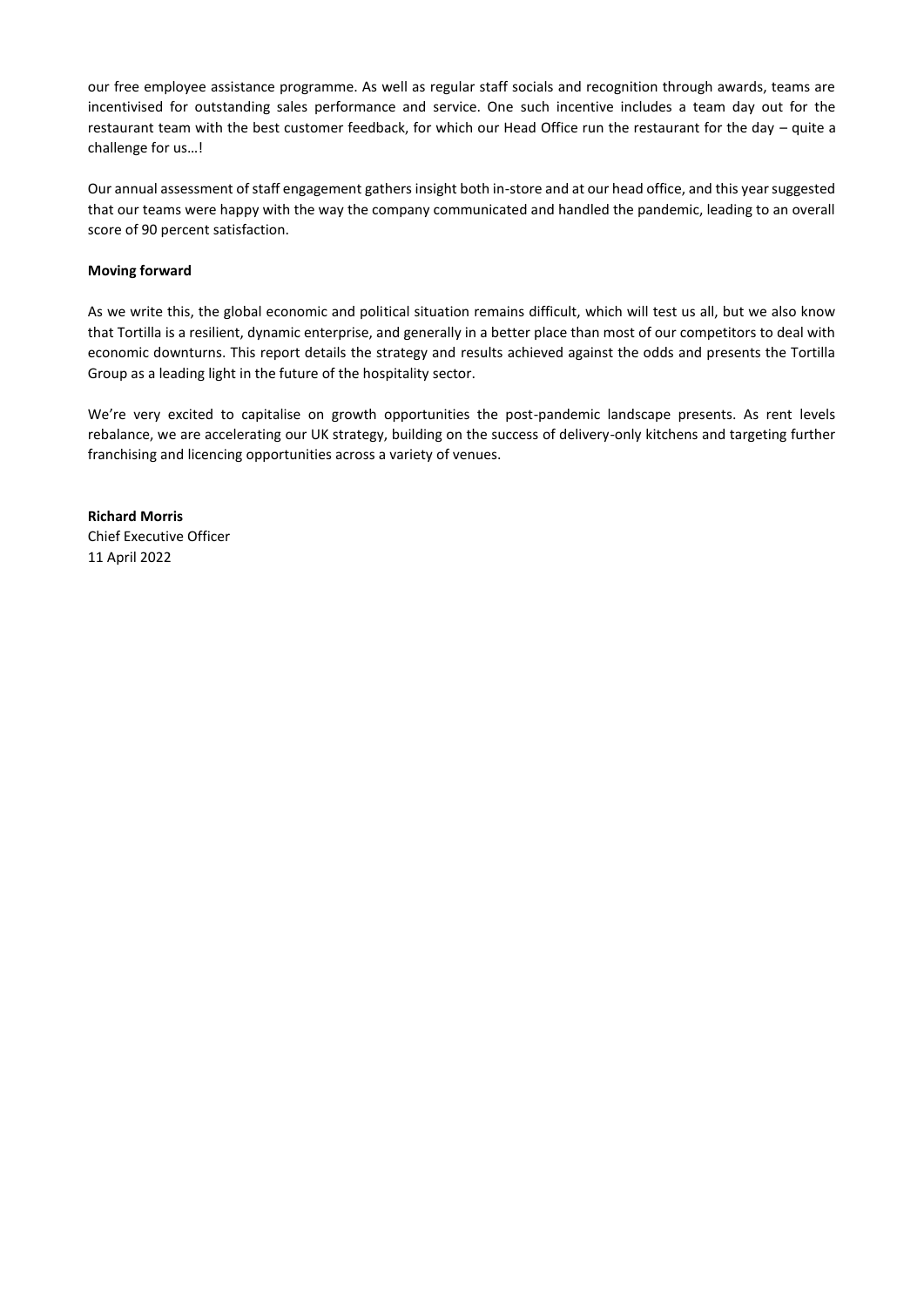### **KEY STRENGTHS**

Through continuous innovation, we work hard to maintain high standards in all aspects of business. Over the past few years, the following elements have proven areas of particular strength.

### **Our products**

Tortilla has developed a great reputation for its freshly prepared, customisable, value-for-money product range of burritos, tacos and salads. This has enabled us to appeal to a wide demographic, maintaining our loyal customer base and generating further customers as we grow. Our defining characteristics also align with forecasted consumer trends and preferences, providing a positive outlook for the future.

By offering great value-for-money, we have successfully expanded operations across the UK, and are able to charge a minor delivery premium (to address delivery commission costs) while remaining highly competitive.

# **Embracing sector trends**

The Tortilla Group observes and embraces key consumer trends, flexing our products, services and formats to capitalise on growing demand and maintain relevance in a rapidly changing market. Our offering thus adheres to the dominant demands driving our sector, which include:

- **Healthy eating** packed with rice, beans, vegetables and plant-based options, our menu suits those seeking healthy fast-casual food
- **Fresh and high provenance** our freshly prepared food is from high quality, responsible sources communicated with full transparency to the consumer
- **Convenience**  Tortilla food is available in-store, via takeaway or delivery, ensuring maximum options for optimum convenience, and reaching more customers than ever before via our widespread delivery-only kitchens
- **Customisation** a wide range of options enable customers to tailor their Tortilla meal to their preferences and dietary requirements
- **Ethnic food** Tortilla's authentic Mexican style food caters to consumers' growing interest in ethnic food

# **Flexible business model**

Much of the Group's success, during the pandemic and beyond, can be attributed to our ability to adapt, flexing our business model quickly and effectively to suit circumstances and locations.

Our flexibility is driven by three key factors of our business model:

- Trading strength over eat-in, takeaway and delivery channels
- Ability to trade in small units and without extraction
- Value-for-money offering that appeals to diverse customers including students, local residents and office workers

In contrast to similar fast-casual restaurant businesses, Tortilla has achieved significant geographical spread throughout the UK – in terms of both presence and sales. Almost half our estate and five of our top ten selling stores are located outside of London, covering a wide range of sites including shopping centres, high streets, residential areas, theme parks, delivery-only kitchens and transport hubs. We are adept at scouting and identifying the best format for new locations.

Moreover, our scalable central infrastructure, currently a 5,500 square foot Central Production Unit ("CPU") in Tottenham Hale, provides cost advantages over our direct competitors, the flexibility to increase its size in tandem with our growth strategy and the assurance that product quality remains consistent across all sites.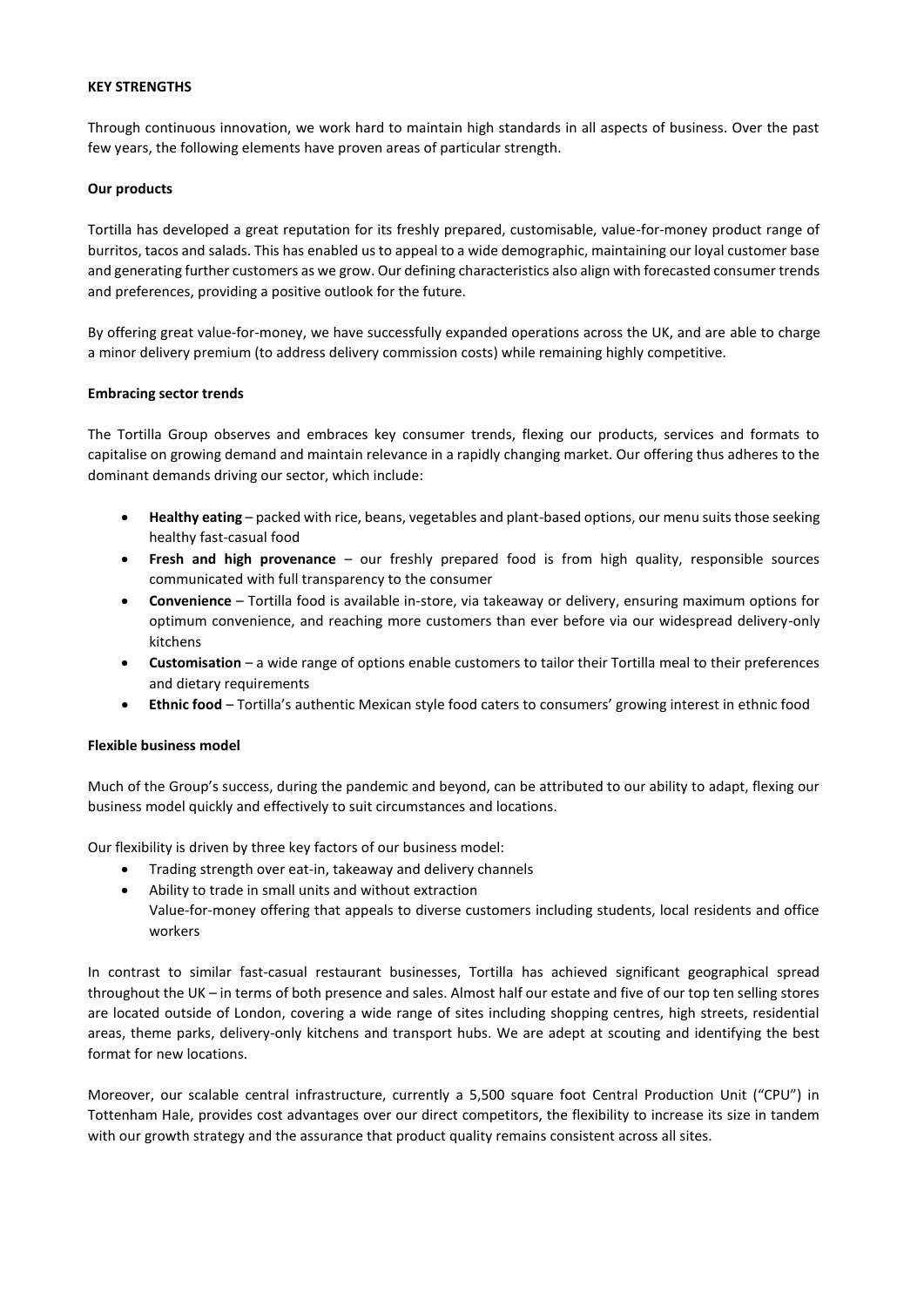#### **Marketing strategy**

Through our clearly defined multi-channel marketing strategy, the Group has built and maintained a loyal and diverse customer base.

Our national campaigns run throughout the year with special promotions for seasonal products and recipes across print, online and social media, alongside targeted regional marketing for new site launches.

With a large proportion of customers in the younger age demographic (aged 16-34), we achieve significant engagement via social media and our vast influencer network who drive widespread engagement across the most popular social media platforms. Last year saw the launch of our Tik Tok channel, sharing bite-size videos reaching millions of views.

# **Strong leadership**

Tortilla's senior Management team continues to excel in its ability to deliver strong and sustainable growth. Under the stewardship of an experienced Board of Directors, our team has continued to execute Tortilla's growth strategy effectively, taking full advantages of opportunities as they arose and conducting all activity with kindness, integrity and ownership.

We focus on hiring the best people at all levels and work hard to propagate our strong culture and values throughout the organisation.

Our Board and senior Management team regularly visit stores and speak with teams and guests to ensure a strong connection between corporate objectives and on-the-ground practice.

# **Cost effective hiring model**

The simplicity of Tortilla food means that recipes and methods are straightforward, and managers can train those with limited experience to high levels of competency within a short time period. We can therefore focus on hiring those with the values and behaviour we seek, enabling us to maintain our culture and avoid the negative impact of the UK's chef shortage.

This also helps us to hire from within our stores' local communities, reducing travel time and cost for employees. All stores strive to get to know their customers on first name terms as part of the 'Raving Fans' initiative, and by creating this 'independent' feel to each restaurant, we gain a further competitive advantage.

# **Property portfolio and strategy**

At the end of 2021, the Group had 64 sites worldwide: 51 UK sites we operate ourselves, three UK sites franchised to SSP, and ten franchised sites in the Middle East. The Group's property portfolio is entirely leasehold.

Within the UK, the Group's portfolio of sites is well diversified with respect to locations, with 29 sites within the M25 area and 22 sites outside of it. Five of Tortilla's top ten stores (by profit) are located outside of the M25. As customers of fast-casual operators tend to be primarily impulsive purchasers (65 percent of our customers visit on impulse), sourcing locations with high footfall is a critical part of boosting brand awareness and generating sales.

# **Tortilla's property portfolio**

The Group's success is driven by our proven property strategy with flexibility across site locations and formats. We generally target locations ranging from 60 square metres to 200 square metres, with the exception of our deliveryonly kitchen sites, which operate in typically 25-35 square metre sites. The estimated capital expenditure per site (excluding delivery-only kitchens) ranges from £250,000 to £425,000 depending on the size of the unit, site condition and store front requirements.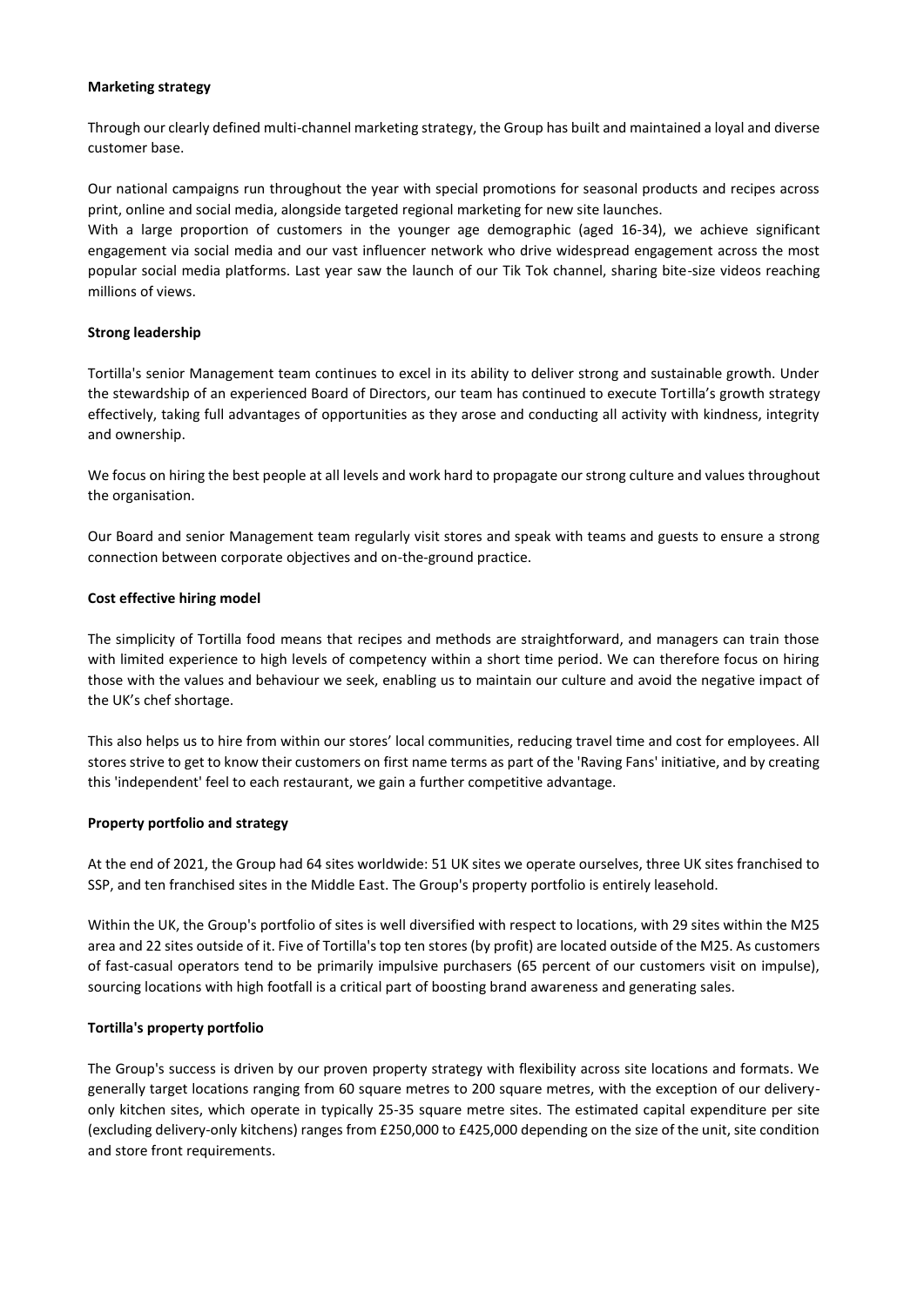The Group aims for a 35 percent minimum target investment hurdle for its return on capital employed. Our sites are primarily located in high street areas, residential locations, shopping centres and transport hubs as these high footfall locations provide seven-day trade with lunch and dinner availability, helping the brand appeal to a wider range of consumers and trade throughout the day.

### **New sites**

New sites have historically been a core driver of Tortilla's development. Tortilla opened eight sites in 2014, and five/six sites per year in 2015, 2016 and 2019, but slowed this rollout in 2017 and 2018 as rents did not provide the necessary value at that time. Understandably, site openings slowed in 2020 but we accelerated our pipeline by opening seven sites in 2021 (four bricks and mortar and three delivery kitchens) along with two new SSP franchise units.

New sites will continue to play a key role in our targeted growth trajectory. Tortilla has a specialised property team that supports our growth with a rigorous new site process including site selection, assessment, contract negotiation and fitting. By opening new sites on a regular basis, we have a well-established, reliable infrastructure in place to manage the roll-out as required. We also have a dedicated operations team that relocates to new sites to ensure that new staff are adequately trained and are supervised appropriately before they manage the site themselves.

As the number of sites within the Group's portfolio increases, Tortilla will benefit from an expanding base of senior employees familiar with these processes, and a larger regional management infrastructure to support new site openings. The Group aims to open a further 45 sites in the next five years including traditional sites, delivery-only kitchens and smaller sites which focus more on delivery/takeaway. In 2019 a Deloitte Whitespace Report confirmed over 120 additional UK sites met the Group's ideal location criteria.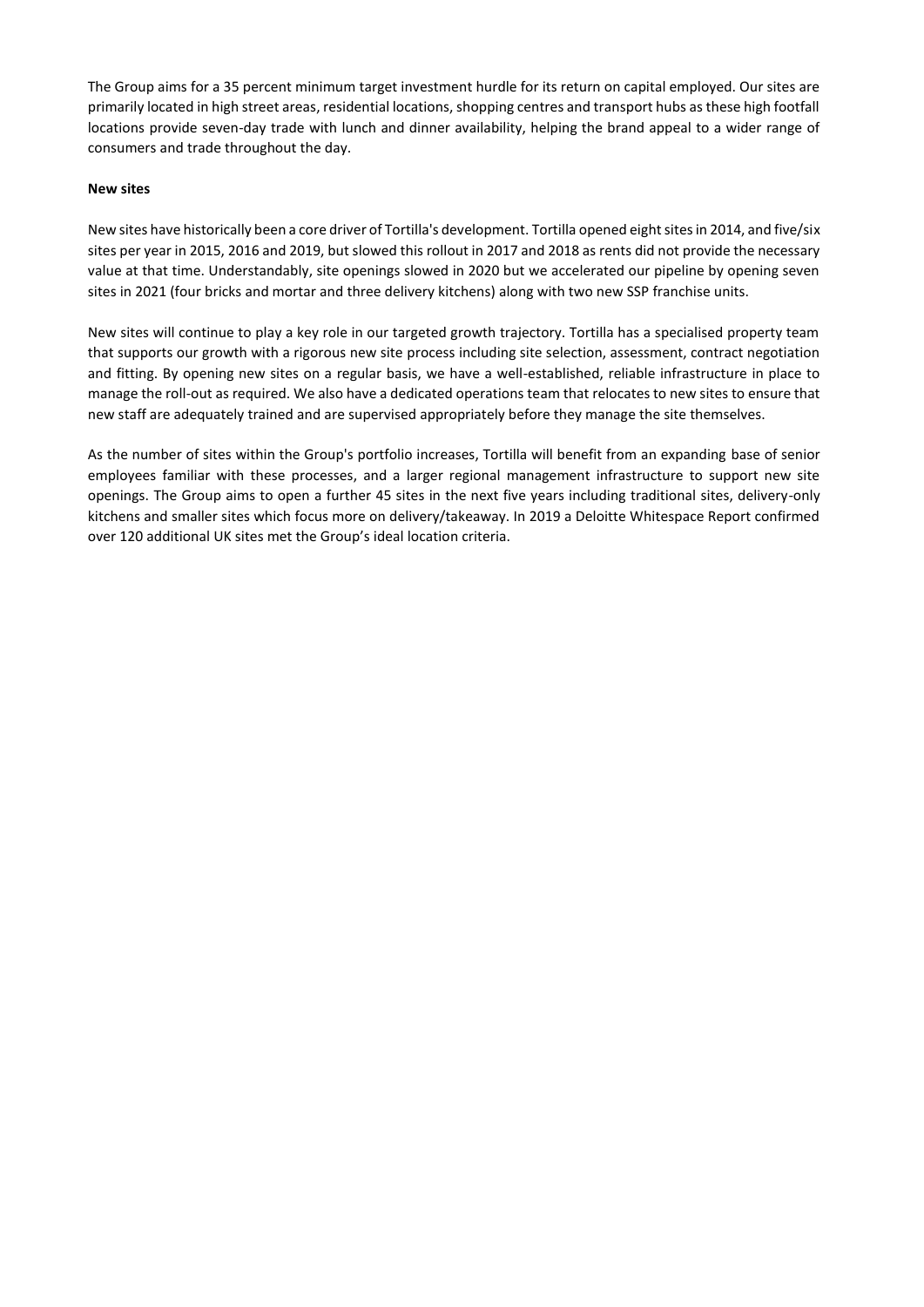#### **CHIEF FINANCIAL OFFICER'S REVIEW**

#### **Group financial KPI summary**

|                                              | 2021   | 2020    | Change       |
|----------------------------------------------|--------|---------|--------------|
| Revenue                                      | £48.1m | £26.8m  | + 79.5%      |
| Gross profit margin                          | 79.6%  | 77.4%   | $+2.2%$ pts  |
| <b>Administrative expenses</b>               | £36.5m | £24.7m  | $+47.8%$     |
| Net profit/(loss) after tax                  | £1.4m  | (f1.7m) | $+182.4%$    |
| Cash generated from operations               | £11.7m | £4.2m   | $+178.6%$    |
| Alternative performance measures ("APMs")    |        |         |              |
| LFL revenue growth (vs $2019$ ) <sup>1</sup> | 23.8%  | 0.0%    | $+23.8%$ pts |
| Adjusted EBITDA (pre-IFRS 16) <sup>2</sup>   | £8.7m  | £2.4m   | $+262.5%$    |
| Net cash/(debt) (pre-IFRS-16) $3$            | £6.7m  | (E2.3m) | $+391.3%$    |

<sup>1</sup>defined as the percentage change in like-for-like sales compared to 2019 and so it excludes periods of non-trading

<sup>2</sup> defined as statutory operating profit before interest, tax, depreciation and amortisation (before application of IFRS 16 and excluding exceptional costs) and reflects the underlying trade of the Group. The reconciliation to profit from operations is set out below in this section of the report.

<sup>3</sup> defined as cash and cash equivalents less gross debt. Calculated on a pre-IFRS 16 basis and so does not include lease liabilities.

Last year was transformational for the Group, with record profits and a successful admission to AIM on Friday 8<sup>th</sup> October. To say we are pleased with our year, considering the backdrop of the pandemic, would be an understatement and we remain excited about our future.

#### **Revenues**

Much like the prior year, 2021 was defined by the pandemic with revenues in Q1 2021 particularly impacted by the lockdowns imposed by the UK Government. Despite this challenge, revenue increased to £48.1m which represents an increase of 79.5 percent compared to 2020. This was achieved through strong performance of the existing estate and the addition of seven new restaurants (three of which were delivery-only kitchens). The existing estate performed very strongly, achieving LFL sales growth of 23.8 percent compared to the pre-pandemic levels of 2019 (excluding Q1, this LFL sales growth increases to 30.3 percent).

In 2021, 285 trading weeks (11% of the total possible) were lost across the estate due to store closures arising because of the pandemic. We remain optimistic that the trading conditions in 2022 will be better due to the easing of restrictions and improved immunity from the pandemic.

The Group performs well across all store formats and throughout the UK. Incredibly, in spite of the challenges the pandemic presented us with, 73 percent of stores achieved a record sales week in 2021 and the profitability levels inside and outside of the M25 remain comparable (average Store Adjusted EBITDA of £350k and £300k respectively). This provides us with confidence over the ability of the Group to continue the rollout to all corners of the UK.

# **Gross profit margin**

The Group achieved a record gross profit margin in 2021 of 79.6 percent (2020: 77.4 percent). This increase was driven by several factors:

- (1) an increased proportion of sales via the delivery channel (delivered products are charged at a slightly higher price to cover commission costs and these are reported as administrative expenses);
- (2) effective pricing negotiations with suppliers;
- (3) improved efficiency at a store level to minimise waste and other losses; and
- (4) the benefit of a reduction rate of VAT on some of the Group's products (reduced from 20 percent to 5 percent until 30 September 2021 and then 12.5 percent for the remainder of the year).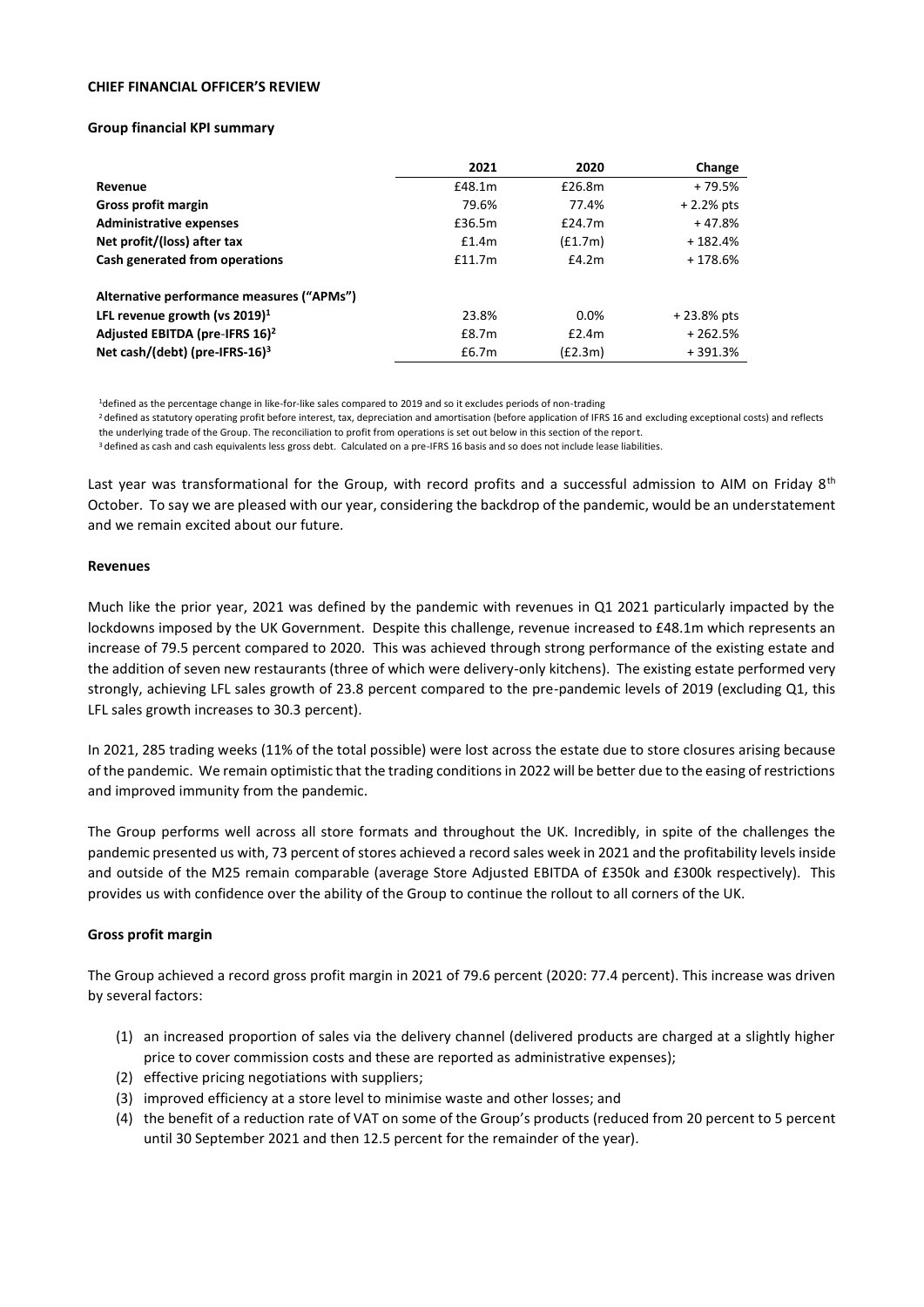#### **Administrative expenses**

Under application of IFRS 16, administrative expenses exclude property rents (except for turnover rent) but incorporate the depreciation of right-of-use assets however in both 2020 and 2021, these two factors largely offset.

Administrative costs increased by 47.8 percent year-on-year to £36.5m with this being driven by the increased level of trade in 2021 as the restaurants were closed for a longer period during 2020 than 2021. In both years, the Group utilised the available government support during periods of closure via the Coronavirus Job Retention Scheme ("CJRS").

Administrative expenses also incorporate exceptional items which increased to £1.9m in 2021 (2020: 0.3m). The £1.6m increase is attributable to costs incurred for the Group's IPO with a further £0.5m of IPO cost incurred relating to the issuing of new shares (recorded as a deduction in share premium). This apportionment between exceptional items and share premium has been undertaken in accordance with IAS 32.

As a percentage of revenue, administrative expenses decreased from 92.2 percent (2020) to 75.9 percent (2021) due to the improved nature of trading in 2021 as a substantial portion of the Group's property costs are fixed in nature.

# **Adjusted EBITDA (pre-IFRS 16)**

The Group utilises Adjusted EBITDA (pre-IFRS 16) as the primary assessment metric of profitability. A reconciliation of this measure compared to profit from operations is below.

|                                      | 52 weeks ended | 53 weeks ended |  |
|--------------------------------------|----------------|----------------|--|
|                                      | 2 January 2022 | 3 January 2021 |  |
|                                      | £              | £              |  |
| Profit/(loss) from operations        | 3,634,155      | (469, 275)     |  |
| Pre-opening costs                    | 126,753        | 78,778         |  |
| Share option expense                 | 90,507         |                |  |
| Depreciation and amortisation        | 6,255,038      | 5,796,178      |  |
| <b>Exceptional items</b>             | 1,856,268      | 272,182        |  |
| Non-trading costs                    | 244,639        | 60,100         |  |
| IFRS 16 adjustment                   | (3,466,784)    | (3,376,630)    |  |
| <b>Adjusted EBITDA (pre-IFRS 16)</b> | 8,740,576      | 2,361,333      |  |

The Group generated £8.7m of Adjusted EBITDA (pre-IFRS 16), an improvement of £6.3m compared to 2020. The improved performance was largely generated by the strong sales performance of the business as we were able to introduce the brand to new customers during the pandemic. This customer acquisition arose due to the Group generally re-opening ahead of competitors and heavily engaging with both new and existing customers during this period.

When other businesses re-opened, despite the increased competition, the newly acquired customers remained loyal and the Group's sales went from strength to strength as 2021 progressed.

Operational cost controls were well controlled in the period and along with utilisation of Government support, resulted in Adjusted EBITDA (pre-IFRS 16) (as a percentage of sales) improving to 18 percent (2020: 9 percent).

# **Cash flow**

Cash generated from operations increased in line with the improvement in Adjusted EBITDA, save for the settlement of a number of 2020 working capital related cash flows (namely leasehold payments) that were deferred to early 2021.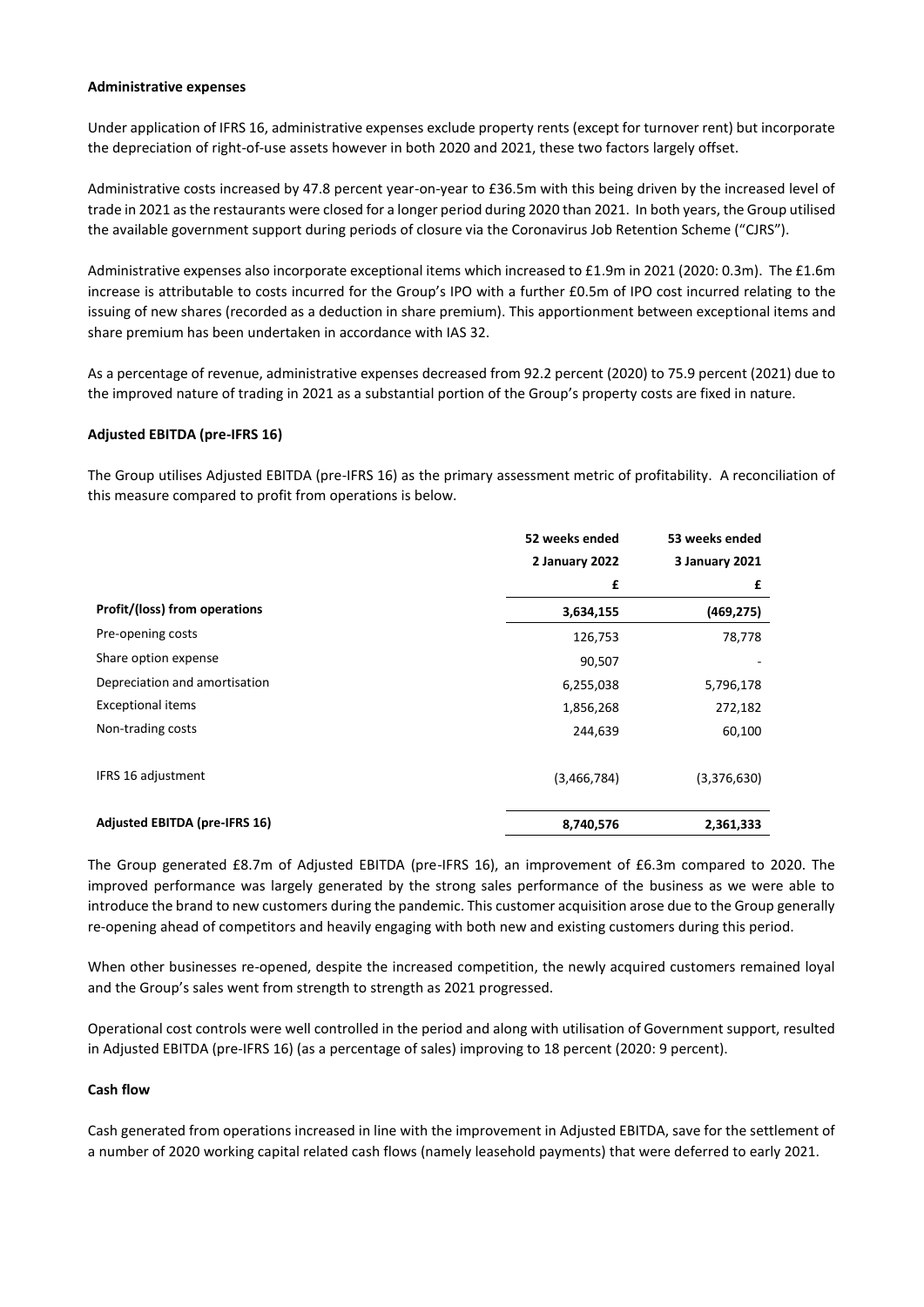Cash expenditure on property, plant and equipment increased due to both the addition of more new sites in 2021 compared to 2020 and higher maintenance capital costs arising from numerous refurbishments when the Group reopened the estate in the early part of the year.

A significant cash outflow arose from the restructuring of the Group's banking facilities prior to the IPO as the previous debt facilities were fully repaid (£12.6m). The following cash inflows partially offset this: (1) a £3.0m drawdown on a new debt facility as outlined further below; and (2) a primary raise of £5.0m from the IPO less £2.2m of fees (£1.6m recorded as exceptional costs and the remainder recorded in equity).

### **Financing and net debt**

The Group's net debt position has been materially reversed during the course of 2021 to a net cash position of £6.7m at 2 January 2022 (3 January 2021: net debt of £2.3m). The business is highly cash generative, benefits from a negative working capital cycle and is accordingly able to fund the new store openings from own cash.

The Group's £10.0m revolving credit facility (RCF) is held with Santander UK plc and comprises of a drawn balance of £3.0m at 2 January 2022 with a further £7.0m of undrawn facility available to the Group.

The financing facility attracts interest at a rate of 2.75 percent above SONIA, subject to an upward-only ratchet based on increased net leverage levels and is secured until 14 September 2026.

### **Share based payments**

As part of the Group's admission to AIM, a Long Term Incentive Plan ("LTIP") was created for senior Management. The detail of this scheme for the Executive Directors is noted in the remuneration report. These options vest subject to continuous employment over a three and four year period, and attainment of certain performance conditions relating to Adjusted EBITDA (pre IFRS-16). The Group recognised a total charge of £0.1m in 2021 in relation to the Group's share-based payment arrangements.

# **Dividend**

The Board did not recommend a dividend for 2021. The Group's capital over the coming years will be deployed to growth with the dividend policy subject to re-assessment going forward.

#### **Going concern**

In assessing the going concern position of the Group for the consolidated financial statements for the year ending 2 January 2022, the Directors have considered the Group's cash flow, liquidity and business activities, as well as the ongoing uncertainty caused by the Covid-19 pandemic.

The hospitality sector has been particularly impacted by Covid-19 and the Group has taken a number of actions to improve liquidity to ensure it is well placed to operate through the pandemic and to achieve its strategic goals.

During 2021, the Group successfully listed on the AIM market which gave the Group access to additional capital and combined with the strong cash generation of the business, enabled the Group to reduce the borrowing facilities from £11.9m to £3.0m. The Group has access to a further £7.0m of financing and this remained undrawn on  $2^{nd}$  January 2022. The Group had cash balances of £9.7m on 2 January 2022 which translate to a net cash position of £6.7m.

The Group has prepared forecasts for the next twelve months, including a base case and a severe downside case. Refer to note 2.6 of the financial statements for details of the assumptions and methodology applied.

Upon consideration of this analysis and the principal risks faced by the Group, the Directors are satisfied that the Group has adequate resources to continue in operation for the foreseeable future, a period of at least twelve months from the date of this report. Accordingly, the Directors have concluded that it is appropriate to prepare these financial statements on a going concern basis.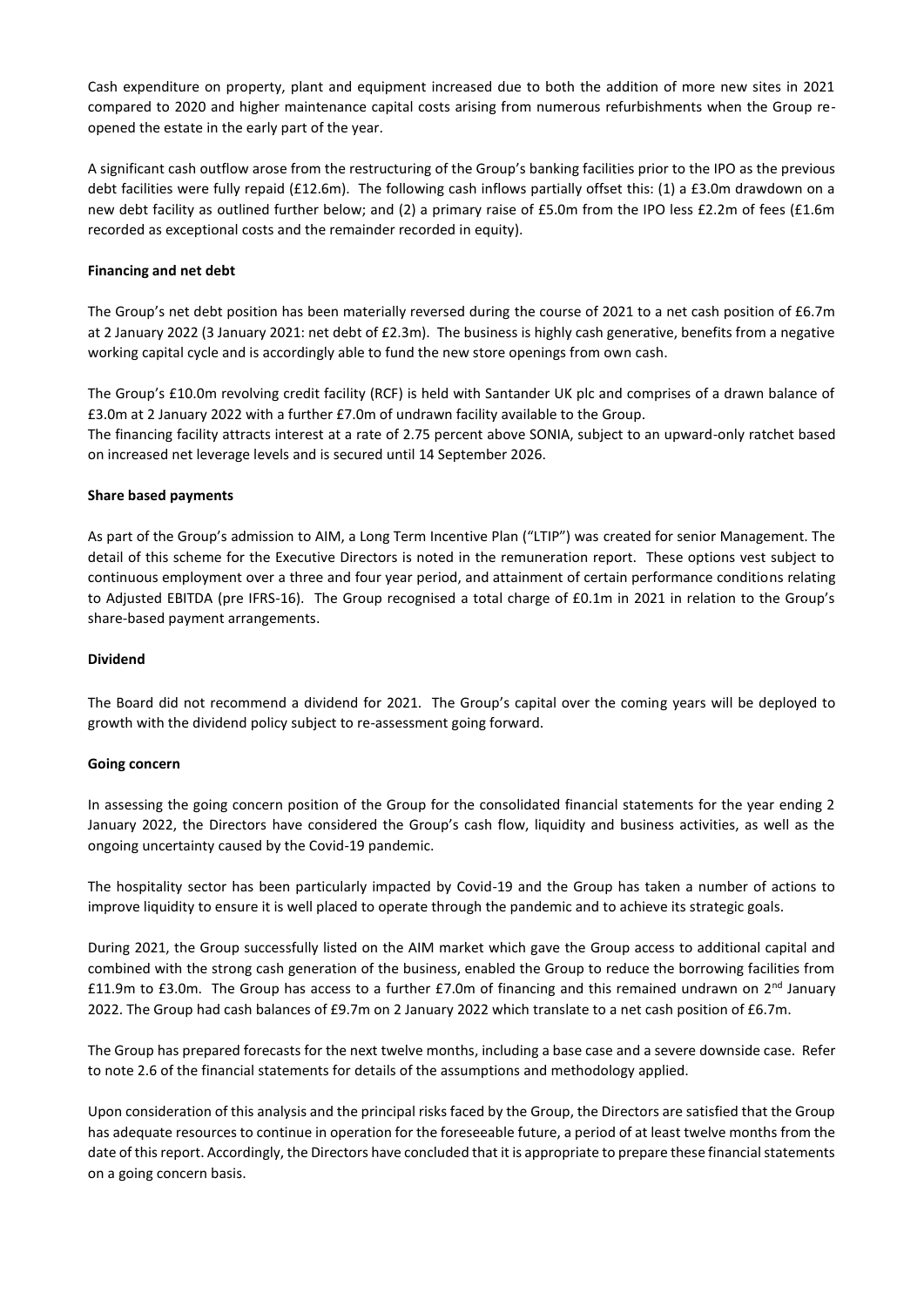**Approved by the Board on 11 April 2022 and signed on its behalf by:**  Andy Naylor Chief Financial Officer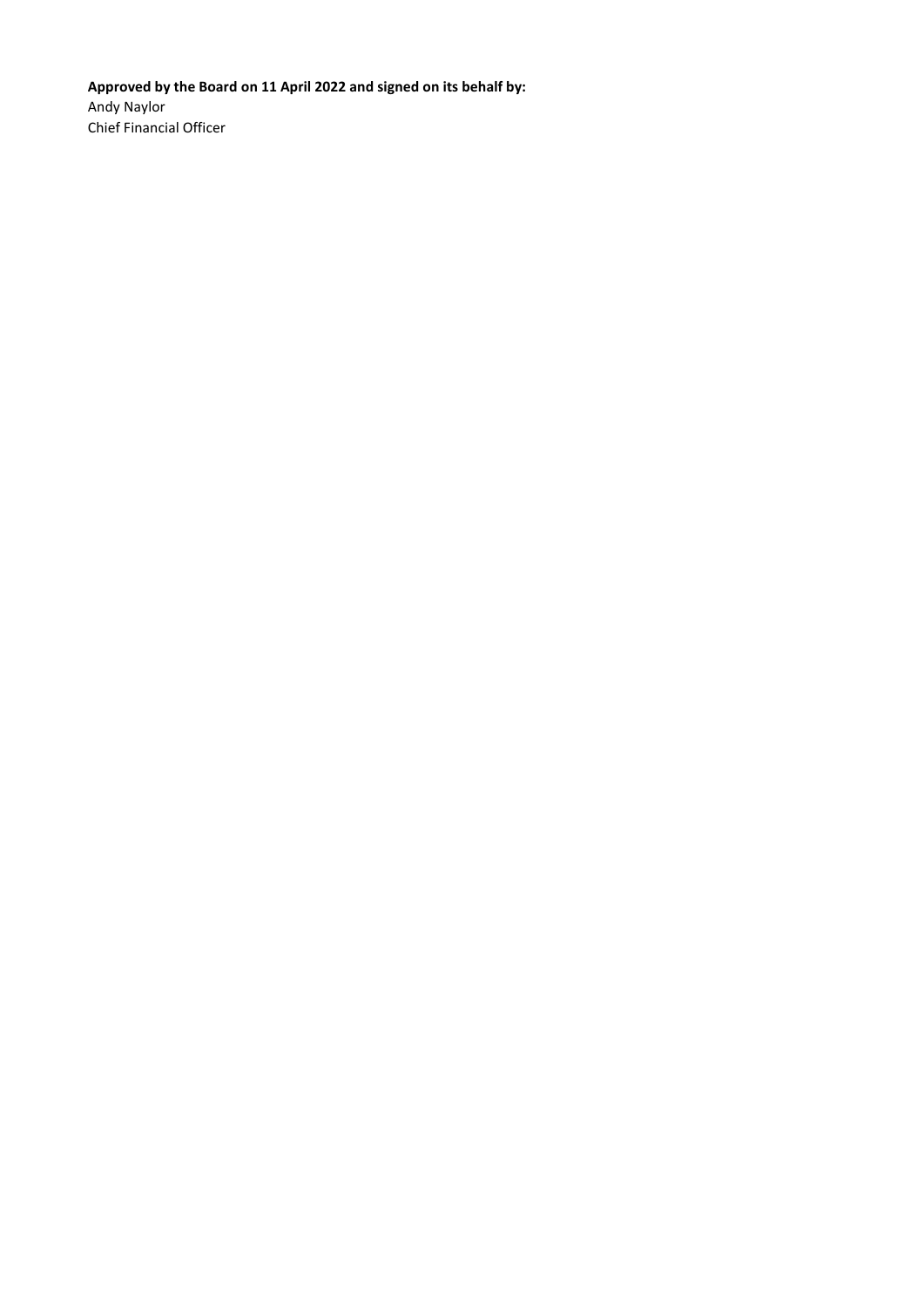# **FINANCIAL STATEMENTS**

# **Consolidated statement of comprehensive income**

|                                                                                                               |             | 52 weeks ended | 53 weeks ended |
|---------------------------------------------------------------------------------------------------------------|-------------|----------------|----------------|
|                                                                                                               |             | 2 January 2022 | 3 January 2021 |
|                                                                                                               | <b>Note</b> | £              | £              |
| Revenue                                                                                                       | 4           | 48,075,399     | 26,832,846     |
| Cost of sales                                                                                                 |             | (9,797,235)    | (6,054,932)    |
| <b>Gross profit</b>                                                                                           |             | 38,278,164     | 20,777,914     |
| Other operating income                                                                                        | 5           | 1,877,806      | 3,489,162      |
| Administrative expenses                                                                                       |             | (36,521,815)   | (24,736,351)   |
| Profit/(loss) from operations                                                                                 | 6           | 3,634,155      | (469, 275)     |
| Finance income                                                                                                | 9           | 613            | 111,791        |
| Finance expense                                                                                               | 9           | (1,372,504)    | (1,335,748)    |
| Profit/(loss) before tax                                                                                      |             | 2,262,264      | (1,693,232)    |
| Tax charge                                                                                                    | 10          | (900, 690)     |                |
| Profit/(loss) for the period and comprehensive income attributable<br>to equity holders of the parent company |             | 1,361,574      | (1,693,232)    |
| Earnings/(loss) per share for profit attributable to the owners of the<br>parent during the period            |             |                |                |
| Basic and diluted (pence)                                                                                     | 11          | 3.5            | (471.6)        |

The accompanying notes within this announcement form an integral part of these Financial Statements.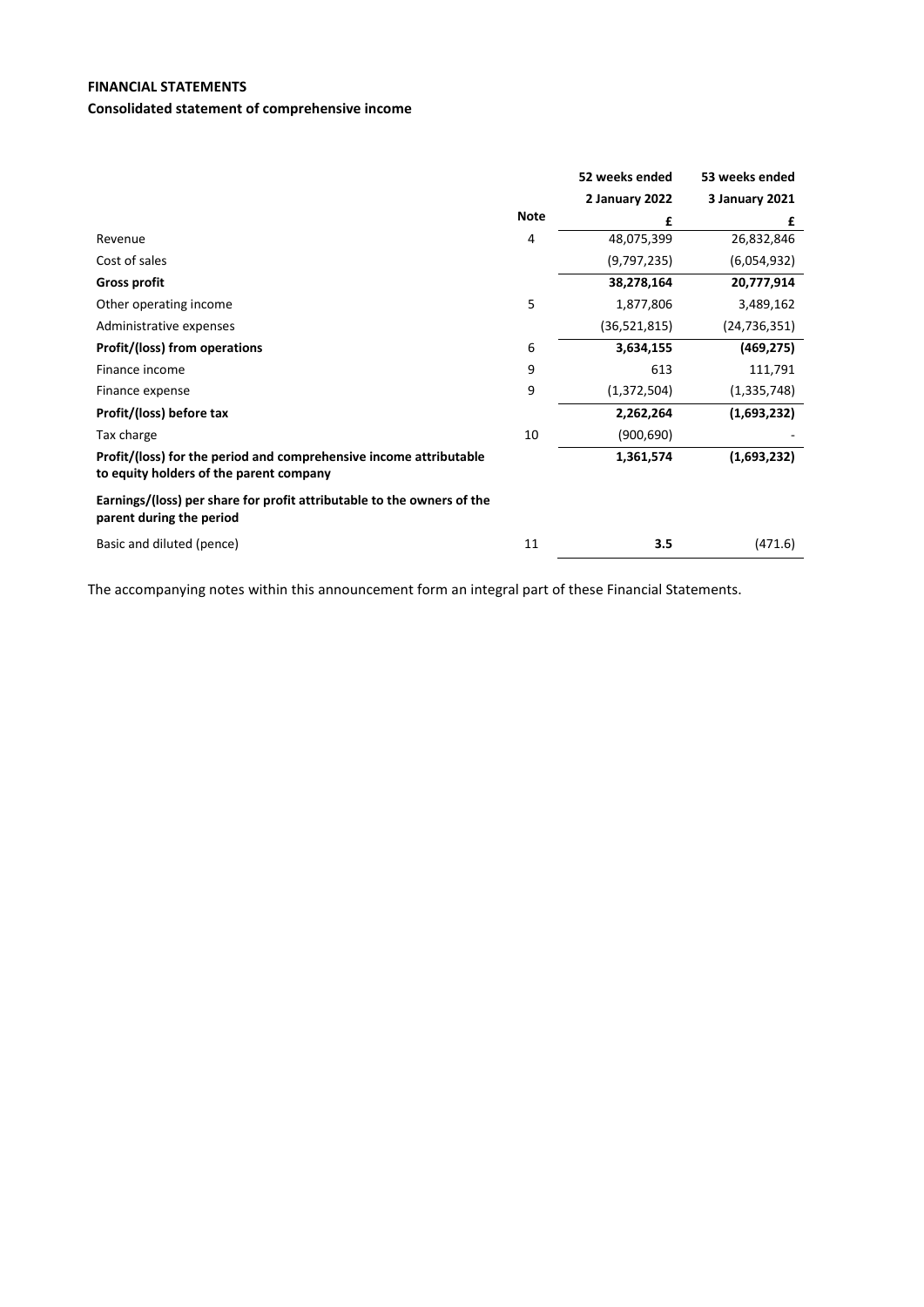### **Consolidated statement of financial position**

|                                                      |             | At          | At            |
|------------------------------------------------------|-------------|-------------|---------------|
|                                                      |             | 2 January   | 3 January     |
|                                                      |             | 2022        | 2021          |
|                                                      | <b>Note</b> | £           | £             |
| <b>Non-current assets</b>                            |             |             |               |
| Right-of-use assets                                  | 12          | 24,939,614  | 25,324,841    |
| Property, plant and equipment                        | 13          | 9,264,167   | 9,112,143     |
| <b>Total non-current assets</b>                      |             | 34,203,781  | 34,436,984    |
| <b>Current assets</b>                                |             |             |               |
| Inventories                                          | 14          | 326,108     | 239,782       |
| Trade and other receivables                          | 15          | 1,888,702   | 1,898,295     |
| Cash and cash equivalents                            | 16          | 9,653,172   | 10,086,759    |
| <b>Total current assets</b>                          |             | 11,867,982  | 12,224,836    |
| <b>Total assets</b>                                  |             | 46,071,763  | 46,661,820    |
| <b>Current liabilities</b>                           |             |             |               |
| Trade and other payables                             | 17          | 6,729,865   | 4,909,704     |
| Lease liabilities                                    | 12          | 5,830,987   | 7,176,104     |
| Loans and borrowings                                 | 18          |             | 1,000,000     |
| Corporation tax liability                            | 10          | 900,690     |               |
| <b>Total current liabilities</b>                     |             | 13,461,542  | 13,085,808    |
| <b>Non-current liabilities</b>                       |             |             |               |
| Lease liabilities                                    | 12          | 25,831,103  | 24,195,555    |
| Loans and borrowings                                 | 18          | 2,911,941   | 11,426,235    |
| <b>Total non-current liabilities</b>                 |             | 28,743,044  | 35,621,790    |
| <b>Total liabilities</b>                             |             | 42,204,586  | 48,707,598    |
| Net assets / (liabilities)                           |             | 3,867,177   | (2,045,778)   |
|                                                      |             |             |               |
| Equity attributable to equity holders of the company |             |             |               |
| Called up share capital                              | 19          | 386,640     | 359,016       |
| Share premium account                                | 20          | 4,433,250   |               |
| Merger reserve                                       | 20          | 4,793,170   | 4,793,170     |
| Share based payment reserve                          | 20          | 90,507      |               |
| Retained earnings                                    | 20          | (5,836,390) | (7, 197, 964) |
| <b>Total equity</b>                                  |             | 3,867,177   | (2,045,778)   |

The accompanying notes within this announcement form an integral part of these Financial Statements. The financial statements of Tortilla Mexican Grill plc (registration number 13511888) were approved by the Board and authorised for issue on 11 April 2022. They were signed on its behalf by:

Andy Naylor Chief Financial Officer 11 April 2022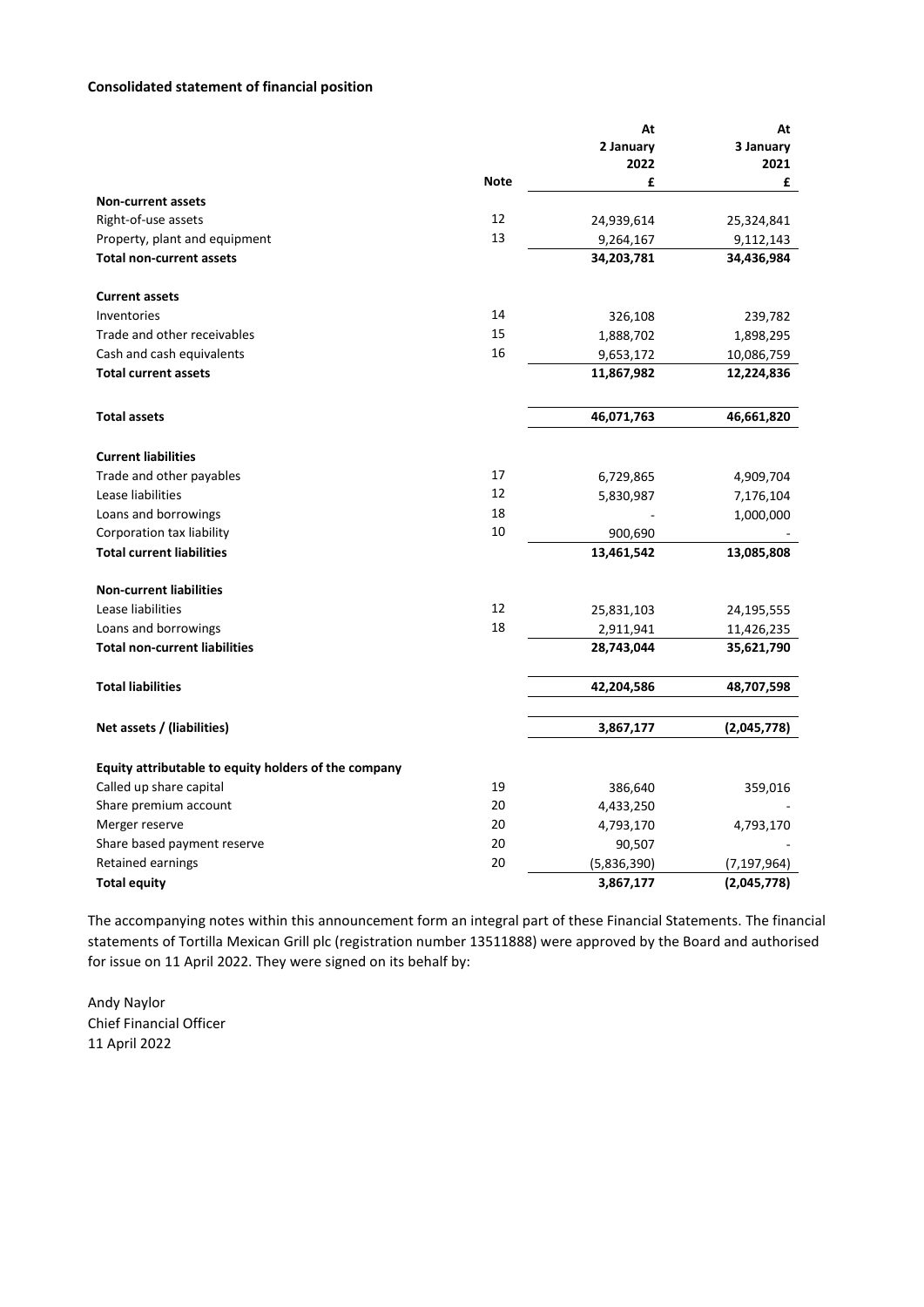# **Consolidated statement of changes in equity**

|                                |                         |                          |                          | Share-<br>based          |                             |             |
|--------------------------------|-------------------------|--------------------------|--------------------------|--------------------------|-----------------------------|-------------|
|                                | <b>Share</b><br>capital | <b>Share</b><br>premium  | <b>Merger</b><br>reserve | payment<br>reserve       | <b>Retained</b><br>earnings | Total       |
|                                | £                       | £                        | £                        | £                        | £                           | £           |
| Balance as at 29 December 2019 | 359,016                 | $\overline{\phantom{a}}$ | 4,793,170                | $\overline{\phantom{a}}$ | (5,504,732)                 | (352, 546)  |
| Loss for the period            |                         |                          |                          |                          | (1,693,232)                 | (1,693,232) |
| Balance as at 3 January 2021   | 359,016                 | $\overline{\phantom{a}}$ | 4,793,170                | $\overline{\phantom{a}}$ | (7, 197, 964)               | (2,045,778) |
| Profit for the period          |                         |                          |                          |                          | 1,361,574                   | 1,361,574   |
| Newly issued equity shares     | 27,624                  | 4,972,376                |                          |                          | ۰.                          | 5,000,000   |
| Cost of issue of equity shares |                         | (539, 126)               |                          |                          |                             | (539, 126)  |
| Share-based payments           |                         |                          |                          | 90,507                   |                             | 90,507      |
| Balance as at 2 January 2022   | 386,640                 | 4,433,250                | 4,793,170                | 90,507                   | (5,836,390)                 | 3,867,177   |

The accompanying notes within this announcement form an integral part of these Financial Statements.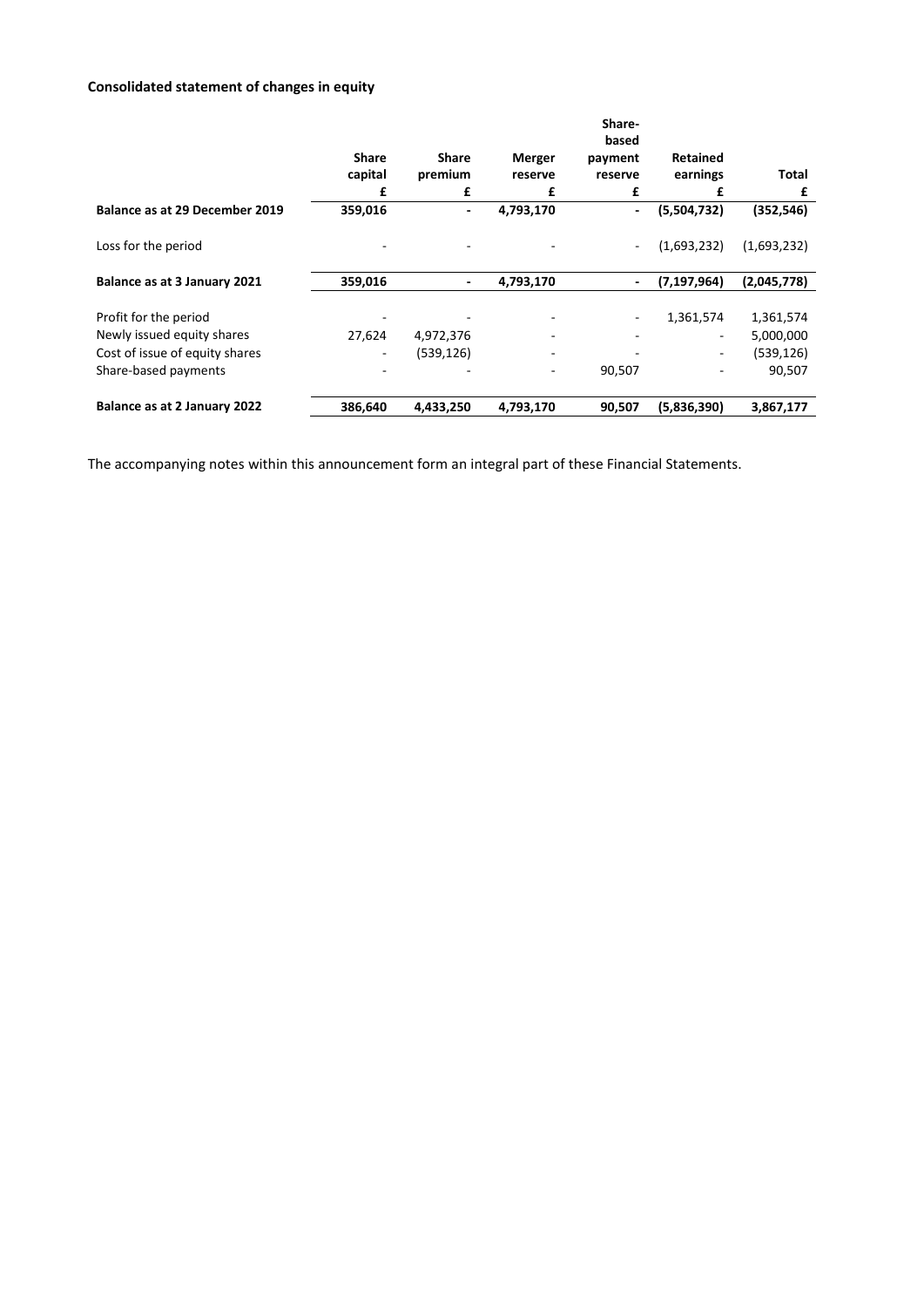# **Consolidated statement of cash flows**

|                                                        |             | 52 weeks ended | 53 weeks ended |
|--------------------------------------------------------|-------------|----------------|----------------|
|                                                        |             | 2 January 2022 | 3 January 2021 |
|                                                        | <b>Note</b> | £              | £              |
| <b>Operating activities</b>                            |             |                |                |
| Profit/(loss) after tax                                |             | 1,361,574      | (1,693,232)    |
| <b>Adjustments for:</b>                                |             |                |                |
| Share based payments                                   | 8           | 90,507         |                |
| Net finance expense                                    | 9           | 377,144        | 228,168        |
| Finance cost on lease liabilities                      | 9           | 994,747        | 995,789        |
| Corporation tax charge                                 | 10          | 900,690        |                |
| Depreciation of right to use assets                    | 12          | 3,514,015      | 3,495,701      |
| Impairment of right to use assets                      | 12          | 99,868         | (66, 584)      |
| Depreciation of property, plant and equipment          | 13          | 2,634,304      | 2,033,690      |
| Impairment of property, plant and equipment            | 13          |                | 333,371        |
| Loss on disposal of property, plant and equipment      | 13          | 6,852          |                |
| Increase in inventories                                | 14          | (86, 326)      | (3,739)        |
| Decrease in trade and other receivables                | 15          | 9,593          | 56,064         |
| Increase/(decrease) in trade and other payables        | 17          | 1,820,161      | (1, 197, 011)  |
| Cash generated from operations                         |             | 11,723,129     | 4,182,217      |
| <b>Investing activities</b>                            |             |                |                |
| Interest received                                      | 9           | 613            | 1,964          |
| Purchase of property, plant and equipment              | 13          | (2,793,181)    | (1,404,116)    |
| Net cash used by investing activities                  |             | (2,792,568)    | (1,402,152)    |
| <b>Financing activities</b>                            |             |                |                |
| Proceeds from issue of shares                          |             | 5,000,000      |                |
| Cost of issue of shares                                |             | (539, 126)     |                |
| Payments made in respect of lease liabilities          | 12          | (3,932,971)    | (655, 652)     |
| Interest paid                                          |             | (203, 303)     | (284, 549)     |
| New loans secured                                      | 18          | 2,907,306      | 3,846,600      |
| Repayment of loans                                     | 18          | (12, 596, 054) | (1,200,000)    |
| Net cash (used by)/generated from financing activities |             | (9,364,148)    | 1,706,399      |
| Net (decrease)/increase in cash and cash equivalents   |             | (433,587)      | 4,486,464      |
| Cash and cash equivalents at the beginning of period   | 16          | 10,086,759     | 5,600,295      |
| Cash and cash equivalents at the end of period         |             | 9,653,172      | 10,086,759     |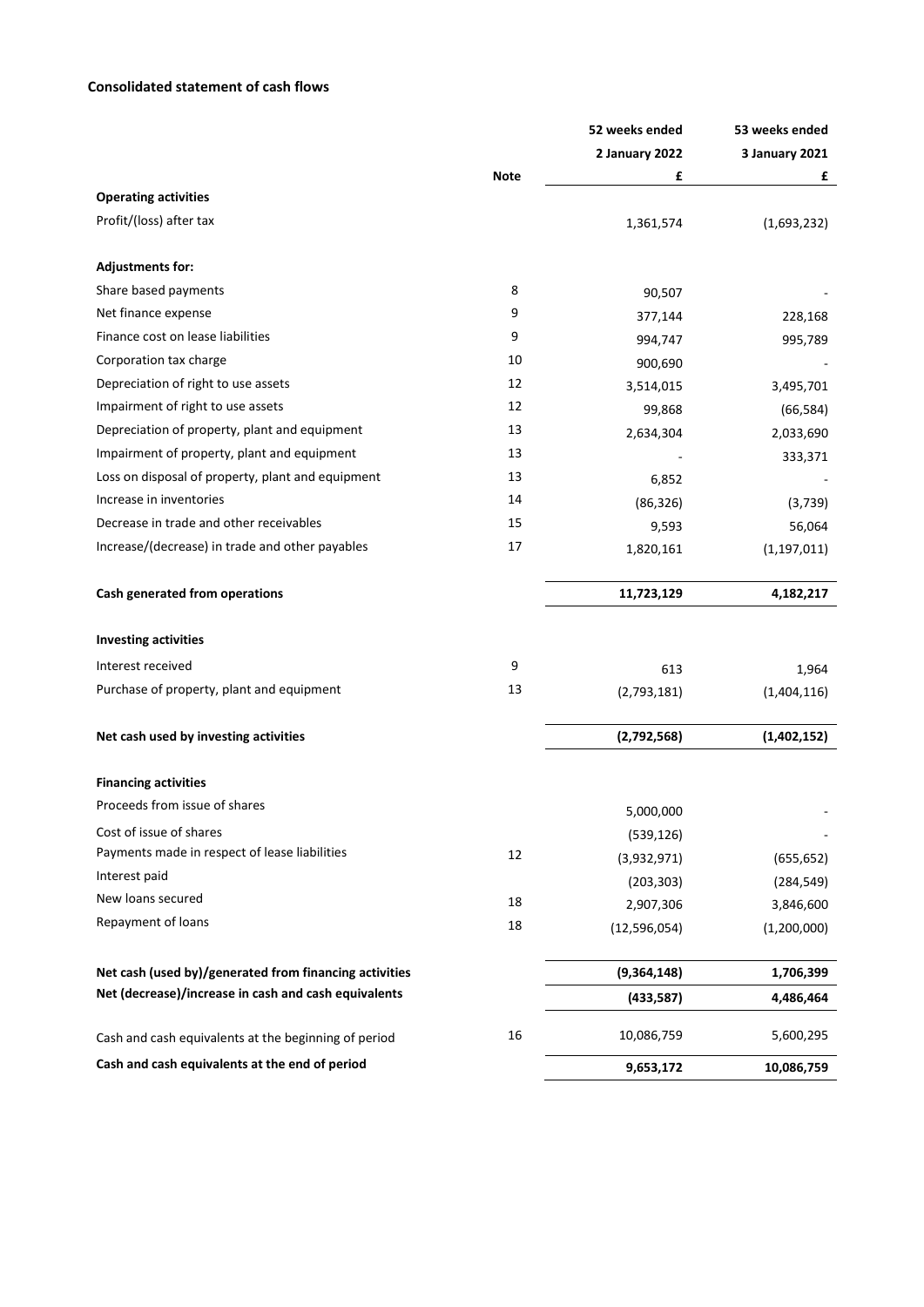# **Notes to the consolidated financial information**

# **1. General information**

Tortilla Mexican Grill plc, the "Company" together with its subsidiaries, "the Group", is a public limited company whose shares are publicly traded on the Alternative Investment Market("AIM") and is incorporated and domiciled in the United Kingdom and registered in England and Wales.

The registered address of Tortilla Mexican Grill plc and all subsidiaries is 142-144 New Cavendish Street, London, W1W 6YF, United Kingdom. A list of the Company's subsidiaries is presented in note 22.

The Group's principal activity is the operation and management of restaurants trading under the Tortilla brand both within the United Kingdom and the Middle East.

# **2. Accounting policies**

### *2.1 Statement of Compliance*

The consolidated financial statements have been prepared in accordance with International Account Standards in conformity with the requirements of the Companies Act 2006 and in accordance with International Financial Reporting Standards.

# *2.2 Basis of preparation*

The consolidated financial information contained in this document includes the consolidated statement of comprehensive income, the consolidated statement of financial position, the consolidated statement of changes in equity, the consolidated statement of cash flows and related notes for the companies which comprise the Group.

# *2.3 New standards, amendments and interpretations adopted*

In May 2020 the IASB issued COVID-Related Rent Concessions (Amendments to IFRS 16) that provided a practical expedient permitting lessees not to assess COVID-related rent concessions as a lease modification. The Group has opted not to apply this amendment.

Other amendments applied for the first time for the 52 weeks ending 2 January 2022 were:

- Definition of material amendments to IAS 1 and IAS 8;
- Definition of a business amendment to IFRS 3;
- Revised conceptual framework for financial reporting; and
- Interest rate benchmark reform amendments to IFRS 9, IAS 39 and IFRS 7.

The application of these did not have a material impact on the Group's accounting treatment and has therefore not resulted in any material changes.

#### *2.4 Standards issued not yet effective*

| Standard/Amendments                                                | Applicable for     |
|--------------------------------------------------------------------|--------------------|
|                                                                    | financial periods  |
|                                                                    | beginning on/after |
| IAS 37 Onerous contracts – Cost of fulfilling a contract           | 1 January 2022     |
| Annual improvements to IFRS standards 2018-2020                    | 1 January 2022     |
| IAS 16 Property, plant and equipment: proceeds before intended use | 1 January 2022     |
| IFRS 3 Reference to the conceptual framework                       | 1 January 2022     |
| <b>IFRS 17 Insurance contracts</b>                                 | 1 January 2023     |
| <b>IFRS 17 Amendments</b>                                          | 1 January 2023     |
| IAS 1 Classification of liabilities as current or non-current      | 1 January 2023     |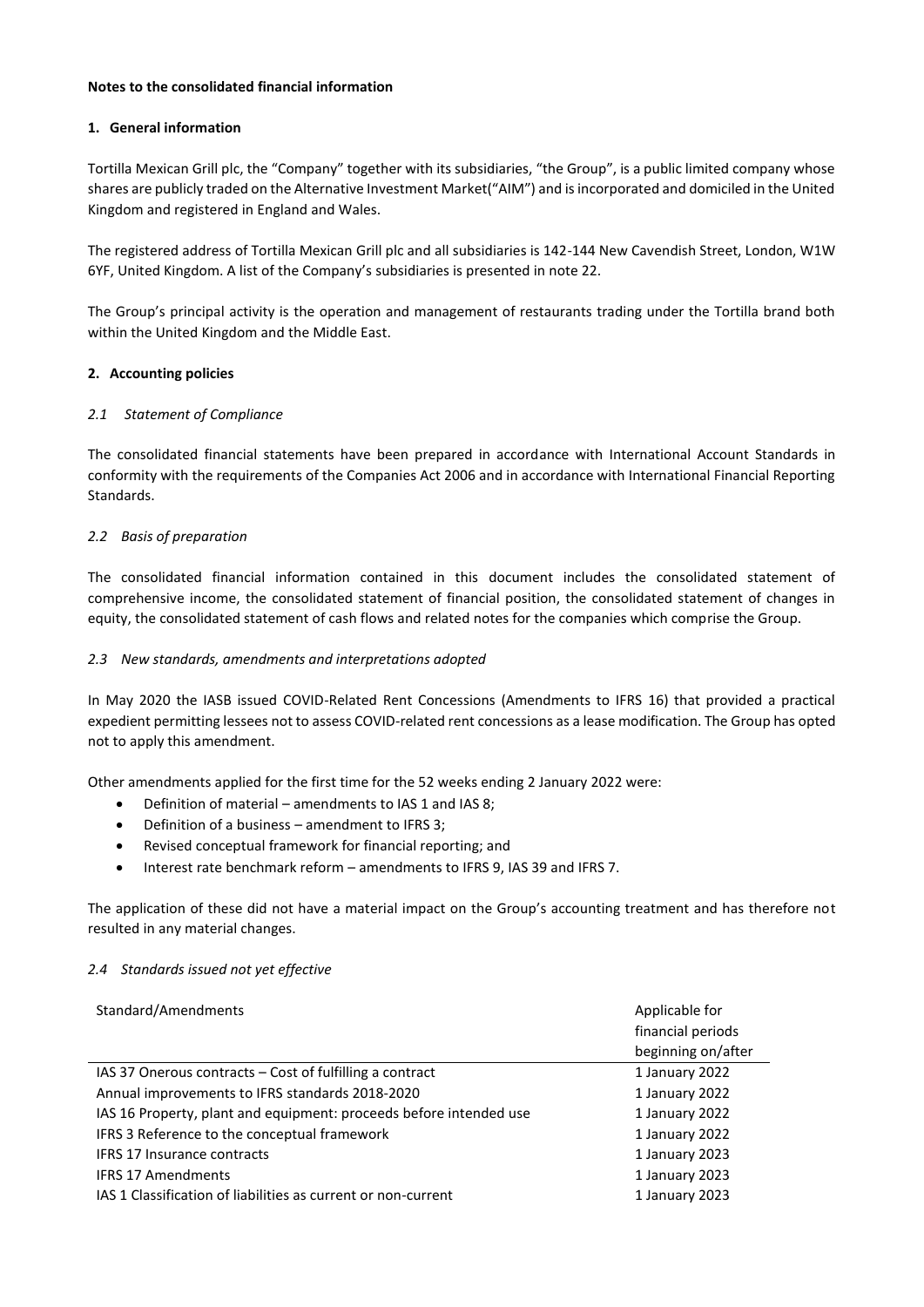| IAS 1 Disclosure of accounting policies                                                                | 1 January 2023 |
|--------------------------------------------------------------------------------------------------------|----------------|
| IAS 8 Definition of accounting estimates                                                               | 1 January 2023 |
| IAS 12 Deferred tax related to assets and liabilities arising from a single transaction 1 January 2023 |                |

When applied, none of these amendments are expected to have a material impact on the Group.

# *2.5 Basis of consolidation*

The consolidated financial information incorporates the financial statements of the Group and all of its subsidiary undertakings. The financial statements of all Group companies are adjusted, where necessary, to ensure the use of consistent accounting policies. Where the Group has power, either directly or indirectly, to govern the financial and operating policies of an entity to obtain benefits from its activities, it is classified as a subsidiary.

The consolidated financial information incorporates the results of a business combination using the predecessor method. Specifically, this is the acquisition of Mexican Grill Ltd, which meets the definition of a common control business combination and is therefore outside the scope of IFRS 3. In the consolidated statement of financial position, the acquiree's identifiable assets, liabilities and contingent liabilities are initially recognised at their carrying values at the acquisition date.

The comparative figures for share capital are restated as if the entities had been combined at the earliest reporting date presented. The consolidated share capital at 29 December 2019 and 3 January 2021 therefore represents the share capital of Mexican Grill Ltd adjusted for the share capital issued for the purposes of the business combination.

The consolidated statement of financial position as at 2 January 2022 incorporates the results of Tortilla Mexican Grill plc and its subsidiaries for all periods.

# *2.6 Going concern*

In assessing the going concern position of the Group for the consolidated financial statements for the 52 weeks ended 2 January 2022, the Directors have considered the Group's cash flow, liquidity and business activities, as well as the ongoing uncertainty caused by the COVID-19 pandemic.

The hospitality sector has been particularly impacted by COVID-19 and the Group has taken a number of actions to improve liquidity to ensure it is well placed to operate through the pandemic and to achieve its strategic goals.

During 2021, the Group successfully listed on AIM which gave the Group access to additional capital and combined with the strong cash generation of the business, enabled the Group to reduce the borrowing facilities to a principal amount of £3.0m. The Group has access to a further £7.0m of financing and this remained undrawn as at 2 January 2022. The Group had cash balances of £9.7m as at 2 January 2022 which translate to a net cash position of £6.7m.

The Group has prepared forecasts for the next twelve months, including a base case and a severe downside case.

The base case assumes that there are no further lockdowns or restrictions and assumes no further government financial support. In this forecast there are no loan drawdowns and the Group remains in compliance with its covenant obligations.

Under the severe downside case the following adjustments are made:

- Sales reduced by 20 percent in the second quarter of 2022 to model a further prolonged lockdown;
- Sales reduced by 10 percent in the third quarter and 5 percent for the remainder of the year to incorporate the impact of increased restrictions throughout 2022; and
- No further government support, such as reduced VAT, the reintroduction of the Coronavirus Job Retention Scheme or business rates relief, has been assumed.

Whilst this scenario would reduce Adjusted EBITDA by 29 percent, the Group would still have sufficient liquidity and remain in a net cash position. Consequently, the Group would not need to make a further drawdown and would remain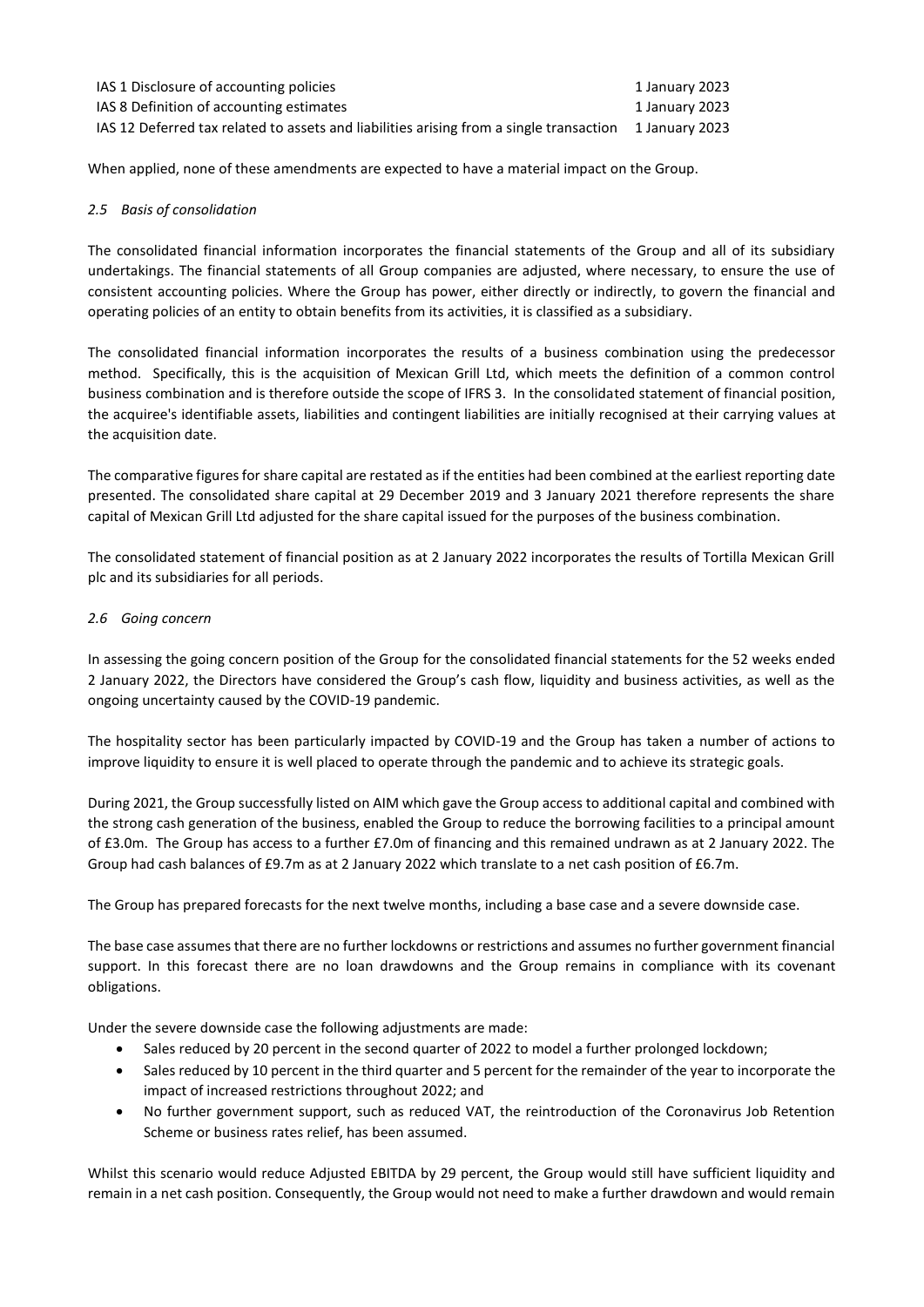in compliance with its covenant obligations. The Directors have also performed reverse stress testing to assess the conditions that would lead to a covenant breach. The Directors are comfortable with the outcome of this exercise.

Upon consideration of this analysis and the principal risks faced by the Group, the Directors are satisfied that the Group has adequate resources to continue in operation for the foreseeable future, a period of at least twelve months from the date of this report. Accordingly, the Directors have concluded that it is appropriate to prepare these financial statements on a going concern basis.

# *2.7 Revenue recognition*

Revenue represents the amount receivable from customers for goods and services, exclusive of VAT and discounts.

The Group has recognised revenue in accordance with IFRS 15. The standard requires revenue to be recognised when goods or services are transferred to customers and the entity has satisfied its performance obligations under the contract, and at an amount that reflects the consideration to which an entity expects to be entitled in exchange for those goods or services.

The Group's revenue comprises of:

- Food and beverage sales at restaurants with one performance obligation that is satisfied when control is transferred to the customer at the point of sale, which is usually when payment is received, and no contract assets or contract liabilities are created. The Group also generates revenue with a third-party delivery partner, which is payable the week after the revenue was recorded. The delivery partner charges a commission on these sales, which are recognised within administrative expenses. Revenue comprises the fair value of the consideration received or receivable for the sale of goods and provision of services in the ordinary course of the Group's activities. Revenue is shown net of sales/value added tax, returns and discounts; and
- Franchise fees from the Group's role as franchisor in the UK and Middle East. Revenue comprises ongoing royalties based on the sales results of the franchisee and up-front initial site fees. Royalty revenue is accrued in line with reported sales performance once revenue can be reliably measured. Upfront initial site fees are recognised on opening of the associated franchisee restaurant.

The Group operates a loyalty scheme for customers which entitles the customer to free products after a specified number of purchases. IFRS 15 requires entities to recognise a liability for the provision of these products as the customer, in effect, pays the Group in advance for future goods. The Group has not recognised this liability as the value is not material.

# *2.8 Alternative Performance Measures ("APM's")*

The Group has identified certain measures that it believes will assist the understanding of the performance of the business. These APM's are not defined or specified under the requirements of IFRS. The Group believes that these APM's, which are not considered to be a substitute for, or superior to, IFRS measures, provide stakeholders with additional useful information on the underlying trends, performance and position of the Group and are consistent with how business performance is measured internally.

The Group's APM's are: like for like ("LFL") revenue growth/(decline), Adjusted EBITDA (Pre-IFRS), Operating cash flow and net cash/(debt).

The Directors use Adjusted EBITDA as a primary KPI in managing the business. This measure excludes exceptional items, share option expenses and site pre-opening costs and applies pre-IFRS 16 treatment of leases. The Directors believe this measure gives a more relevant indication of the underlying trading performance of the Group and is also the measure used by the banks for the purposes of assessing covenant compliance.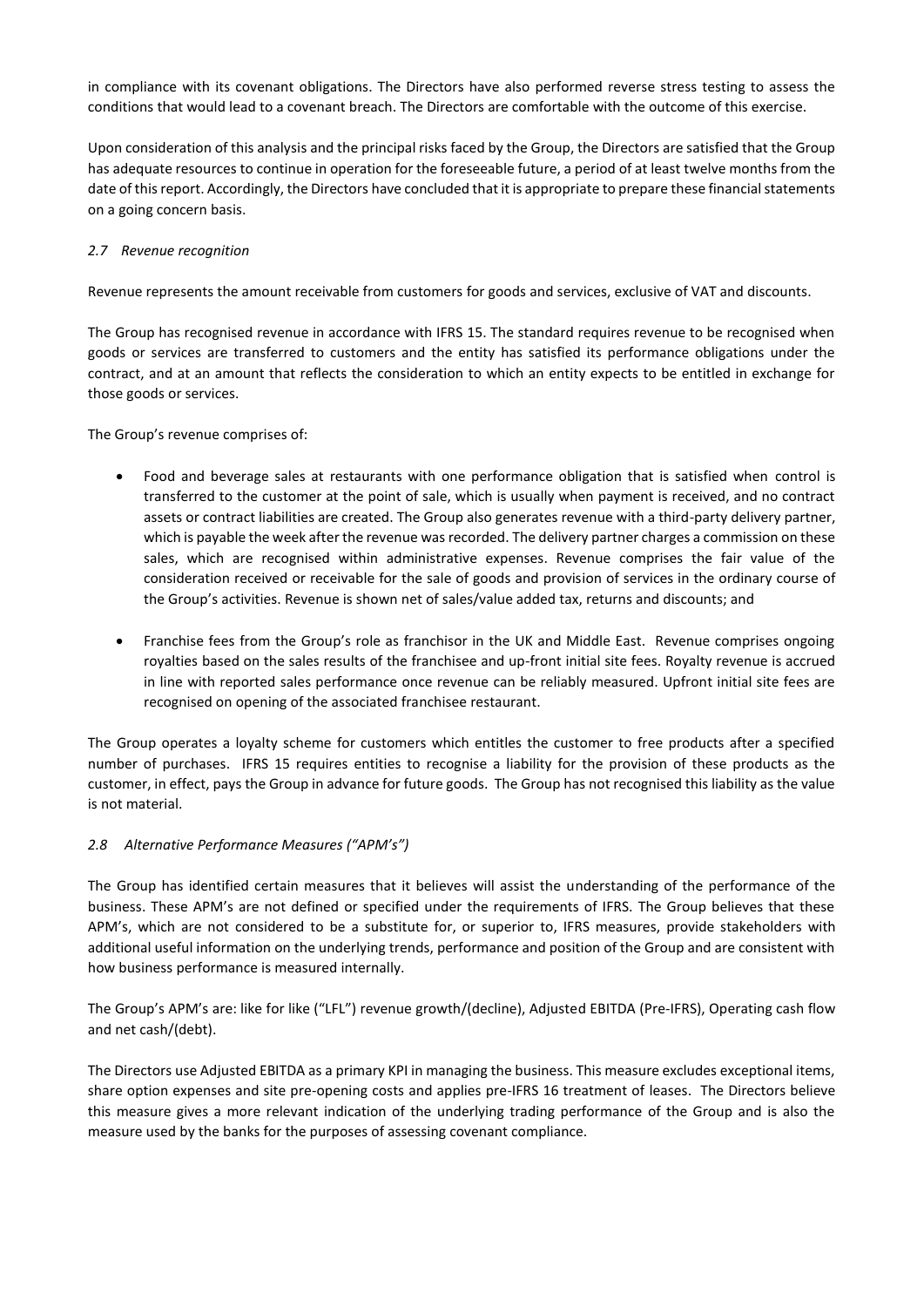### *2.9 Employee benefits*

### *i. Short-term benefits*

Salaries, wages, paid annual leave and sick leave, bonuses and non-monetary benefits are accrued in the period in which the associated services are provided by employees of the Group.

### *ii. Defined contribution plan*

Contributions to defined contribution schemes are charged to the consolidated statement of comprehensive income in the financial period to which they relate.

### *2.10 Leased assets*

At the commencement date of the lease, the Group recognises lease liabilities measured at the present value of lease payments to be made over the lease term. The lease payments include lease payments less any lease incentives receivable. In calculating the present value of lease payments, the Group uses its incremental borrowing rate at the lease commencement date because the interest rate implicit in the lease is not readily determinable. After the commencement date, the amount of lease liabilities is increased to reflect the accretion of interest and reduced for the lease payments made. In addition, the carrying amount of lease liabilities is remeasured if there is a modification, for example a rent review or a change in the lease term.

# *2.11 Property, plant and equipment*

Items of property, plant and equipment are initially recognised at cost. As well as the purchase price, cost includes directly attributable costs.

Depreciation is provided on all items of property, plant and equipment so as to write off their carrying value over the expected useful economic lives. It is provided at the following rates:

| Short term leasehold property |   | over the lease term |
|-------------------------------|---|---------------------|
| Plant and machinery           |   | over 5 years        |
| Fixtures and fittings         | - | over 3 years        |
| Office equipment              |   | over 3 years        |
| Computer equipment            |   | over 3 years        |

#### *2.12 Impairment*

For the purposes of assessing impairment, assets are grouped at the lowest levels for which there are separately identifiable cash inflows which are largely independent of the cash inflows from other assets or groups of assets (cashgenerating units).

Other assets are tested for impairment whenever events or changes in circumstances indicate that the carrying amount may not be recoverable. An impairment loss is recognised for the amount by which the asset's carrying amount exceeds its recoverable amount.

# *2.13 Inventories*

Inventories are initially recognised at cost, and subsequently at the lower of the cost and net realisable value. Cost comprises all costs of purchase, costs of conversion and other costs incurred in bringing the inventories to their present location and condition.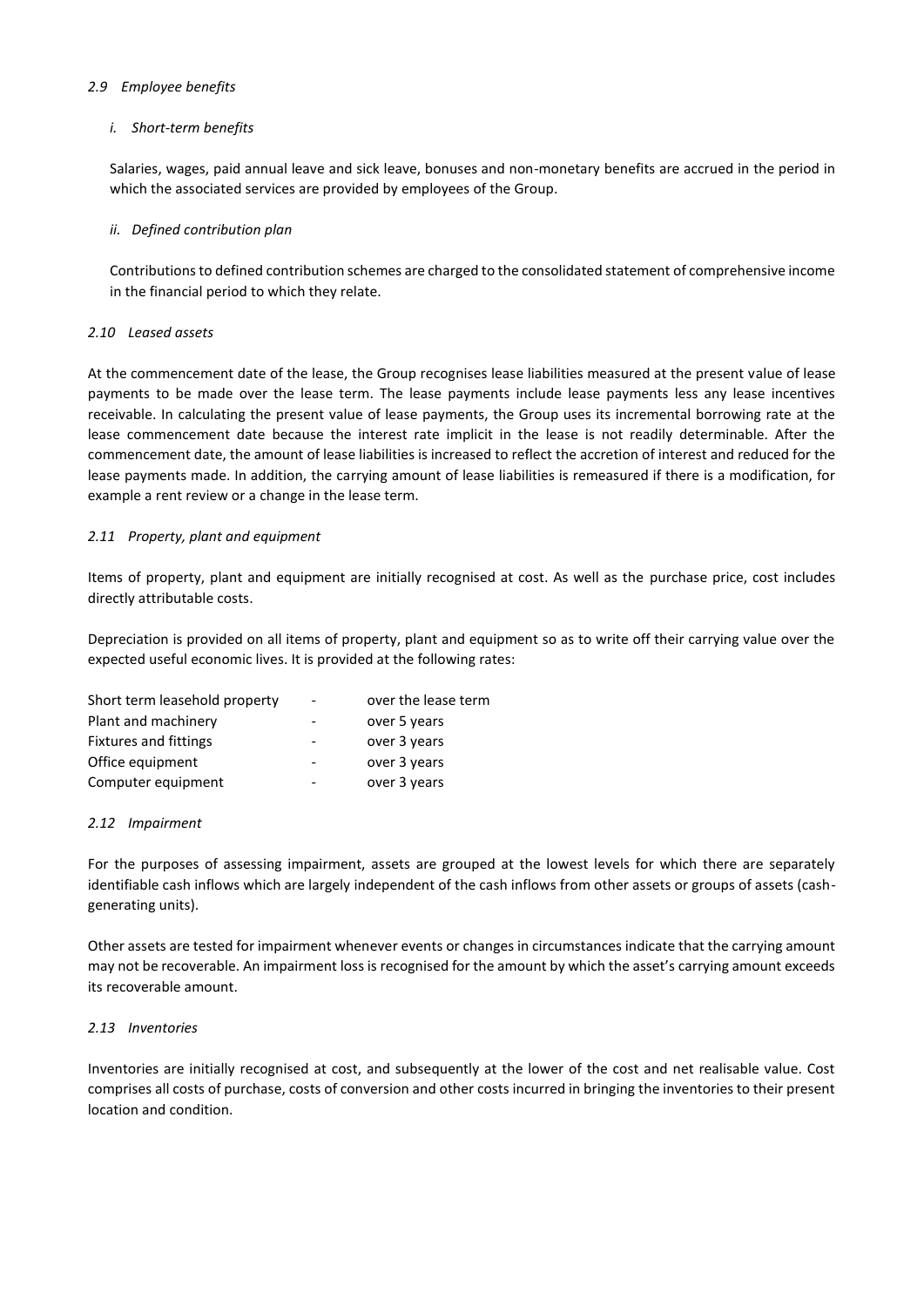# *2.14 Cash and cash equivalents*

Cash is represented by cash in hand and deposits with financial institutions repayable without penalty on notice of not more than 24 hours. Cash equivalents are highly liquid investments that mature in no more than three months from the date of acquisition and that are readily convertible to known amounts of cash with insignificant risk of change in value. Payments taken from customers on debit and credit cards are recognised as cash.

# *2.15 Deferred taxation*

Deferred tax assets and liabilities are recognised where the carrying amount of an asset or liability in the consolidated statement of financial position differs from its tax base, except for differences arising on:

- the initial recognition of an asset or liability in a transaction which is not a business combination and at the time of the transaction affects neither accounting or taxable profit; and
- investments in subsidiaries and jointly controlled entities where the Group is able to control the timing of the reversal of the difference and it is probable that the difference will not reverse in the foreseeable future.

Recognition of deferred tax assets is restricted to those instances where it is probable that taxable profit will be available against which the difference can be utilised.

The amount of the asset or liability is determined using tax rates that have been enacted or substantially enacted by the balance sheet date and are expected to apply when the deferred tax liabilities or assets are settled or recovered. Deferred tax balances are not discounted.

Deferred tax assets and liabilities are offset when the Group has a legally enforceable right to offset current tax assets and liabilities and the deferred tax assets and liabilities relate to taxes levied by the same tax authority on either:

- the same taxable group company; or
- different company entities which intend either to settle current tax assets and liabilities on a net basis, or to realise the assets and settle the liabilities simultaneously, in each future period in which significant amounts of deferred tax assets and liabilities are expected to be settled or recovered.

# *2.16 Operating segments*

Operating segments are reported in a manner consistent with the internal reporting provided to the Chief Operating Decision-Maker (CODM). The CODM has been identified as the Management team including the Chief Executive Officer, Chief Operating Officer and Chief Financial Officer.

The Directors have taken a judgement that individual sites meet the aggregation criteria in IFRS 8, constituting one operating and one reporting segment and hence have concluded that the Group only has a single reporting segment, as discussed in note 4.

# *2.17 Financial assets*

Financial assets held at amortised cost are trade and other receivables and cash.

Trade receivables are all due for settlement within one year. Due to their short-term nature, the Directors consider the carrying amount of trade and other receivables to equal their fair value.

Fees paid on the establishment of loan facilities are recognised as transactional costs of the loan and the fee is netted against the loan balance and amortised on a straight line basis over the period of the facility to which it relates.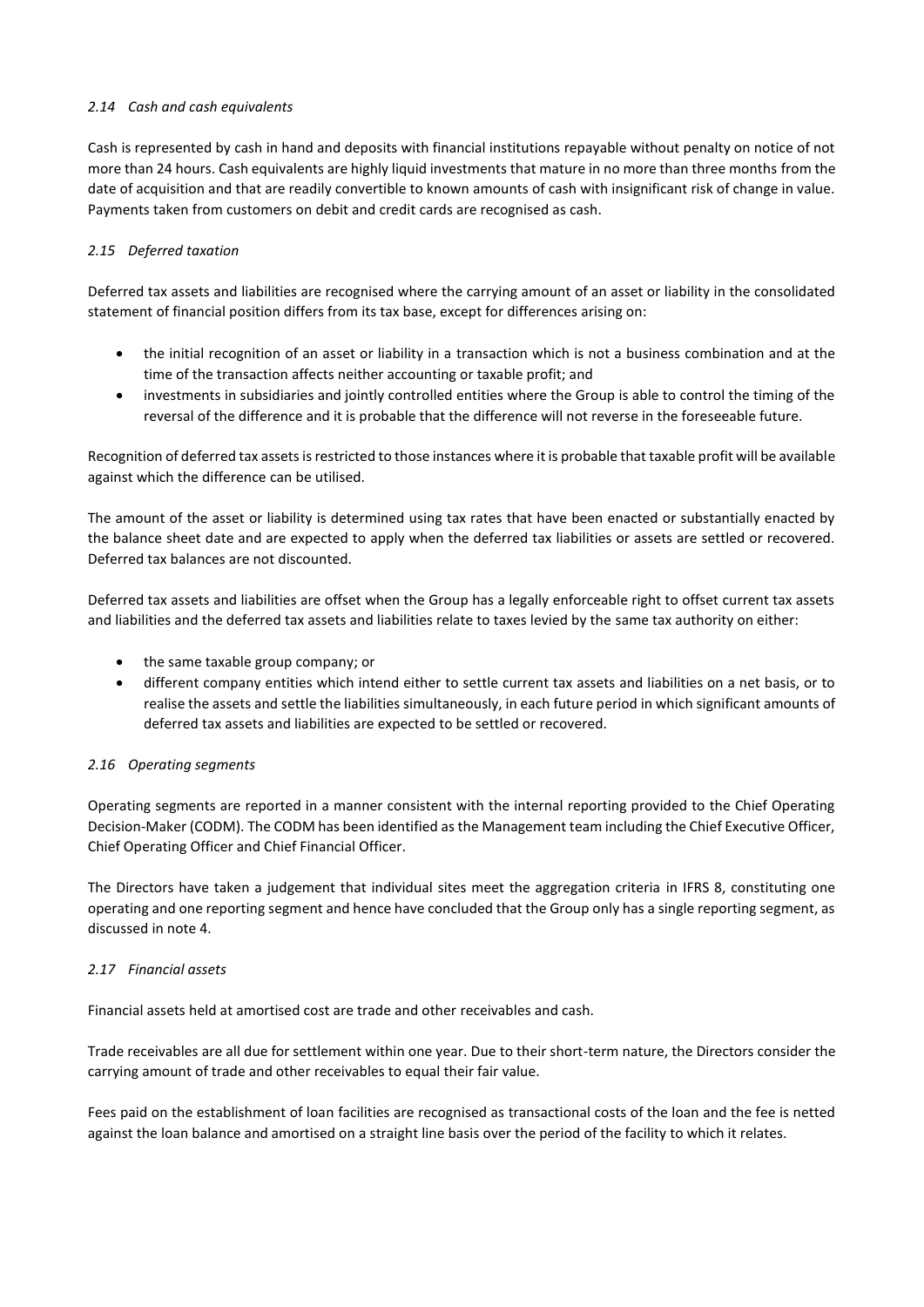Financial assets that are measured at cost and amortised cost are assessed at the end of each reporting year for objective evidence of impairment. If objective evidence of impairment is found, an impairment loss is recognised in the consolidated statement of comprehensive income.

# *2.18 Financial liabilities*

Financial liabilities held at amortised cost include trade and other payables, lease liabilities and borrowings.

There are no material differences between the carrying values of financial assets and liabilities held at amortised cost and their fair values.

Financial assets and liabilities are offset and the net amount reported in the consolidated statement of financial position when there is an enforceable right to set off the recognised amounts and there is an intention to settle on a net basis or to realise the asset and settle the liability simultaneously.

# *2.19 Financial risk*

The Group's activities expose it to a variety of financial instrument risks. The risk management policies employed by the Group to manage these risks are detailed below. The primary objectives of the financial instrument risk management function are to establish risk limits and then ensure exposure to risks remains within these limits.

# *i. Interest rate risk*

The Group is exposed to interest rate risk as the Group's borrowings have an interest rate of SONIA plus a margin. Given the quantum of the borrowings and the current low interest environment, the risk is not considered material and therefore the Directors have accepted this risk with the position being regularly re-assessed based on wider macro-economic conditions.

# *ii. Commodity price risk*

The Group is exposed to movements in wholesale prices of food and drinks. The Group sources the majority of its products in the UK, however there is the risk of disruption to supply caused by COVID-19 or Brexit. The Group always benchmarks any cost changes and typically fixes prices for periods of between three and six months.

# *iii. Liquidity risk*

Liquidity risk is the risk that the Group may encounter difficulties in meeting its financial obligations as they fall due. They may arise from the Group's management of working capital, finance charges and principal repayments on its debt.

The Directors regularly review cash flow forecasts to determine whether the Group has sufficient reserves to meet obligations and take advantage of opportunities.

# *iv. Capital risk*

The Group manages the capital structure to ensure it will be able to operate as a going concern, whilst maximising the return to shareholders. The Directors look to optimise the debt-to-equity balance and may adjust the capital structure by paying dividends to shareholders, returning capital to shareholders, issue new shares or sell assets to reduce debt. The Directors intend to maintain low net leverage levels as the Group's operating cash flows are sufficient to fund the addition of new restaurants to the portfolio.

# *v. Credit risk*

The Group's credit risk is attributable to trade and other receivables and cash with the carrying amount best representing the maximum exposure to credit risk. The Group places its cash only with banks with high-quality credit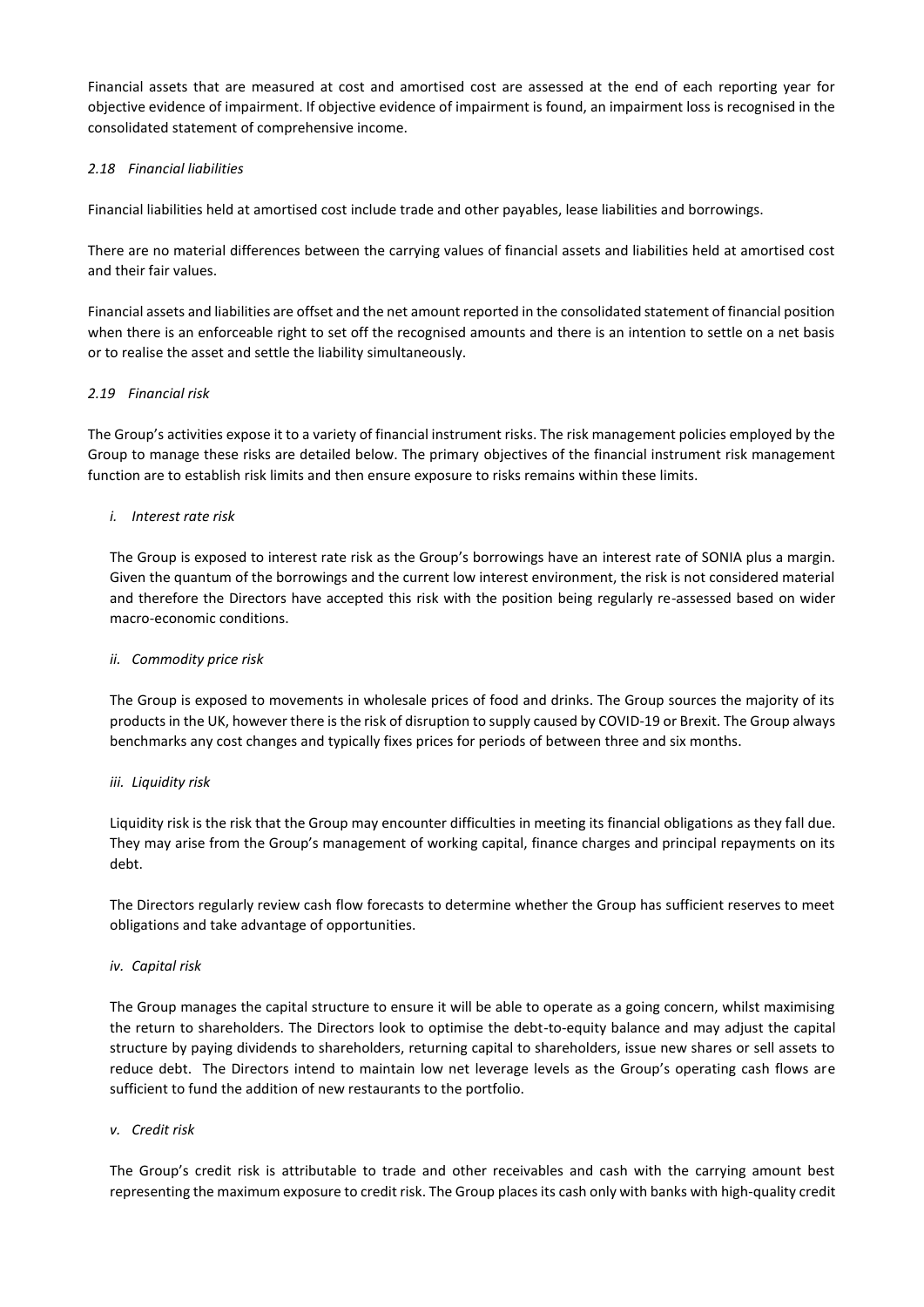standings. Trade and other receivables relate to day-to-day activities which are entered into with creditworthy counterparties.

### *vi. Liquidity risk*

Liquidity risk arises from the Group's management of working capital and the finance charges and principal repayments on its debt instruments. It is the risk that the Group will encounter difficulty in meeting its financial obligations as they fall due.

Management review cash flow forecasts regularly to determine whether the Group has sufficient cash reserves to meet future working capital requirements.

#### *Maturity analysis*

The table below analyses the Group's contractual undiscounted cash flows for the Group's financial liabilities.

|                          |               |              |              | More than 5 |            |
|--------------------------|---------------|--------------|--------------|-------------|------------|
|                          | Within 1 year | 1 to 2 years | 2 to 5 years | years       | Total      |
|                          | £             | £            | £            | £           | £          |
| 2 January 2022           |               |              |              |             |            |
| Trade and other payables | 6,729,865     |              |              |             | 6,729,865  |
| Lease liabilities        | 5,830,987     | 4,225,074    | 10,085,891   | 11,520,138  | 31,662,090 |
| <b>Borrowings</b>        |               |              | 2,911,941    |             | 2,911,941  |
|                          | 12,560,852    | 4,225,074    | 12,997,832   | 11,520,138  | 41,303,896 |
| 3 January 2021           |               |              |              |             |            |
| Trade and other payables | 4,909,704     |              |              |             | 4,909,704  |
| Lease liabilities        | 7,176,104     | 3,864,422    | 9,140,207    | 11,190,926  | 31,371,659 |
| <b>Borrowings</b>        | 1,000,000     | 1,300,000    | 10,126,235   |             | 12,426,235 |
|                          | 13,085,808    | 5,164,422    | 19,266,442   | 11,190,926  | 48.707.598 |

# *2.20 Equity instruments*

Financial instruments issued by the Group are treated as equity only to the extent that they do not meet the definition of a financial liability. The Group's ordinary shares are classified as equity instruments.

# *2.21 Government grants*

Coronavirus job retention scheme grants (CJRS) and other government grants are recognised under the accruals model with any deferred element included in creditors as deferred income. Grants of a revenue nature are recognised in the consolidated statement of comprehensive income in the same period as the related expenditure.

#### **3. Critical accounting estimates and judgements**

The Group makes certain estimates and assumptions regarding the future. Estimates and judgements are continually evaluated based on historical experience and other factors, including the expectations of future events that are believed to be reasonable under the circumstances. In the future, actual experience may differ from these estimates and assumptions. The estimates and judgements that have a significant risk of causing a material adjustment to the carrying amounts of assets and liabilities within the next financial year are discussed below.

#### *3.1 Determining the discount rate for IFRS 16*

At the commencement date of property leases the lease liability is calculated by discounting the lease payments. The discount rate used should be the interest rate implicit in the lease. However, if that rate cannot be readily determined, which is generally the case for property leases, the lessee's incremental borrowing rate is used. This is the rate that the individual lessee would have to pay, to borrow the funds necessary, to obtain an asset of similar value to the right-ofuse asset in a similar economic environment with similar terms, security and conditions. The weighted average discount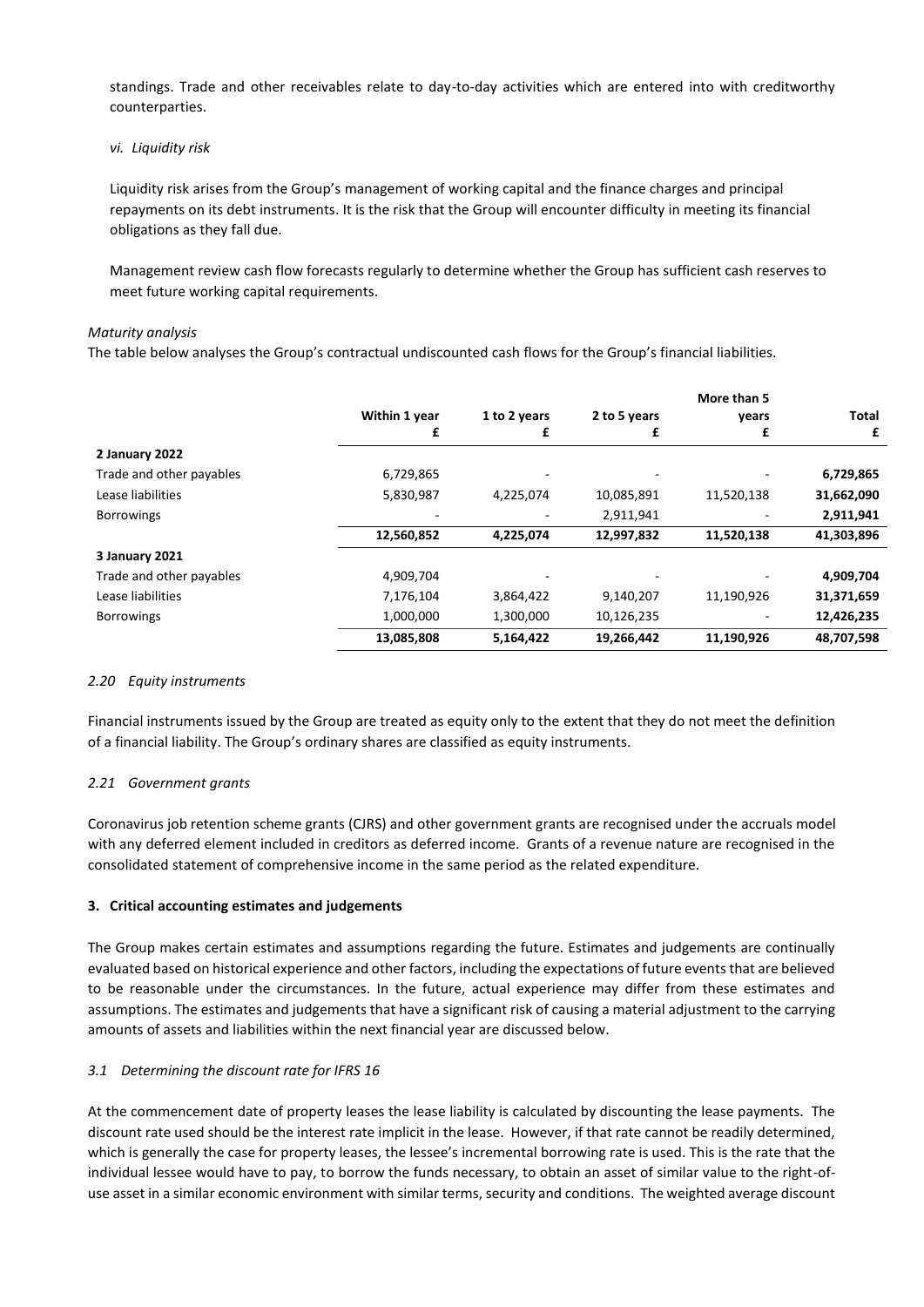rate applied to the Group's leases is 3.4 percent, there has been a judgement applied that the portfolio has the same discount rate. For the lease liabilities at 2 January 2022 a 0.5 percent increase in the discount rate would reduce the total liabilities by £136,000, which is not considered material.

# *3.2 Impairment of right-of-use assets and property, plant and equipment*

Right-of-use assets and property, plant and equipment are reviewed for impairment when there is an indication that the assets might be impaired by comparing the carrying value of the assets with their recoverable amounts. The recoverable amount of an asset or cash generating unit (CGU) is determined based on value-in-use calculations prepared on the basis of the Directors' estimates and assumptions. Individual sites are viewed as separate CGUs.

The main assumptions in the value-in-use calculations include the growth rates of revenue and expenses, together with the Group's weighted average cost of capital (WACC), which is used as a discount rate.

An independent external consultancy was engaged to calculate the Group's WACC and reasonable changes in the key assumptions were assessed, which did not lead to a material impairment.

# *3.3 Useful economic lives of property, plant and equipment*

The depreciation charge is dependent upon the assumptions used regarding the useful economic lives of assets. A 10 percent increase in average useful economic lives would result in a £239,000 decrease in depreciation in 2021.

# *3.4 Share-based payments*

The charge for share-based payments is calculated according to the methodology described in note 8. The Black-Scholes model requires subjective assumptions to be made including the volatility of the Company's share price, fair value of the shares and the risk free interest rates.

# **4. Revenue**

|                  | 52 weeks ended | 53 weeks ended |
|------------------|----------------|----------------|
|                  | 2 January 2022 | 3 January 2021 |
|                  | £              |                |
| Sale of goods    | 47,769,278     | 26,821,338     |
| Franchise income | 306,121        | 11,508         |
|                  | 48,075,399     | 26,832,846     |

IFRS 8 Operating Segments requires operating segments to be based on the Group's internal reporting to its Chief Operating Decision Maker (CODM). The CODM is regarded as the Management team of the Chief Executive Officer, the Chief Financial Officer and the Chief Operating Officer.

The Group has three segments:

- UK sales from Group-operated restaurants
- UK franchise sales from franchised restaurants
- Middle East franchise sales from franchised restaurants

There are similar economic characteristics between these businesses with each following a similar sales and EBITDA trajectory. These have been reviewed by the Directors along with the non-financial criteria of IFRS 8. It is the Directors' judgement that despite some short-term variability, all segments have similar economic characteristics in the medium and long-term and meet the criteria for aggregation into a single reporting segment. Therefore, no segmental analysis is provided.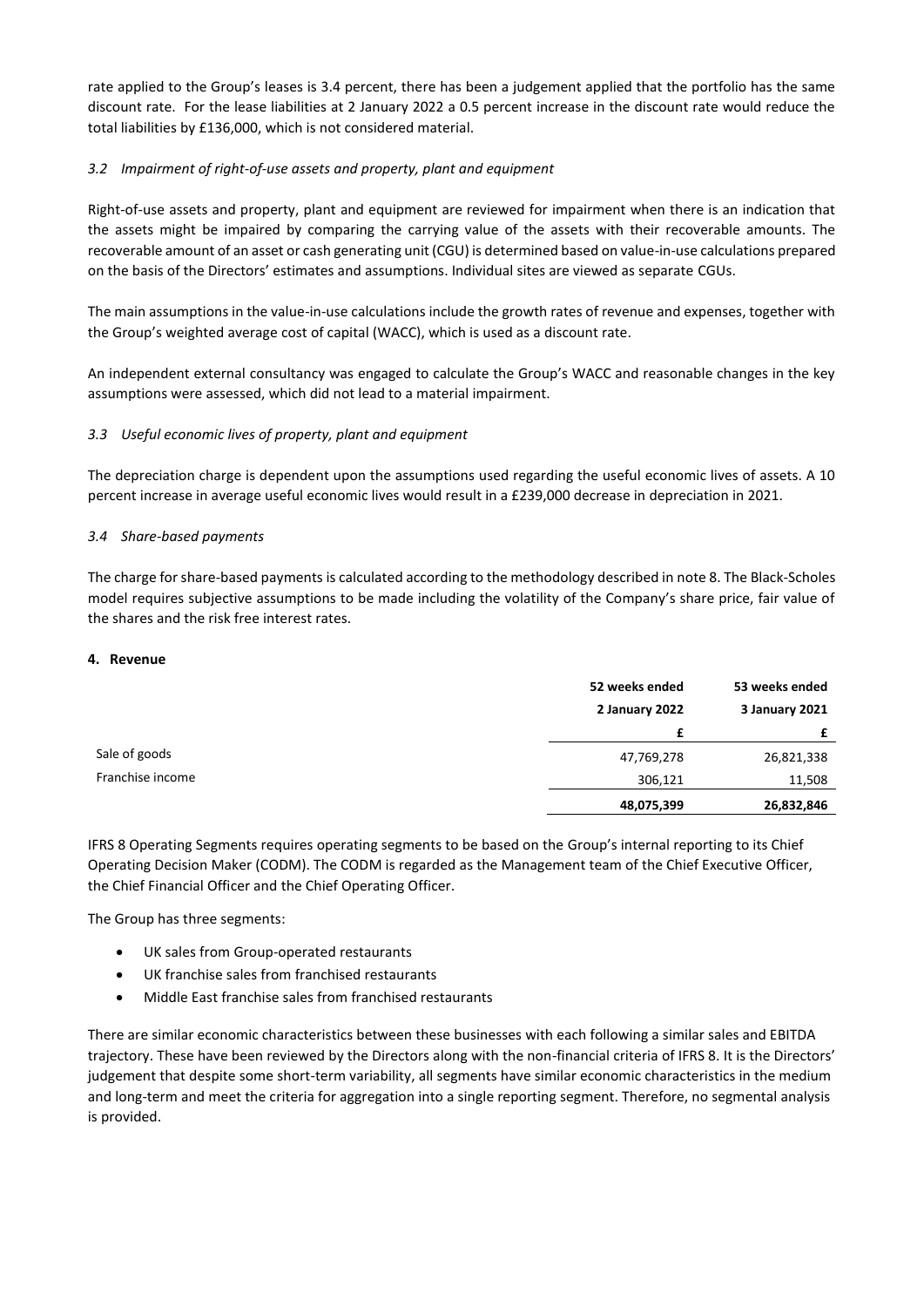#### **5. Other operating income**

|                                      | 52 weeks ended           | 53 weeks ended |
|--------------------------------------|--------------------------|----------------|
|                                      | 2 January 2022           | 3 January 2021 |
|                                      |                          |                |
| Eat Out to Help Out income           | $\overline{\phantom{0}}$ | 473,401        |
| $C$ JRS income <sup>1</sup>          | 491,825                  | 3,015,761      |
| Other government grants <sup>2</sup> | 1,385,981                | ۰              |
|                                      | 1,877,806                | 3,489,162      |

<sup>1</sup> Coronavirus Job Retention scheme

2 Includes Retail Leisure Hospitality Grant, Local Restriction Support Grants and Restart Grants

# **6. Profit/(loss) from operations**

Profit/(loss) from operations is stated after charging:

|                                             | 52 weeks ended | 53 weeks ended        |
|---------------------------------------------|----------------|-----------------------|
|                                             | 2 January 2022 | <b>3 January 2021</b> |
|                                             | £              | £                     |
| Depreciation & amortisation                 | 6,148,319      | 5,529,391             |
| Impairment of ROU assets                    | 99,868         | (66, 584)             |
| Loss on disposal of fixed assets            | 6,852          |                       |
| Impairment of fixed assets                  |                | 638,668               |
| Reversal of impairment of fixed assets      |                | (305, 297)            |
| variable lease payments                     | 615,613        | 113,619               |
| Inventories - amounts charged as an expense | 9,797,235      | 6,054,932             |
| Staff costs                                 | 14,333,277     | 11,268,458            |
| Share option expense                        | 90,507         |                       |
| Pre-opening costs                           | 126,753        | 78,778                |
| Exceptional items <sup>1</sup>              | 1,856,268      | 272,182               |
| Quilvest monitoring fees <sup>2</sup>       | 70,185         | 38,089                |
| Bank arrangement fee amortisation           | 174,454        | 22,011                |
| Auditors' remuneration:                     |                |                       |
| Audit fees                                  | 77,000         | 36,000                |
| Tax compliance services                     | 14,000         | 35,000                |
| Other assurance services                    | 95,000         |                       |

<sup>1</sup> Exceptional items in 2021 includes £1,634,070 of costs incurred in relation to the sale by existing shareholders of their shares in the Group's IPO. A further £539,126 was incurred in relation to the issuing of new shares and this has been recorded as a deduction in share premium. This apportioning between exceptional items and share premium has been undertaken in accordance with IAS 32.

<sup>2</sup> Quilvest monitoring fees were payable prior to the Group's admission to AIM.

|                                   | 52 weeks ended | 53 weeks ended |
|-----------------------------------|----------------|----------------|
|                                   | 2 January 2022 | 3 January 2021 |
|                                   |                | £              |
| Pre-opening costs                 | 126,753        | 78,778         |
| Number of site openings in period |                | $\overline{4}$ |

The Group reports costs incurred prior to the opening of a site as a separate expense and excludes these from the calculation of adjusted EBITDA. This approach is in line with the standard industry practice and the methodology used by the Group's bank for the purposes of assessing covenant compliance. The Directors view this as a better way to analyse the underlying performance of the Group since it excludes costs which are not trading related.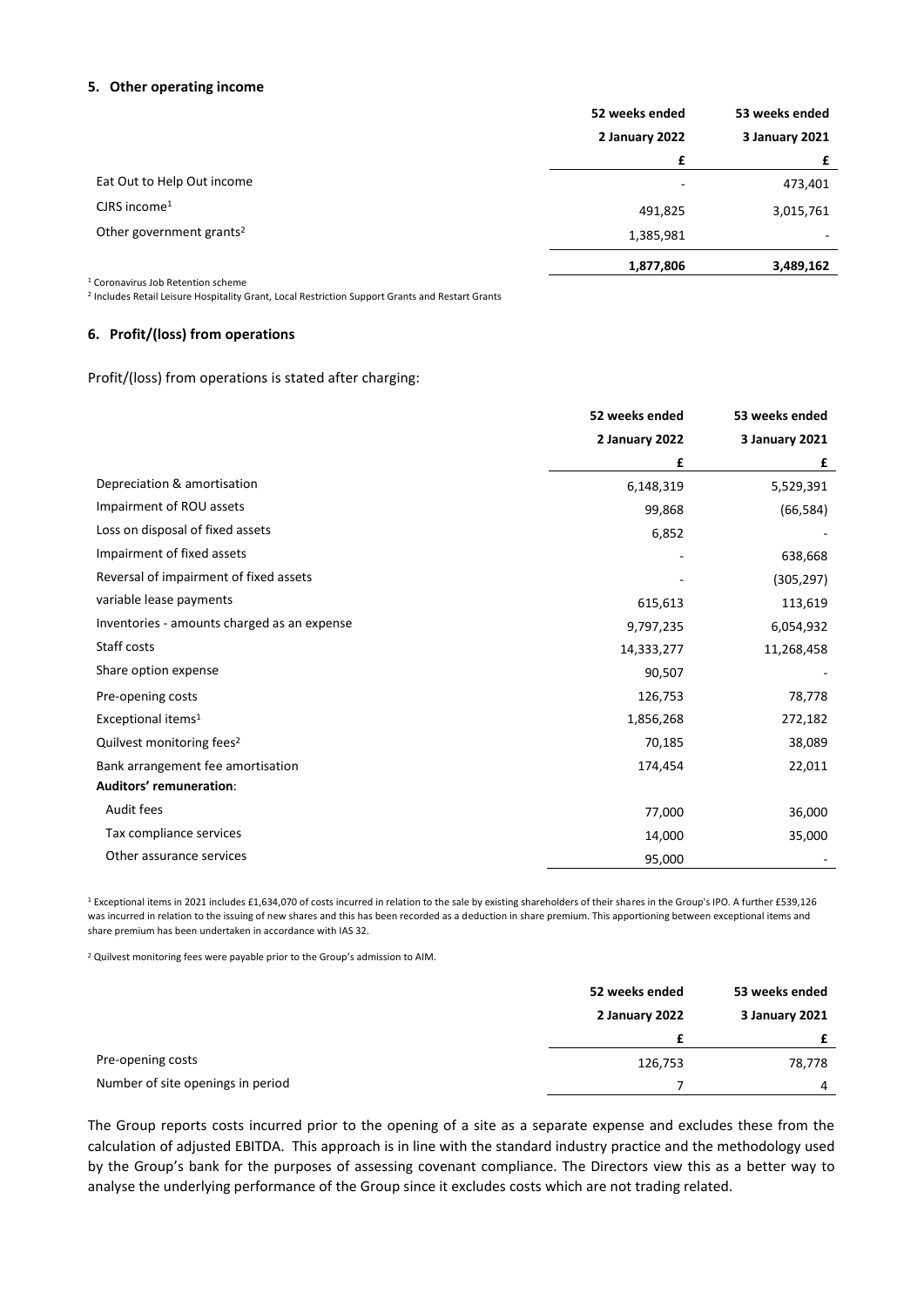# **7. Staff costs**

The average monthly number of employees, including the Directors, during the period was as follows:

|                   | 52 weeks ended | 53 weeks ended |
|-------------------|----------------|----------------|
|                   | 2 January 2022 | 3 January 2021 |
| Operations staff  | 749            | 644            |
| Head office staff | 36             | 31             |
|                   | 785            | 675            |

Staff costs, including Directors' remuneration, were as follows:

|                               | 52 weeks ended | 53 weeks ended |  |
|-------------------------------|----------------|----------------|--|
|                               | 2 January 2022 | 3 January 2021 |  |
|                               | £              |                |  |
| Wages and salaries            | 13,315,004     | 10,527,999     |  |
| Social security costs         | 779,134        | 611,249        |  |
| Pension costs                 | 148,632        | 129,210        |  |
| Share based payments (note 8) | 90,507         |                |  |
|                               | 14,333,277     | 11,268,458     |  |

Directors' remuneration, included in staff costs, was as follows:

|                              | 52 weeks ended | 53 weeks ended |
|------------------------------|----------------|----------------|
|                              | 2 January 2022 | 3 January 2021 |
|                              |                |                |
| Short-term employee benefits | 718,900        | 362,995        |
| Post-employment benefits     | 3,300          | 2,679          |
|                              | 722,200        | 365,674        |

The highest paid Director received remuneration of £367,900 in the 52 weeks ended 2 January 2022 (3 January 2021: £182,512).

The number of Directors receiving pension contributions was 4 in the 52 weeks ended 2 January 2022 (3 January 2021: 4).

The share based payment expense arising from the Directors participation in the Group's LTIP scheme in the 52 weeks ended 2 January 2022 was £60,246 (3 January 2021: £nil).

There are no Key Management Personnel other than the Directors. Further information about the remuneration of individual Directors is provided in the Remuneration report within the Group's 2021 Annual Report.

# **8. Share based payments**

A transaction is accounted for as a share-based payment when services are paid for in shares or similar equity instruments.

The Group issues equity-settled share-based payments to Directors and certain members of staff. Equity-settled sharebased schemes are measured at fair value at the date of grant, using the Black Scholes valuation model. The expected life used in the model is adjusted, based on Management's best estimate, for the effects of non-transferability, exercise restrictions and behavioural considerations.

The fair value determined at the grant date of the equity-settled share-based payments is expensed on a straight-line basis over the period to exercise, based on the Group's estimate of shares that will eventually vest.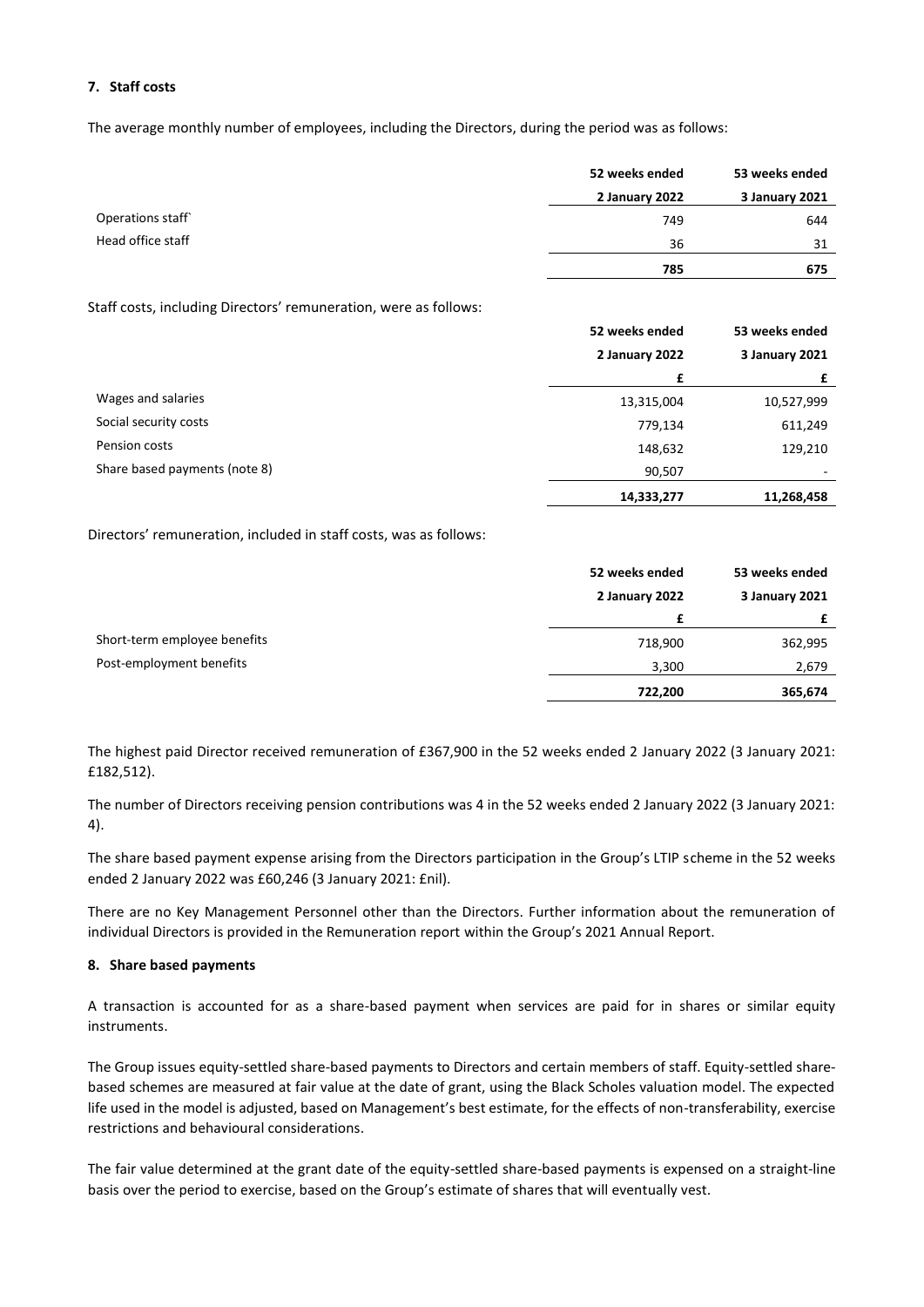The Group is liable for employer's National Insurance on the difference between the market value at date of exercise and exercise price and therefore this expense is also calculated based on the intrinsic value at the balance sheet date.

### **The Tortilla Mexican Grill plc Long-Term Incentive Plan 2021 ("LTIP")**

Under the LTIP, options were awarded to Directors and members of the senior Management team. 50 percent vests after three years and the remaining 50 percent vests after the fourth year. The vesting is dependent on achievement of specific Adjusted EBITDA targets for the 2023 and 2024 financial years.

Awards are forfeited if the employee leaves the Group before the awards vest, except under circumstances where the employee is considered a 'Good Leaver'.

Details of the share awards outstanding are as follows:

|                                        | 2 January 2022                  |                                       |                                 | 3 January 2021                        |
|----------------------------------------|---------------------------------|---------------------------------------|---------------------------------|---------------------------------------|
|                                        | Number of<br>share options<br># | Weighted<br>average<br>exercise price | Number of<br>share options<br>Ħ | Weighted<br>average exercise<br>price |
| Outstanding at beginning of the period |                                 |                                       |                                 |                                       |
| Granted during the period              | 1,809,393                       | 1.81                                  |                                 |                                       |
| Exercised during the period            |                                 |                                       |                                 |                                       |
| Forfeited during the period            |                                 |                                       |                                 |                                       |
| Outstanding at the end of the period   | 1,809,393                       | 1.81                                  |                                 |                                       |
| Exercisable at the end of the period   |                                 | 1.81                                  | $\overline{\phantom{0}}$        |                                       |

The awards outstanding at the end of 2 January 2022 have a remaining weighted average contractual life of three years (3 January 2021: £nil) and an exercise price of £1.81 (3 January 2021: £nil).

The Group recognised total expenses related to the above equity-settled share-based payment transactions in the form of options during the 52 weeks ended 2 January 2022 of £90,507 (3 January 2021: £nil) and related employer National Insurance of £9,988 (3 January 2021: £nil).

The fair values were calculated using a Black Scholes model. The inputs used for fair valuing awards granted during the period was as follows:

|                                      | 2 January 2022 | 3 January 2021 |
|--------------------------------------|----------------|----------------|
| Weighted average share price (pence) | 1.81           |                |
| Exercise price (pence)               | 1.81           |                |
| Expected volatility (%)              | 43%            |                |
| Option life (years)                  | 5.0            |                |
| Risk free interest rate (%)          | 0.63%          |                |

In the absence of any historical volatility data for Tortilla Mexican Grill plc, the expected volatility was determined by reviewing the volatility of the share price of similar entities which are currently traded on AIM.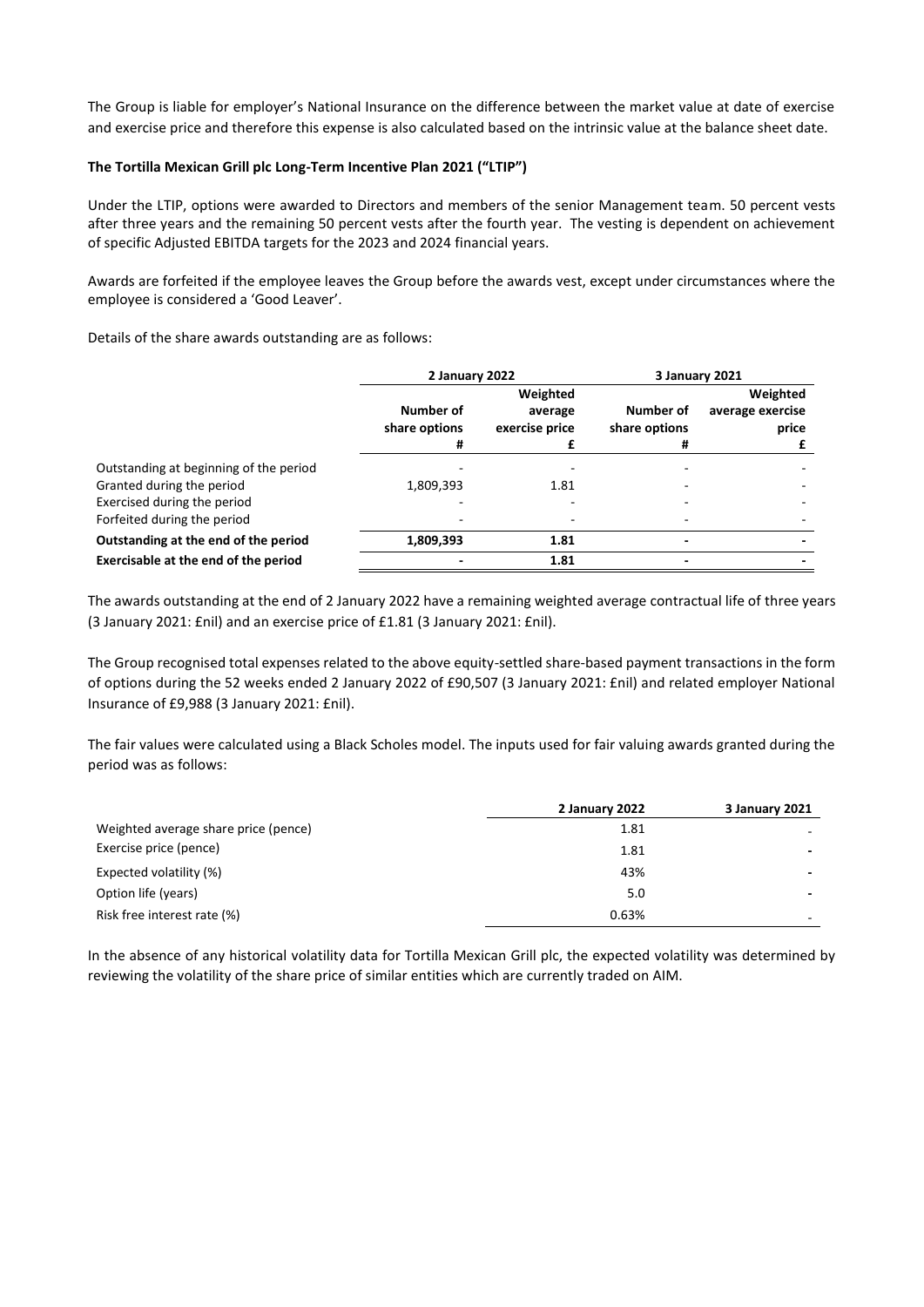#### **9. Finance income and expenses**

|                                   | 52 weeks ended | 53 weeks ended |
|-----------------------------------|----------------|----------------|
|                                   | 2 January 2022 | 3 January 2021 |
|                                   | £              | £              |
| <b>Finance income</b>             |                |                |
| Bank interest income              | 613            | 111,791        |
| <b>Finance expense</b>            |                |                |
| Bank loan interest expense        | (377, 757)     | (339, 959)     |
| Finance cost on lease liabilities | (994, 747)     | (995,789)      |
|                                   | (1,372,504)    | (1,335,748)    |

On 14th September 2020, the Group obtained a Coronavirus Business Interruption Loan Scheme ("CBILS") which carries zero interest costs for the first twelve months. The loan was initially recognised at the present value of the future payments with the discount of £109,827 being recognised as finance income in the 53 weeks ended 3 January 2021. Subsequently, in October 2021, the loan was paid off in full, there was an unwinding of interest of £76,427 in the financial period.

#### **10. Taxation**

|                                       | 52 weeks ended | 53 weeks ended |
|---------------------------------------|----------------|----------------|
|                                       | 2 January 2022 | 3 Jan 2021     |
|                                       | €              |                |
| <b>Current tax expense</b>            |                |                |
| Current tax on profits for the period | 900,690        | -              |
|                                       | 900,690        | -              |

The reasons for the difference between the actual tax charge for the financial period and the standard rate of corporation tax in the United Kingdom applied to profit for the financial period as follows:

|                                                                  | 52 weeks ended | 53 weeks ended |
|------------------------------------------------------------------|----------------|----------------|
|                                                                  | 2 January 2022 | 3 Jan 2021     |
|                                                                  | £              | £              |
| Profit/(loss) for the period                                     | 2,262,264      | (1,693,232)    |
| Expected tax charge based on corporation tax rate of 19% in 2021 |                |                |
| (19% in 2020)                                                    | 429,830        | (321, 714)     |
| Effects of:                                                      |                |                |
| Expenses not deductible for tax purposes                         | 344,578        | 96,217         |
| Depreciation in excess of capital allowances                     | 319,969        | 54,735         |
| Movement in tax losses                                           | (202, 473)     | (5,022)        |
| Other timing differences, primarily arising from operating lease |                |                |
| accounting                                                       | 8,786          | 175,784        |
| Other adjustments                                                |                |                |
| Deferred tax                                                     |                |                |
|                                                                  |                |                |
| Total tax charge for the period                                  | 900,690        |                |

In the 53 weeks ended 3 January 2021, the Group had a brought forward tax loss of £1,065,646, which has been fully utilised in the 52 weeks ending 2 January 2022.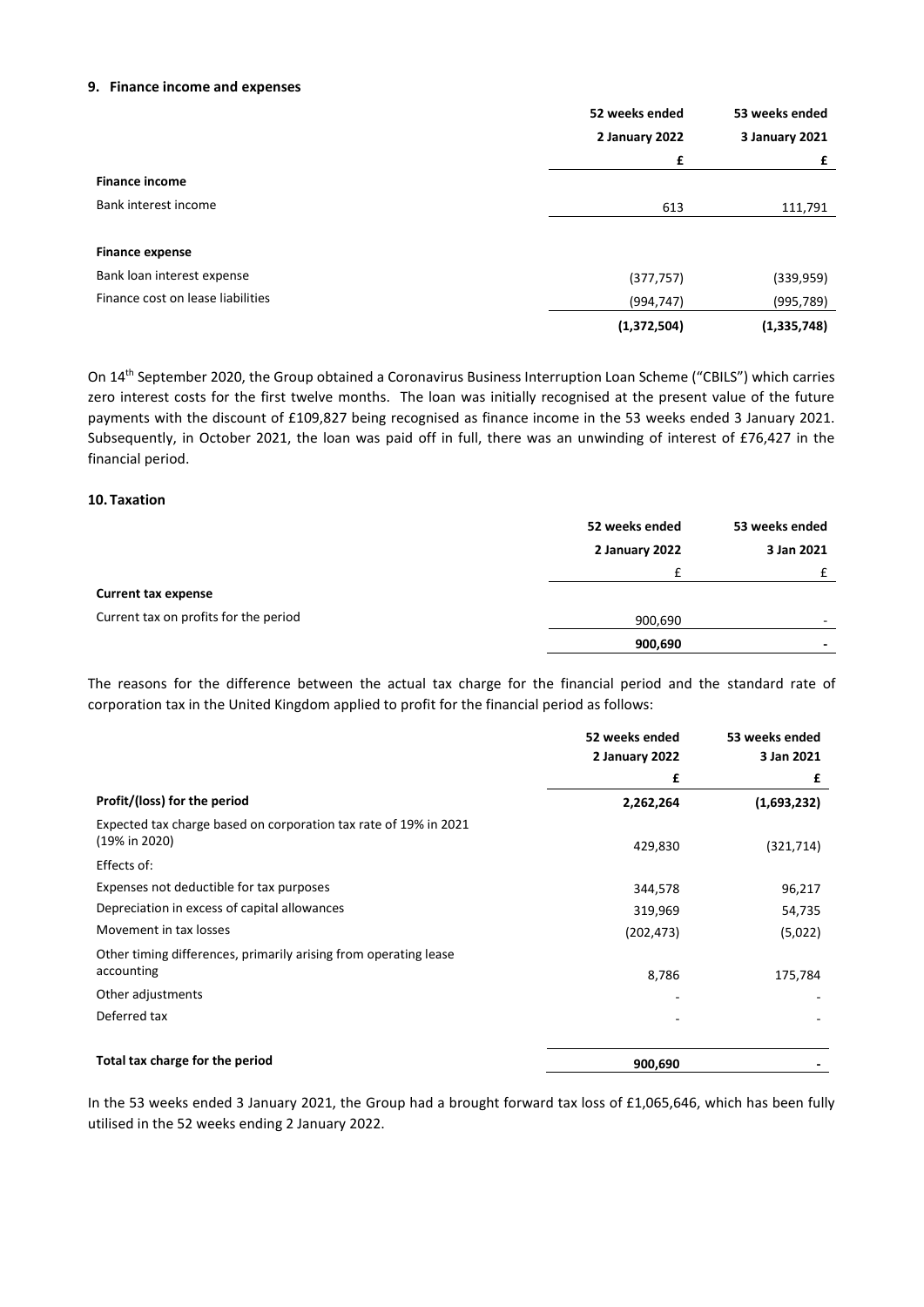The Group has had unprovided deferred tax assets as shown below:

|                               | 52 weeks ended | 53 weeks ended |
|-------------------------------|----------------|----------------|
|                               | 2 January 2022 | 3 Jan 2021     |
|                               |                |                |
| Unprovided deferred tax asset | (535, 863)     | (415,628)      |

The deferred tax assets arise from tax losses, timing differences on fixed assets and timing differences arising from the differences in the deductions available under UK GAAP and IFRS in relation to leases. No asset has been recorded in the financial statements for these amounts on the grounds that the timing and extent of any recovery is subject to a number of uncertainties.

In March 2021, the government confirmed that the corporation tax main rate would increase to 25 percent from 1 April 2023. Accordingly, the rate used to calculate the deferred tax balances at 2 January 2022 has increased from 19 percent to 25 percent as the timing of the release of this asset is materially expected to be after this date.

# **11. Earnings/(loss) per share**

Basic earnings/(losses) per share is calculated by dividing the profit/(loss) attributable to equity shareholders by the weighted average number of shares outstanding during the period.

|                                                                                              | 52 weeks ended<br>2 January 2022 | 53 weeks ended<br>3 January 2021 |
|----------------------------------------------------------------------------------------------|----------------------------------|----------------------------------|
|                                                                                              | £                                |                                  |
| Profit/(loss)                                                                                |                                  |                                  |
| Profit/(loss) used in calculating basic and diluted profit                                   | 1,361,574                        | (1,693,232)                      |
| <b>Number of shares</b>                                                                      |                                  |                                  |
| Weighted average number of shares for the purpose of basic and<br>diluted earnings per share | 38,664,031                       | 359,016                          |
| Basic and diluted earnings/(loss) per share (p)                                              | 3.5                              | (471.6)                          |

Due to the nature of the options granted under the long-term incentive plan, they are considered to be contingently issuable shares and therefore have no dilutive effect.

# **12. Leases**

The Group leases all properties with typical lease lengths of 10-15 years. All leases are non-cancellable with various terms: payments of a fixed/variable nature, rent reviews and differing renewal terms.

Application of IFRS 16 requires that leases are recognised as a right-of-use asset and a corresponding liability at the date at which the leased asset is available for use by the Group. For adjustments recognised as a consequence of IFRS 16, please refer to note 27.

Assets and liabilities arising from a lease are initially measured on a present value basis. Lease liabilities include the net present value of fixed payments (including in-substance fixed payments), less any lease incentives receivable, and variable lease payment that are based on an index or a rate, initially measured using the index or rate as at the commencement date. It excludes variable lease payments that are turnover linked, which are outside the scope of IFRS 16 and are charged to the consolidated statement of comprehensive income as they are incurred.

At the commencement date of property leases the lease liability is calculated by discounting the lease payments. Lease payments to be made under reasonably certain extension options are also included in the measurement of the liability. The lease payments are discounted using the interest rate implicit in the lease. If that rate cannot be readily determined, which is generally the case for leases in the Group, the lessee's incremental borrowing rate is used, being the rate that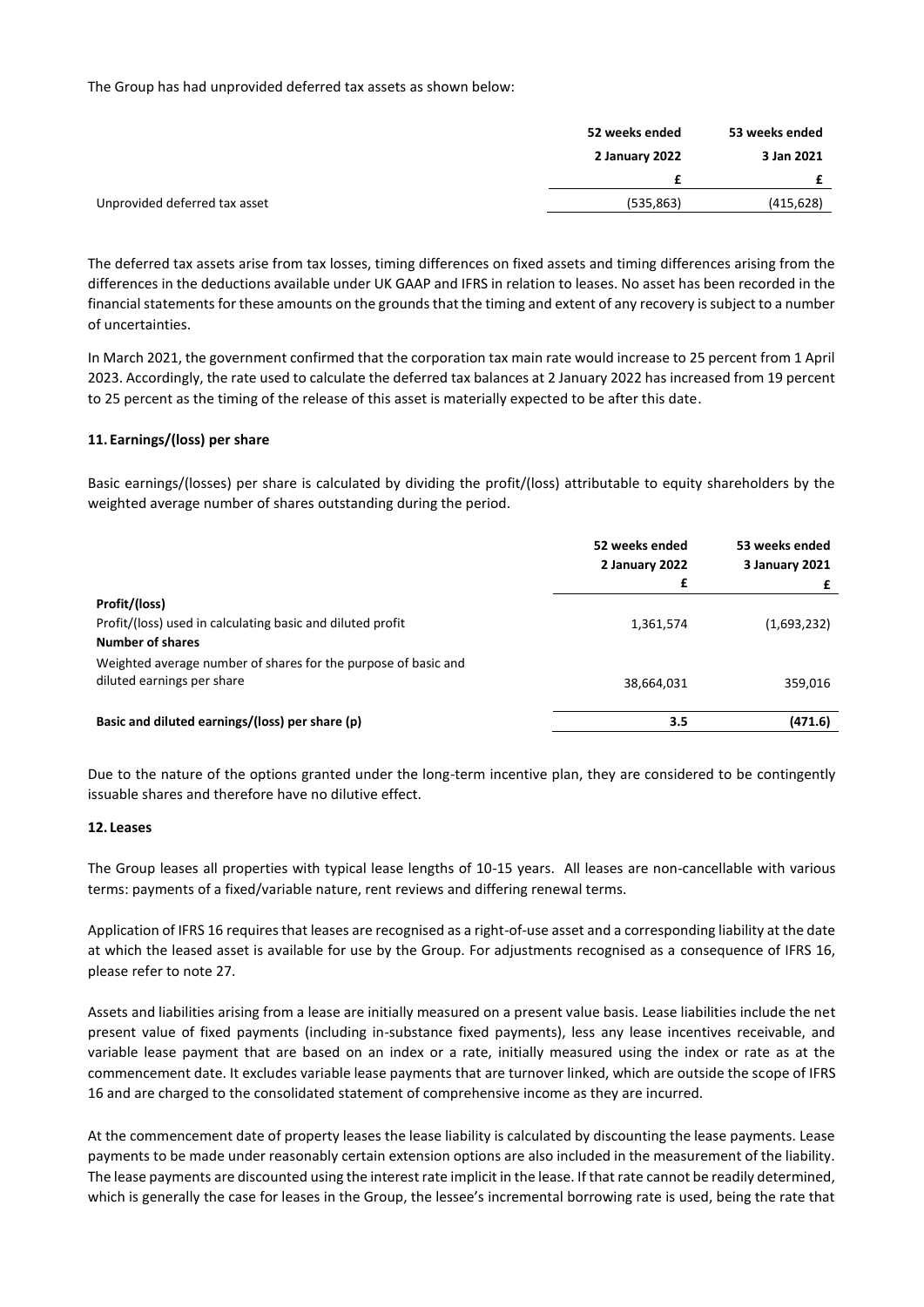the Group would have to pay to borrow the funds necessary to obtain an asset of similar value to the right-of-use asset in a similar economic environment with similar terms, security and conditions.

The Directors carried out a review of the historic borrowing rates of the Group and historic bond rates together with an analysis of the lease terms. They concluded that the use of a single discount rate applied to all leases signed prior to 2 January 2022 is a reasonable approach. Based on this analysis a discount rate of 3.4 percent has been applied.

| Right-of-use assets      | £              |
|--------------------------|----------------|
| At 30 December 2019      | 27,845,165     |
| Additions                | 1,863,541      |
| Depreciation             | (3,495,701)    |
| Impairment               | 66,584         |
| Disposals                | (954, 748)     |
| At 3 January 2021        | 25,324,841     |
| Additions                | 4,385,093      |
| Depreciation             | (3,514,015)    |
| Impairment               | (99, 868)      |
| Disposals                | (1, 156, 437)  |
| At 2 January 2022        | 24,939,614     |
|                          |                |
| <b>Lease liabilities</b> | £              |
| At 30 December 2019      | (30, 122, 727) |
| Additions                | (1,863,541)    |
| Interest expense         | (995, 789)     |
| Lease payments           | 655,652        |
| Disposals                | 954,746        |
| At 3 January 2021        | (31, 371, 659) |
| Additions                | (4,385,093)    |
| Interest expense         | (994, 747)     |
| Lease payments           | 3,932,971      |
| Disposals                | 1,156,438      |
| At 2 January 2022        | (31,662,090)   |

#### **Carrying amount by maturity of the Groups lease liabilities**

|            | Less than 1 year | 1 to 2 years | 2 to 5 years | Over 5 years | More than 1 year | Total      |
|------------|------------------|--------------|--------------|--------------|------------------|------------|
|            |                  |              |              |              |                  |            |
| 2 Jan 2022 | 5,830,987        | 4.225.074    | 10,085,891   | 11.520.138   | 25.831.103       | 31.662.090 |
| 3 Jan 2021 | 7.176.104        | 3.864.422    | 9.140.207    | 11.190.926   | 24.195.555       | 31.371.659 |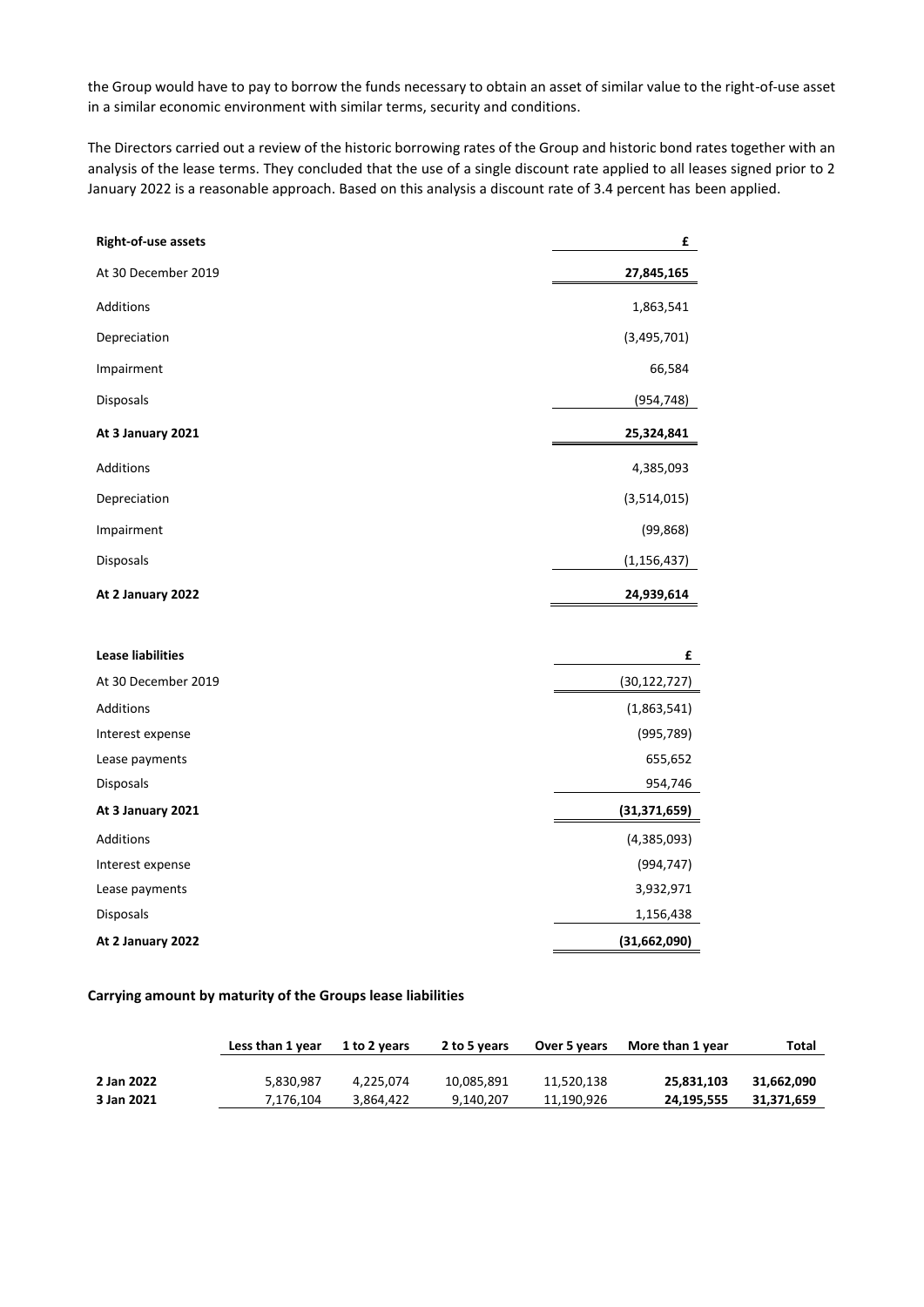# **13. Property, plant and equipment**

|                                       | Leasehold<br>improvements | <b>Plant and</b><br>machinery | <b>Furniture, fittings</b><br>and equipment | <b>Total</b>   |
|---------------------------------------|---------------------------|-------------------------------|---------------------------------------------|----------------|
|                                       | £                         | £                             | £                                           | £              |
| Net book value<br>At 29 December 2019 | 7,896,056                 | 1,474,005                     | 705,027                                     | 10,075,088     |
| Cost                                  |                           |                               |                                             |                |
| At 29 December 2019                   | 13,007,215                | 4,229,945                     | 3,736,455                                   | 20,973,615     |
| Additions                             | 400,434                   | 275,695                       | 727,987                                     | 1,404,116      |
| Disposals                             | 2,303                     | (785, 404)                    | (1,384,479)                                 | (2, 167, 580)  |
| At 3 January 2021                     | 13,409,952                | 3,720,236                     | 3,079,963                                   | 20,210,151     |
| <b>Accumulated Depreciation</b>       |                           |                               |                                             |                |
| At 29 December 2019                   | (5, 111, 159)             | (2,755,940)                   | (3,031,428)                                 | (10,898,527)   |
| Charge for year                       | (859, 053)                | (720, 817)                    | (453, 820)                                  | (2,033,690)    |
| On disposals                          | (2, 303)                  | 785,404                       | 1,384,479                                   | 2,167,580      |
| Impairment charge                     | (638, 668)                |                               |                                             | (638, 668)     |
| Impairment losses written back        | 305,297                   |                               |                                             | 305,297        |
| At 3 January 2021                     | (6,305,886)               | (2,691,353)                   | (2, 100, 769)                               | (11,098,008)   |
| Net book value                        |                           |                               |                                             |                |
| At 3 January 2021                     | 7,104,066                 | 1,028,883                     | 979,194                                     | 9,112,143      |
| Cost                                  |                           |                               |                                             |                |
| At 3 January 2021                     | 13,409,951                | 3,720,236                     | 3,079,963                                   | 20,210,150     |
| Additions                             | 886,575                   | 463,522                       | 1,443,084                                   | 2,793,181      |
| Disposals                             | (1,097)                   | (562, 202)                    | (851, 467)                                  | (1,414,766)    |
| At 2 January 2022                     | 14,295,429                | 3,621,556                     | 3,671,580                                   | 21,588,565     |
| <b>Accumulated Depreciation</b>       |                           |                               |                                             |                |
| At 3 January 2021                     | (6,305,886)               | (2,691,353)                   | (2, 100, 769)                               | (11,098,008)   |
|                                       |                           |                               |                                             |                |
| Charge for year                       | (1, 230, 421)             | (646, 518)                    | (757, 365)                                  | (2,634,304)    |
| On disposals                          | (157)                     | 560,408                       | 847,663                                     | 1,407,914      |
| At 2 January 2022                     | (7,536,464)               | (2,777,463)                   | (2,010,471)                                 | (12, 324, 398) |
| Net book value                        |                           |                               |                                             |                |
| At 2 January 2022                     | 6,758,965                 | 844,093                       | 1,661,109                                   | 9,264,167      |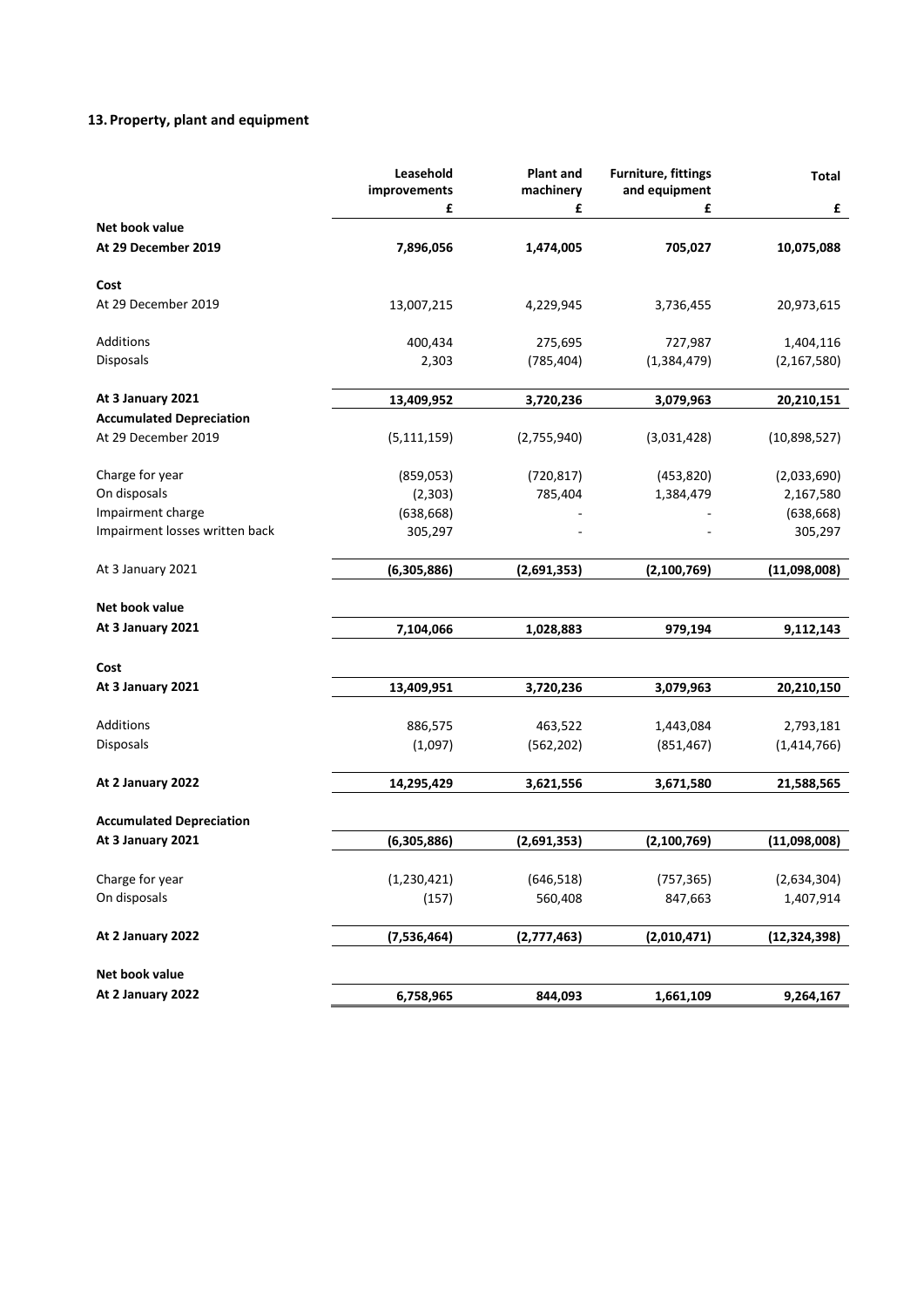#### **14. Inventories**

|                               | At             | At             |
|-------------------------------|----------------|----------------|
|                               | 2 January 2022 | 3 January 2021 |
|                               |                |                |
| Food and beverages for resale | 326,108        | 239,782        |
|                               | 326,108        | 239,782        |
|                               |                |                |

There is no material difference between the replacement cost of inventories and the amounts stated above.

Total inventory recognised as an expense in the consolidated statement of comprehensive income during the period was £9,797,235 (53 weeks ended 3 January 2021: £6,054,932).

#### **15. Trade and other receivables**

|                                | At             | At             |  |
|--------------------------------|----------------|----------------|--|
|                                | 2 January 2022 | 3 January 2021 |  |
|                                | £              | £              |  |
| Trade debtors                  | 298,334        | 332,155        |  |
| Other debtors                  | 735,324        | 761,377        |  |
| Prepayments and accrued income | 855,044        | 804,763        |  |
|                                | 1,888,702      | 1,898,295      |  |

Trade debtors primarily relate to sales due from third party delivery providers and these are settled the week immediately following the week in which the sale was recorded. There are also amounts owed by the Group's franchise partners, which are due within 30 days of the end of the period.

Other debtors consists of deposits held by third parties, generally landlords, and amounts accrued but not yet invoiced to third parties. These amounts not invoiced are franchise income and produce from the Group's central kitchen which is sold and bought back to the Group's main food supplier, who provides the distribution across the Group's estate.

The Group held no collateral against these receivables at the balance sheet dates. The Directors consider that the carrying amount of receivables are recoverable in full and that any expected credit losses are immaterial.

#### **16. Cash and cash equivalents**

|                          | At             | At             |
|--------------------------|----------------|----------------|
|                          | 2 January 2022 | 3 January 2021 |
|                          |                |                |
| Cash at bank and in hand | 9,653,172      | 10,086,759     |
|                          | 9,653,172      | 10,086,759     |

Cash and cash equivalents comprise cash at bank, in hand and cash in transit. Cash in transit comprises card payment receipts, which are received on the next working day. The fair value of cash and cash equivalents is the same as their carrying value.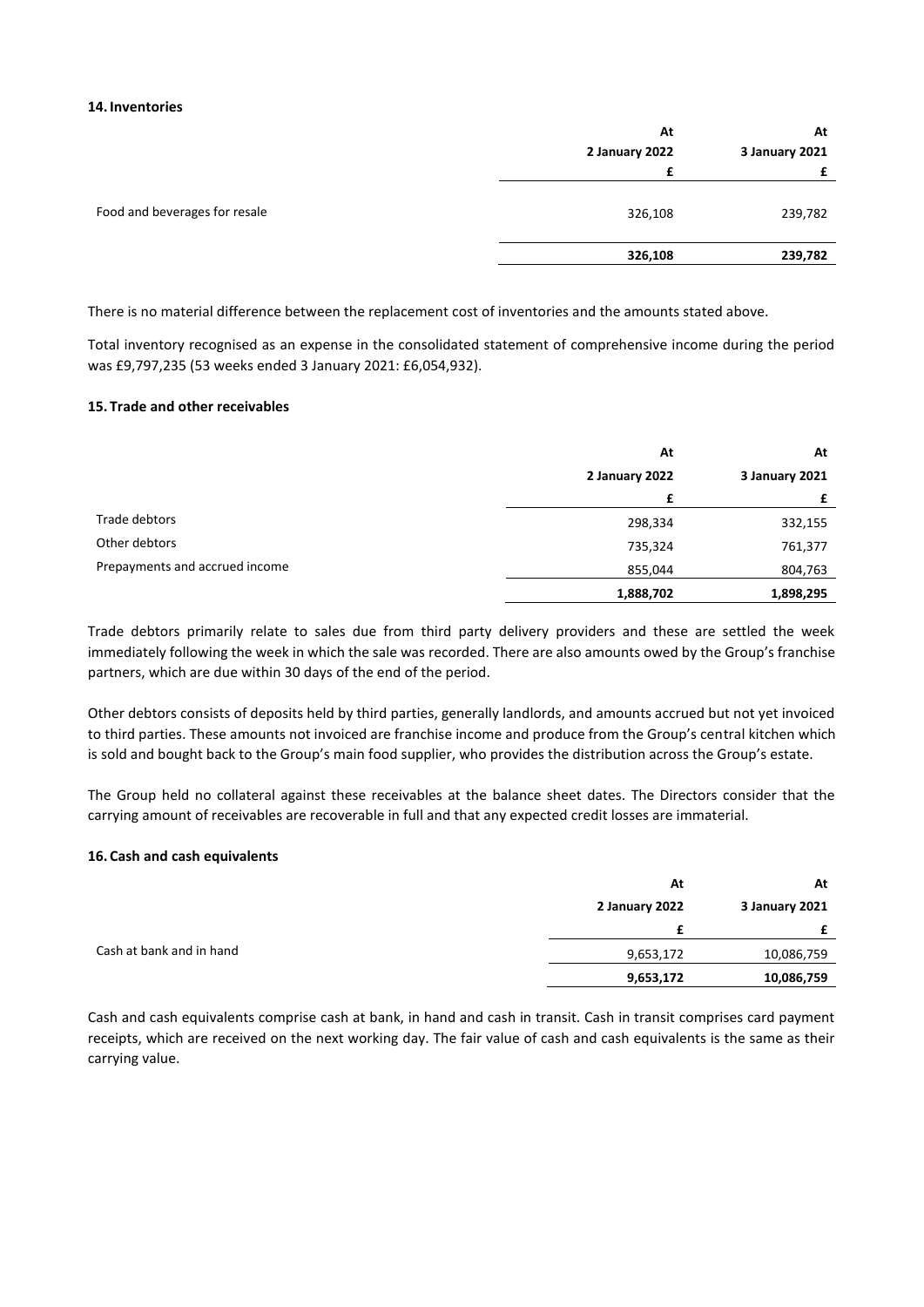### **17. Trade and other payables**

|                                    | At             | At<br>3 January 2021 |  |
|------------------------------------|----------------|----------------------|--|
|                                    | 2 January 2022 |                      |  |
|                                    | £              |                      |  |
| Trade payables                     | 2,331,636      | 2,346,463            |  |
| Other taxation and social security | 508,850        | 606,152              |  |
| Other payables                     | 456,830        | 343,327              |  |
| Accruals and deferred income       | 3,432,549      | 1,613,762            |  |
|                                    | 6,729,865      | 4,909,704            |  |

The carrying value of trade and other payables classified as financial liabilities measured at amortised, which the Directors consider equal to fair value.

#### **18. Borrowings**

|                                          | At             | At             |
|------------------------------------------|----------------|----------------|
|                                          | 2 January 2022 | 3 January 2021 |
|                                          | £              |                |
| Bank loans - falling due within one year |                | 1,000,000      |
| Bank loans - falling due after one year  | 3,000,000      | 11,596,054     |
| Subtotal                                 | 3,000,000      | 12,596,054     |
| Amortised issue costs                    | (88,059)       | (169, 819)     |
|                                          | 2,911,941      | 12,426,235     |

Prior to the Group's IPO on 8October 2021, the following facilities were held with Santander UK plc:

- Term loan: repayable in instalments until 14 November 2025. The balance on this loan at 3 January 2021 was £9,672,482 with £1,000,000 due within one year;
- CBILS loan: repayable in full on 14 November 2025. The total size of this facility was £4,000,000 with a drawn balance on this loan at 3 January 2021 of £3,000,000. The additional £1,000,000 of undrawn funds were not utilised as the financial position of the business was strong enough to not require the additional support. This loan was subject to an initial one-year interest holiday was recognised at the present value of the future cash flows, being £2,923,572 at 3 January 2021; and
- CBILS overdraft: this facility was not utilised by the Group. The total quantum of undrawn funds was £1,000,000.

The term loan accrued interest at rates of 3.25% - 4.50% plus base rate and the CBILS loan attracted interest at a rate of 3.8% plus base rate, although was subject to an initial one-year interest holiday and hence was recognised at the present value of the future cash flows. These loans were all secured by fixed and floating charges over the assets of the Group.

As part of the Group's IPO, the existing facilities were repaid and a new financing arrangement was signed, once more with Santander UK plc. This is a £10m senior facility, repayable in full on 14 September 2026, with a drawn balance at 2 January 2022 of £3.0m. The Group has allocated £2.5m of the remaining undrawn amount to an ancillary facility, an overdraft, which was not utilised at 2 January 2022. Arrangement fees of £93,000 were incurred as part of the refinancing and this is being amortised to the Group consolidated statement of comprehensive income of the term of the facility.

The facility accrues interest at rates of 2.75% - 3.25% plus SONIA and the overdraft attracts interest at a rate of 2.75% plus SONIA when utilised. These loans are secured by a debenture over the assets of the Group and are presented net of capitalised amortised issue costs.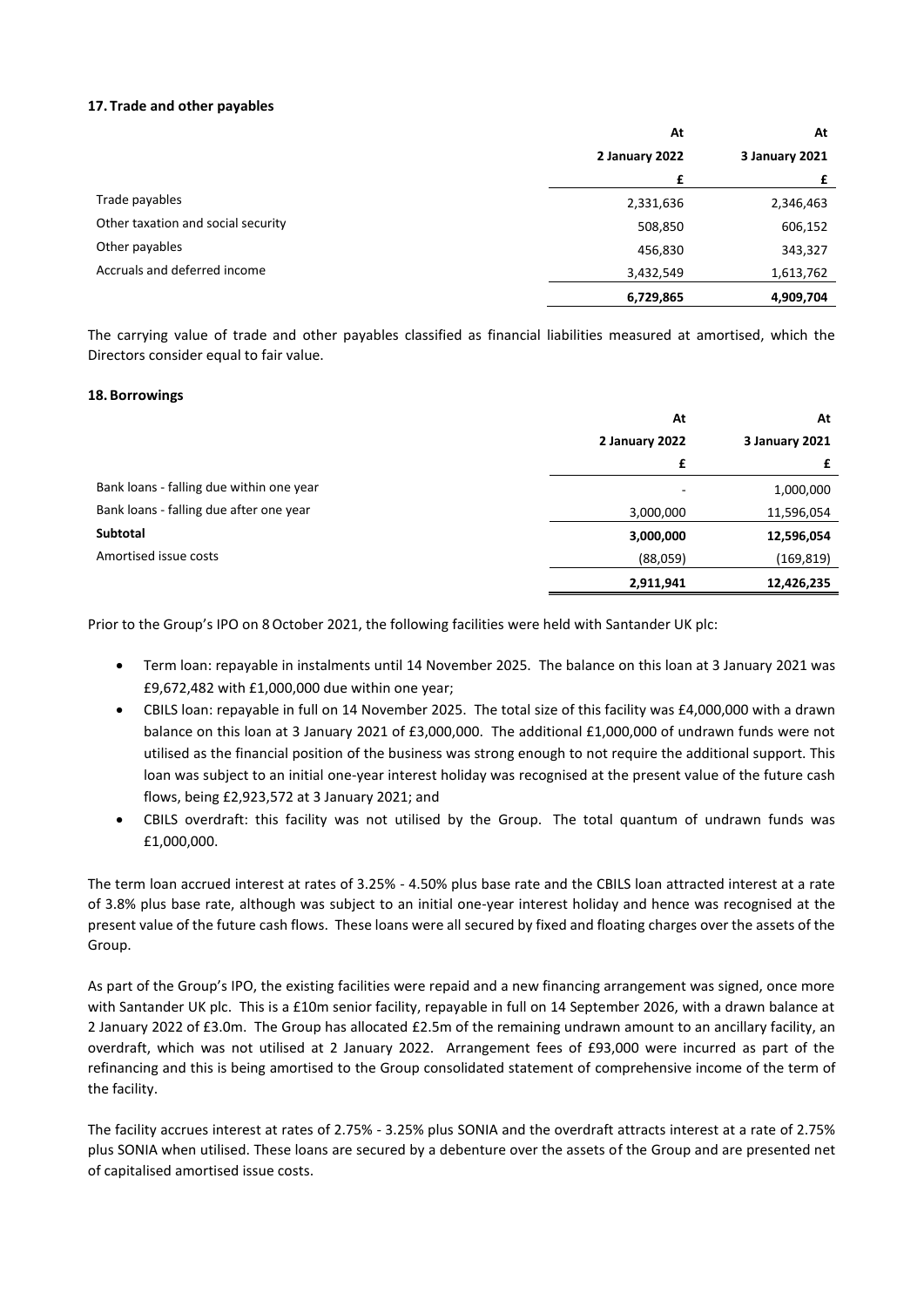#### **19. Called up share capital**

The consolidated share capital at 3 January 2021 has been restated as if the entities had been combined at the earliest reporting date presented and therefore represents the share capital of Mexican Grill Limited adjusted for the share capital issued for the purposes of the business combination.

The issued share capital of the Company on incorporation was one ordinary share of £0.01 (the "Subscriber Share"). There have been the following changes in the Company share capital since incorporation:

- on 10 September 2021: (i) 6,462,600 ordinary shares of nominal value £0.01 each, (ii) 2,196,000 A ordinary shares of nominal value £0.01 each, (iii) 10,799,400 A preference shares of nominal value £0.01 each and (iv) 16,443,600 B preference shares of nominal value of £0.01 each were allotted;
- also on 10 September 2021 simultaneously with the allotment of the shares referred to above, the Subscriber Share was cancelled. Immediately following this, the total statement of capital of the Company was 6,462,600 ordinary shares, 2,196,000 A ordinary shares, 10,799,400 A preference shares and 16,443,600 B preference shares with an aggregate nominal value of £359,016;
- on 29 September 2021 the 2,196,000 A ordinary shares, 10,799,400 A preference shares and the 16,443,600 B preference shares were re-designated as 29,439,000 ordinary shares of nominal value £0.01 each, with the resulting total share capital being 35,901,600 ordinary shares with an aggregate nominal value of £359,016; and
- on 8October 2021 (immediately following admission to AIM), a further 2,762,431 shares were allotted, bringing the total number of ordinary shares to 38,664,031.

Ordinary shares entitle the holder to participate in dividends and the process on the winding up of the Company in proportion to the number of and amounts paid on the shares held. The fully paid ordinary shares have a par value of £0.01 and the Company does not have a limited amount of authorised capital.

# **20. Reserves**

# **Share premium account**

The share premium account records the amount above the nominal value received for shares sold.

#### **Merger reserve**

The merger reserve represents the excess over nominal value of the fair value consideration for the business combination of Tortilla Mexican Grill plc and Mexican Grill Ltd during the Group's IPO. This was satisfied by the issue of shares in accordance with Section 612 of the Companies Act 2006.

#### **Share based payment reserve**

The Group presents employee share options as an adjustment to own equity through this reserve until the point that the shares are awarded and cease to be conditional awards.

#### **Retained earnings**

The accumulated net profits and losses of the Group.

#### **21.Analysis of changes in net debt**

The movements in net debt are presented below along with a reconciliation to the financing activities in the consolidated cash flow statement.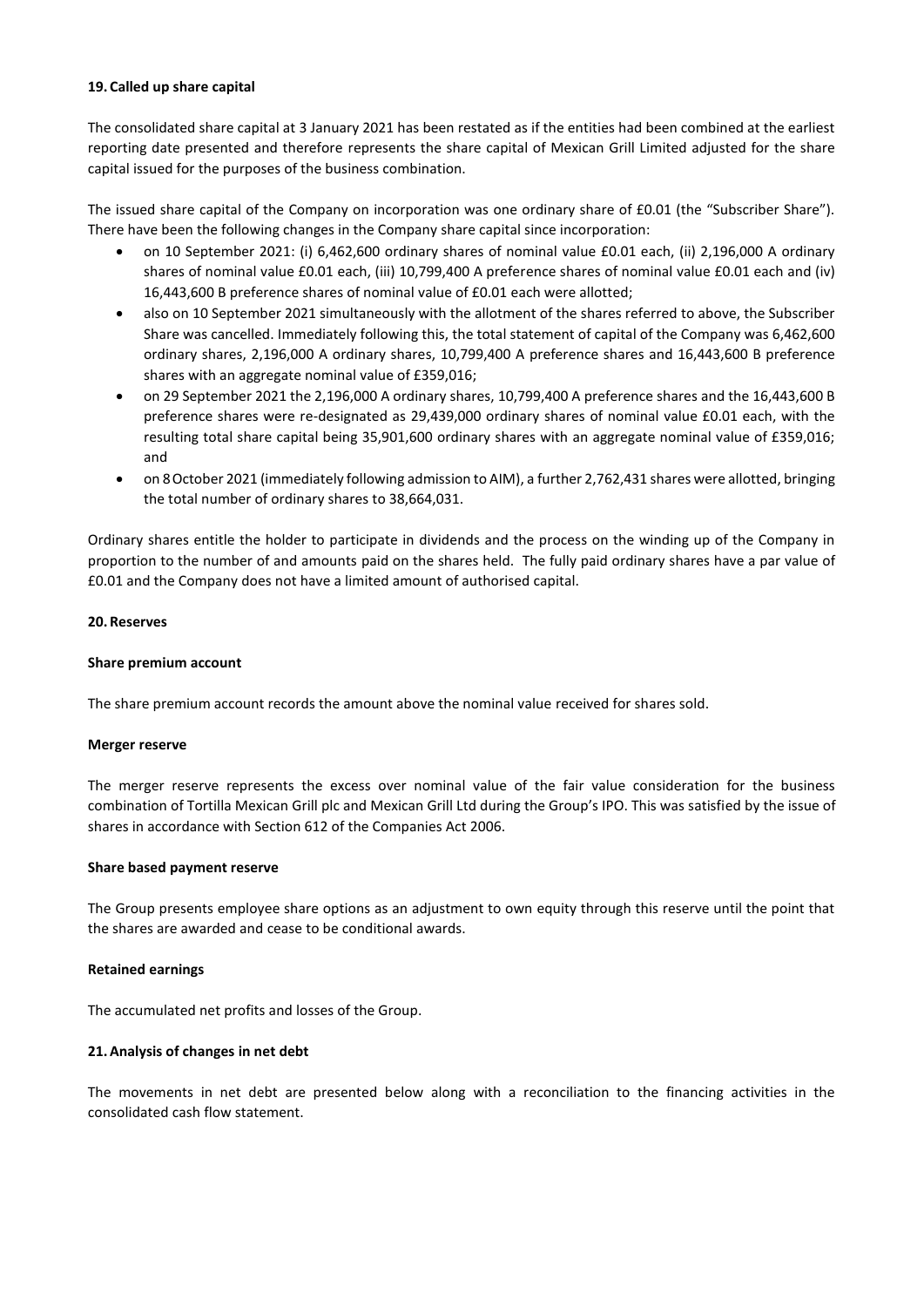|                                | <b>Bank loans</b> | Lease<br><b>liabilities</b> | <b>Total financing</b><br><b>liabilities</b> | Cash and cash<br>equivalents | Net debt       |
|--------------------------------|-------------------|-----------------------------|----------------------------------------------|------------------------------|----------------|
|                                | £                 | £                           |                                              | £                            |                |
| At 3 January 2021              | 12,426,235        | 31,371,657                  | 43,797,894                                   | (10,086,759)                 | 33,711,135     |
| Cash flow                      | (9,688,748)       | (3,932,971)                 | (13,621,719)                                 | 433,587                      | (13, 188, 132) |
| Additions to lease liabilities |                   | 3,228,655                   | 3,228,655                                    |                              | 3,228,655      |
| Finance expense                | 377,757           | 994,747                     | 1,372,504                                    |                              | 1,372,504      |
| At 2 January 2022              | 2,911,941         | 31,662,090                  | 34,574,031                                   | (9,653,172)                  | 24,920,859     |

# **22. Investments in subsidiaries**

The subsidiaries of the Tortilla Mexican Grill plc, all of which have been included in the consolidated financial information and comprise the Group, are as follows:

|                                           |                | <b>Proportion of ownership</b> |                           |
|-------------------------------------------|----------------|--------------------------------|---------------------------|
|                                           | Country of     | interest and voting rights     |                           |
| Name of subsidiary                        | incorporation  | held by the Group              | <b>Principal activity</b> |
| Mexican Grill Ltd                         | United Kingdom | 100%                           | Operation of restaurants  |
| Mexican Grill International Franchise Ltd | United Kingdom | 100%                           | International franchising |
| California Grill Ltd                      | United Kingdom | 100%                           | <b>Holding leases</b>     |

The registered address for all three subsidiaries is 1st Floor Evelyn House, 142 New Cavendish Street, London, United Kingdom, W1W 6YF.

#### **23. Related party transactions**

|                       | At                       | At             |
|-----------------------|--------------------------|----------------|
|                       | 2 January 2022           | 3 January 2021 |
|                       | £                        |                |
| <b>Richard Morris</b> | $\overline{\phantom{a}}$ | 68,400         |
| Andy Naylor           | $\overline{\phantom{a}}$ | 28,500         |
|                       | ٠                        | 96,900         |

During the 52 weeks ending 2 January 2022, loans owed by Directors Richard Morris and Andy Naylor were repaid in full. No interest was charged on this loan during this period.

Mexican Grill Ltd was charged monitoring fees of £35,000 for the 52 weeks ended 2 January 2022 (53 weeks ended 3 January 2021: £6,250) by QS Direct SI 2 S.à.r.l, in its capacity as General Partner of the Group's shareholder QS Direct SI 2 SCA SICAR. This is set at £30,000 for 2022 onwards.

# **24.Ultimate controlling party**

The Directors believe that there is no ultimate controlling party of the Group.

# **25. Capital commitments: Group and Company**

The Group had capital commitments of £65,050 at 2 January 2022 (3 January 2021: £nil).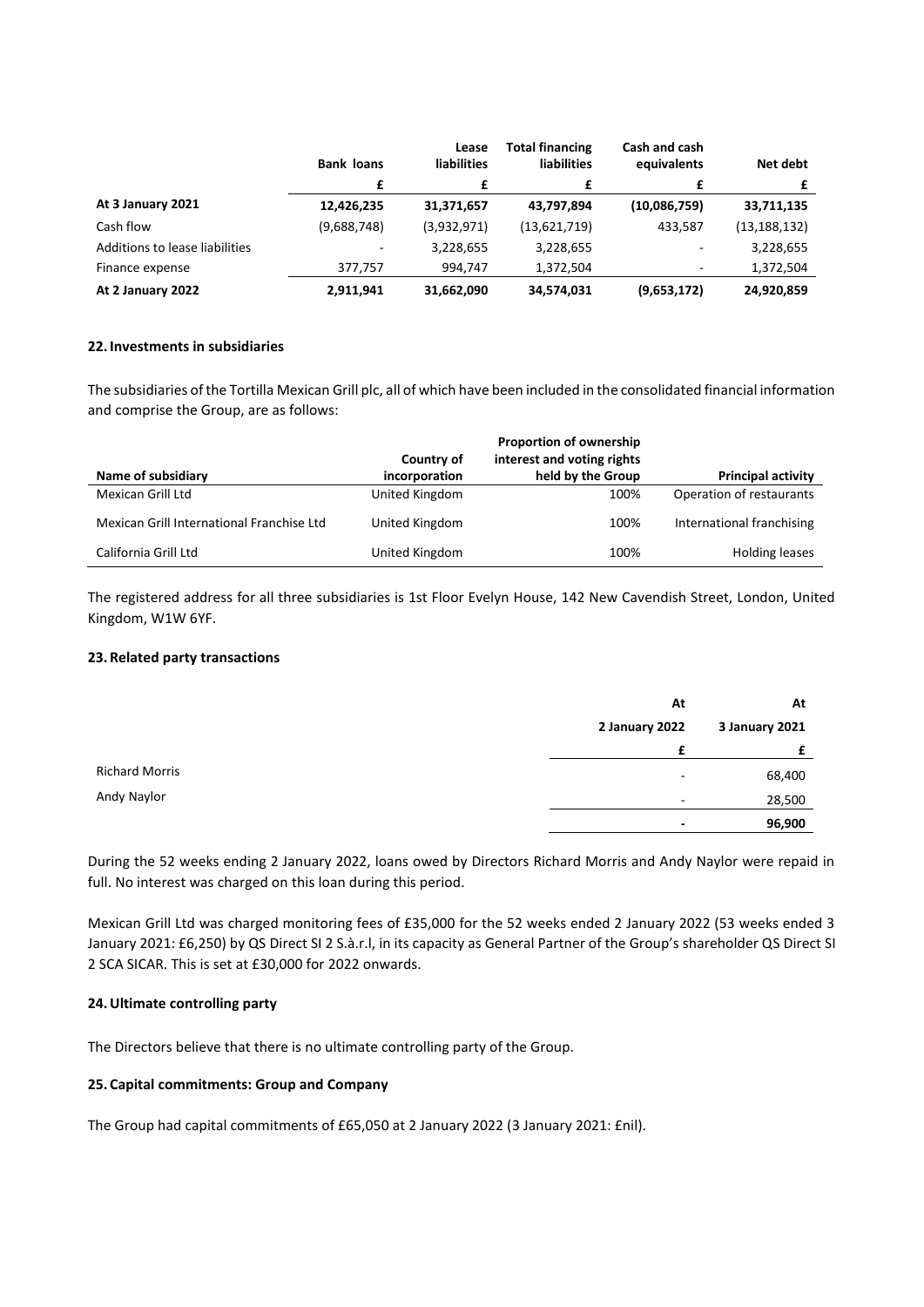# **26. Post-balance sheet events: Group and Company**

The Directors consider that there are no material post balance sheet effects affecting the Group or the Company that have occurred between the end of the period and the date of publication of this report.

# **27. IFRS comparison to UK GAAP**

The Group applied IFRS for the first time in the 52-week period ending 2 January 2022. The Group applied IFRS 16 using the modified retrospective approach, with the date of initial application of 1 January 2018 and has restated its results for comparative period as if the Group had always applied the new standard.

|                                  | Pre-IFRS 16       | <b>IFRS 16</b>           | <b>IFRS</b>       | Pre-IFRS 16       | <b>IFRS 16</b>           | <b>IFRS</b>       |
|----------------------------------|-------------------|--------------------------|-------------------|-------------------|--------------------------|-------------------|
|                                  | 52 weeks<br>ended | adjustments              | 52 weeks<br>ended | 53 weeks<br>ended | adjustments              | 53 weeks<br>ended |
|                                  | 2 January         |                          | 2 January         | 3 January         |                          | 3 January         |
|                                  | 2022              |                          | 2022              | 2021              |                          | 2021              |
|                                  | £                 | £                        | £                 | £                 | £                        | £                 |
| Revenue                          | 48,075,399        |                          | 48,075,399        | 26,832,846        | $\sim$                   | 26,832,846        |
| Cost of sales                    | (9,797,235)       | $\overline{\phantom{a}}$ | (9,797,235)       | (6,054,932)       | $\overline{\phantom{a}}$ | (6,054,932)       |
| <b>Gross profit</b>              | 38,278,164        |                          | 38,278,164        | 20,777,914        |                          | 20,777,914        |
| <b>Other Operating Income</b>    | 1,877,806         |                          | 1,877,806         | 3,489,162         |                          | 3,489,162         |
| Administrative expenses          | (36, 461, 586)    | (60, 229)                | (36,521,815)      | (24,806,958)      | 70,607                   | (24, 736, 351)    |
| Profit/(loss) from<br>operations | 3,694,384         | (60, 229)                | 3,634,155         | (539, 882)        | 70,607                   | (469, 275)        |
| <b>Adjusted EBITDA</b>           | 8,740,576         | 3,466,784                | 12,207,360        | 2,361,333         | 3,376,630                | 5,737,963         |
| Pre-opening costs                | (165, 850)        | 39,097                   | (126, 753)        | (171,063)         | 92,285                   | (78, 778)         |
| Share based payments             | (90, 507)         |                          | (90, 507)         |                   |                          |                   |
| Depreciation and                 |                   |                          |                   |                   |                          |                   |
| amortisation                     | (2,688,928)       | (3,566,110)              | (6, 255, 038)     | (2,397,870)       | (3,398,308)              | (5,796,178)       |
| <b>Exceptional items</b>         | (1,856,268)       |                          | (1,856,268)       | (272, 182)        |                          | (272, 182)        |
| Non-trading costs                | (244, 639)        |                          | (244,639)         | (60, 100)         |                          | (60,100)          |
|                                  | 3,694,384         | (60, 229)                | 3,634,155         | (539, 882)        | 70,607                   | (469,275)         |
| Finance income                   | 613               |                          | 613               | 111,791           |                          | 111,791           |
| Finance expense                  | (377, 757)        | (994, 747)               | (1, 372, 504)     | (339,959)         | (995, 789)               | (1, 335, 748)     |
| Profit/(loss) before tax         | 3,317,240         | (1,054,976)              | 2,262,264         | (768,050)         | (925, 182)               | (1,693,232)       |
| Tax charge                       | (900, 690)        |                          | (900, 690)        |                   |                          |                   |
| Profit/(loss) for the period     |                   |                          |                   |                   |                          |                   |
| and comprehensive                |                   |                          |                   |                   |                          |                   |
| income attributable to           | 2,416,550         | (1,054,976)              | 1,361,574         | (768,050)         | (925, 182)               | (1,693,232)       |
| equity holders of the            |                   |                          |                   |                   |                          |                   |
| parent company                   |                   |                          |                   |                   |                          |                   |